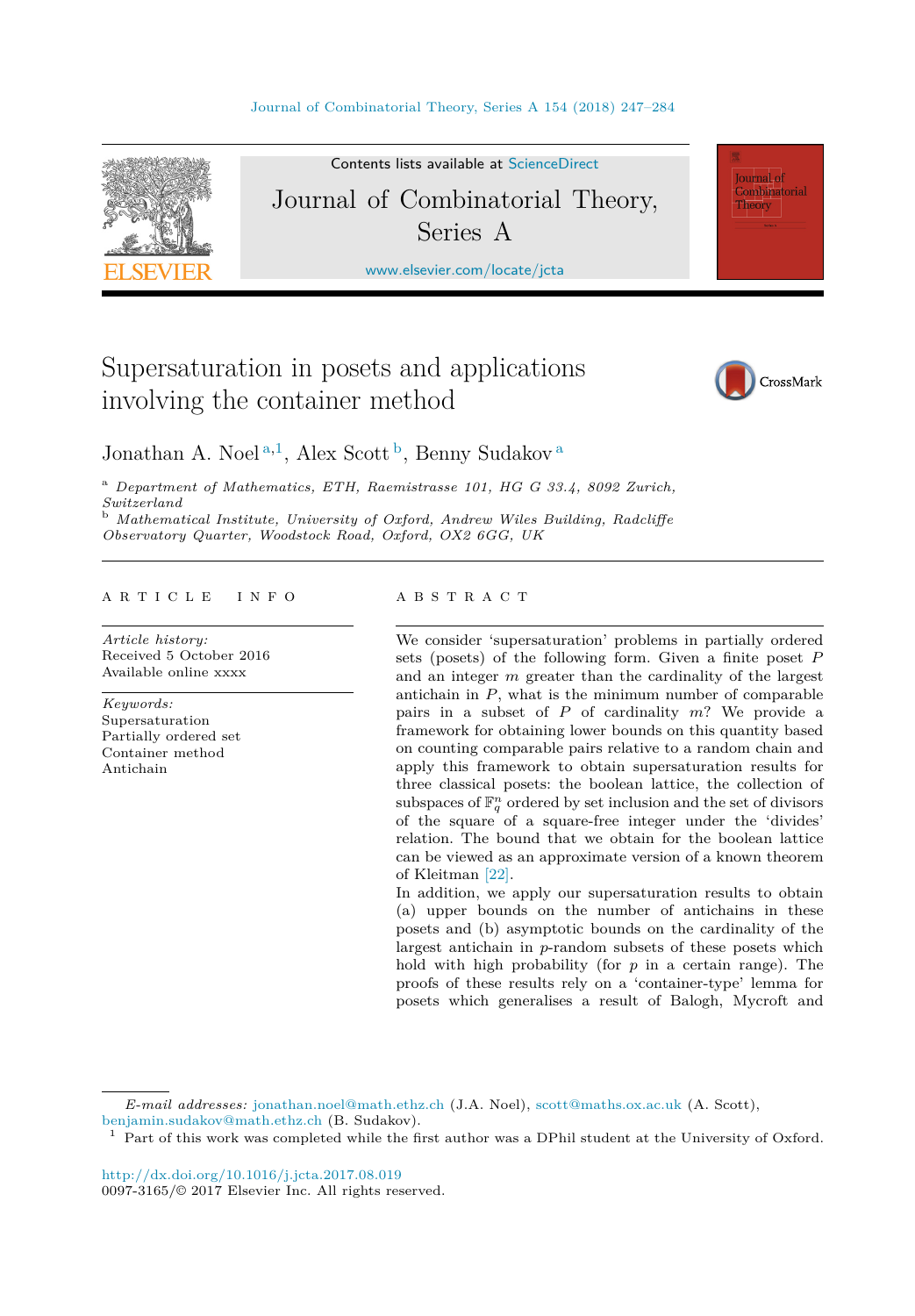Treglown [\[6\].](#page-36-0) We also state a number of open problems regarding supersaturation in posets and counting antichains. © 2017 Elsevier Inc. All rights reserved.

#### 1. Introduction

A large part of extremal combinatorics is concerned with determining the maximum size of a combinatorial object subject to the constraint that it does not contain a certain 'forbidden' substructure. One example of such an extremal problem is to determine the cardinality of the largest subset of a partially ordered set (poset) *P* which does not contain a comparable pair; i.e. to determine the cardinality of the largest *antichain*. Perhaps the most famous result in this area is Sperner's Theorem [\[35\]](#page-37-0) which says that the size of the largest antichain in the *boolean lattice* poset  $P(n)$ , consisting of all subsets of  $[n] := \{1, \ldots, n\}$  ordered by inclusion, is  $\binom{n}{\lfloor n/2 \rfloor}$  $\binom{n}{\lfloor n/2 \rfloor}$ .

A closely related problem is to determine the minimum number of copies of a particular substructure in a combinatorial object of prescribed size. These so called 'supersaturation' problems have a long history starting with a result of Rademacher (unpublished, see [\[18\]\)](#page-36-0) which says that every graph with *n* vertices and more than  $n^2/4$  edges must contain at least  $\lfloor n/2 \rfloor$  triangles. For additional background on supersaturation problems in extremal combinatorics see, e.g.,  $[14,27,28,31,32]$  and the references therein.

Our focus in this paper is on a natural supersaturation problem for posets: *given a finite* poset *P* and a positive integer  $m \leq |P|$ , what is the minimum number of comparable *pairs in a subset S of P of cardinality m?* An early result in this direction is due to Kleitman [\[22\]](#page-37-0) who proved that, for  $1 \leq m \leq 2^n$ , the number of comparable pairs in a subset of  $\mathcal{P}(n)$  of cardinality *m* is minimised by a collection of *m* subsets of  $[n]$  whose cardinalities are as close to  $n/2$  as possible. This result strengthens Sperner's Theorem and settled a conjecture of Erdős and Katona (see [\[10,13,16\]](#page-36-0) for further results).

In this paper, we prove new supersaturation results for two classical posets [\(Theo](#page-2-0)[rems 1.2 and 1.4](#page-2-0) below). Our method involves counting comparisons relative to a random chain and should be applicable to posets beyond those covered in this paper. We also illustrate the method by using it to prove an approximate version of the supersaturation theorem of Kleitman [\[22\]](#page-37-0) in the boolean lattice [\(Theorem 3.1\)](#page-6-0). All three of these supersaturation results will be applied to prove bounds on the number of antichains in these posets and bounds on the size of antichains in random subsets of these posets.

Throughout the paper, for a subset  $S$  of a poset  $P$ , we let  $\text{comp}(S)$  denote the number of comparable pairs in *S*.

**Definition 1.1.** Given a prime power *q* and integers  $n \geq 1$  let  $V(q, n)$  be the poset of all subspaces of  $\mathbb{F}_q^n$  ordered by inclusion. For an integer  $0 \le i \le n$ , the *q*-binomial coefficient  $\begin{bmatrix} n \\ i \end{bmatrix}_q$  is the number of subspaces of  $\mathbb{F}_q^n$  of dimension *i*.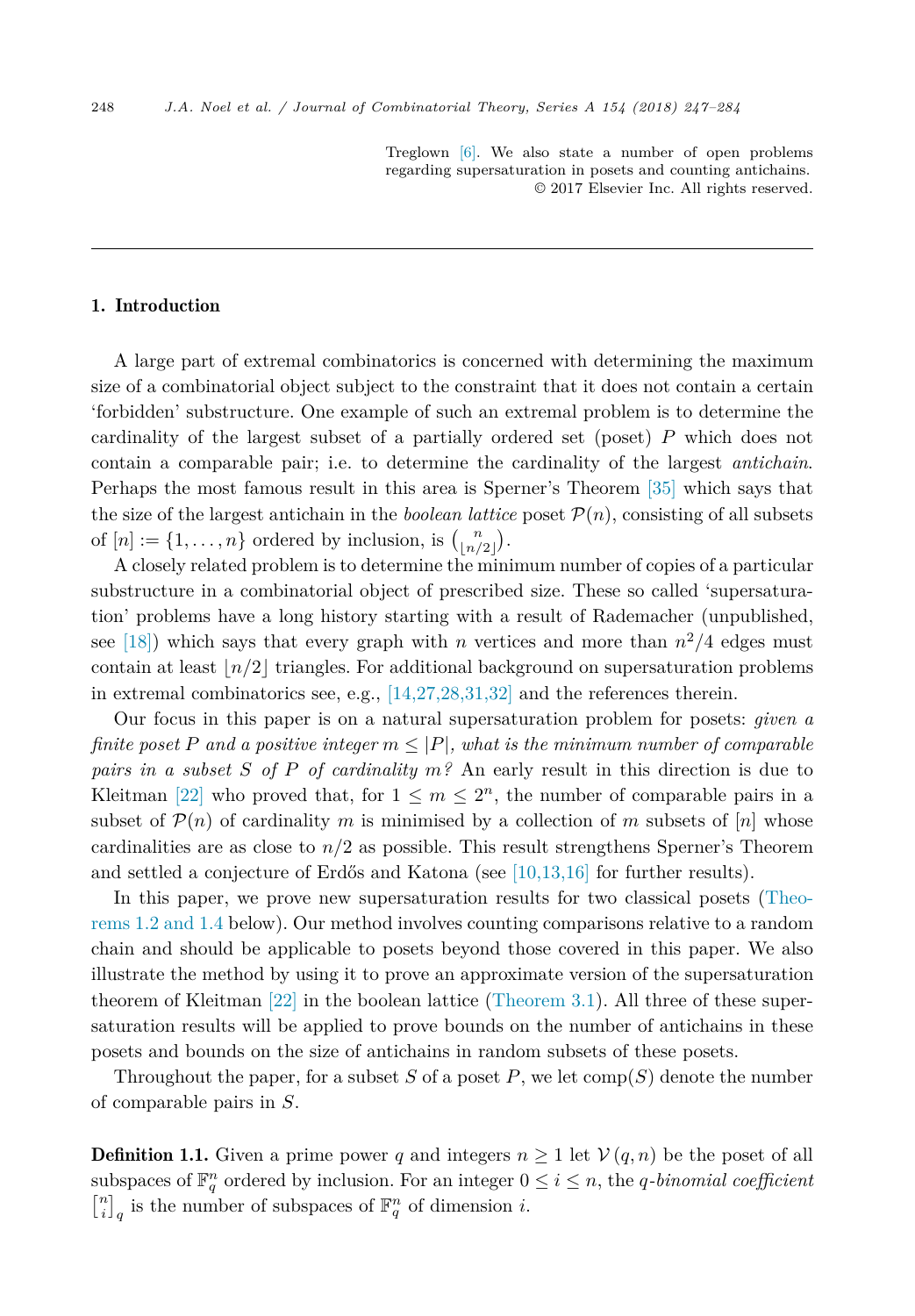<span id="page-2-0"></span>Elementary counting shows that

$$
\begin{bmatrix} n \\ i \end{bmatrix}_q = \prod_{j=0}^{i-1} \frac{1-q^{n-j}}{1-q^{j+1}}.
$$

One may also observe that, for fixed *n* and *q*, the sequence  $\begin{bmatrix} n \\ 0 \end{bmatrix}_q, \ldots, \begin{bmatrix} n \\ n \end{bmatrix}_q$  is unimodal and satisfies  $\begin{bmatrix} n \\ i \end{bmatrix}_q = \begin{bmatrix} n \\ n-i \end{bmatrix}_q$  for all  $0 \le i \le n$ . We prove the following theorem.

Theorem 1.2. *Let q be a prime power and k be a fixed positive integer. There exists a constant*  $n_0(k)$  *such* that if  $n \geq n_0(k)$  and  $S \subseteq V(q,n)$  has cardinality at least

$$
\sum_{r=0}^{k-1} \left[ \frac{n}{\lceil \frac{n-k+1+2r}{2} \rceil} \right]_q + t,
$$

*then*

$$
comp(S) \ge t \binom{\lceil (n+k)/2 \rceil}{k}_q.
$$

It is easy to see that Theorem 1.2 is best possible when  $k = 1$  and  $0 \le t \le \left[\binom{n}{\lfloor (n-1)/2 \rfloor}\right]_q$ as the set *S* consisting of all subspaces of dimension  $\lceil n/2 \rceil$  and *t* subspaces of dimension  $\lfloor (n-1)/2 \rfloor$  contains exactly  $t\binom{\lceil (n+1)/2 \rceil}{1}_q$  comparable pairs.

**Definition 1.3.** Given  $n \geq 1$ , we define a poset on  $\{0, 1, 2\}^n$  where  $x \leq y$  if and only if  $x_j \leq y_j$  for  $1 \leq j \leq n$ , where  $x_j$  and  $y_j$  are the *j*th coordinates of *x* and *y*, respectively. For  $0 \leq i \leq 2n$ , let  $\ell_i(n)$  denote the number of vectors in  $\{0,1,2\}^n$  whose coordinates sum to *i*.

The poset  $\{0, 1, 2\}^n$  can also be viewed as the poset of divisors of the square of a square-free integer with *n* prime factors under the 'divides' relation or the poset of all submultisets of a multiset consisting of *n* distinct elements each of multiplicity two under inclusion. It is easy to see that

$$
\ell_i(n) = \sum_{s=\max\{0,i-n\}}^{\lfloor i/2 \rfloor} {n \choose i-s} {i-s \choose s}.
$$

Also, trivially,  $\ell_i(n) = \ell_{2n-i}(n)$  for  $0 \leq i \leq 2n$ . A result of de Bruijn, van Ebbenhorst Tengbergen and Kruyswijk [\[15\]](#page-36-0) says that  $\{0, 1, 2\}^n$  has a 'symmetric chain decomposi-tion' (see [\[3\]](#page-36-0) for details) which, in particular, implies that the sequence  $\ell_0(n), \ldots, \ell_{2n}(n)$ is unimodal. We prove the following theorem.

**Theorem 1.4.** Let *k* be a fixed positive integer. Then there exists a constant  $n_0(k)$  such *that if*  $n \geq n_0(k)$  *and*  $S \subseteq \{0, 1, 2\}$ <sup>*n*</sup> *has cardinality at least*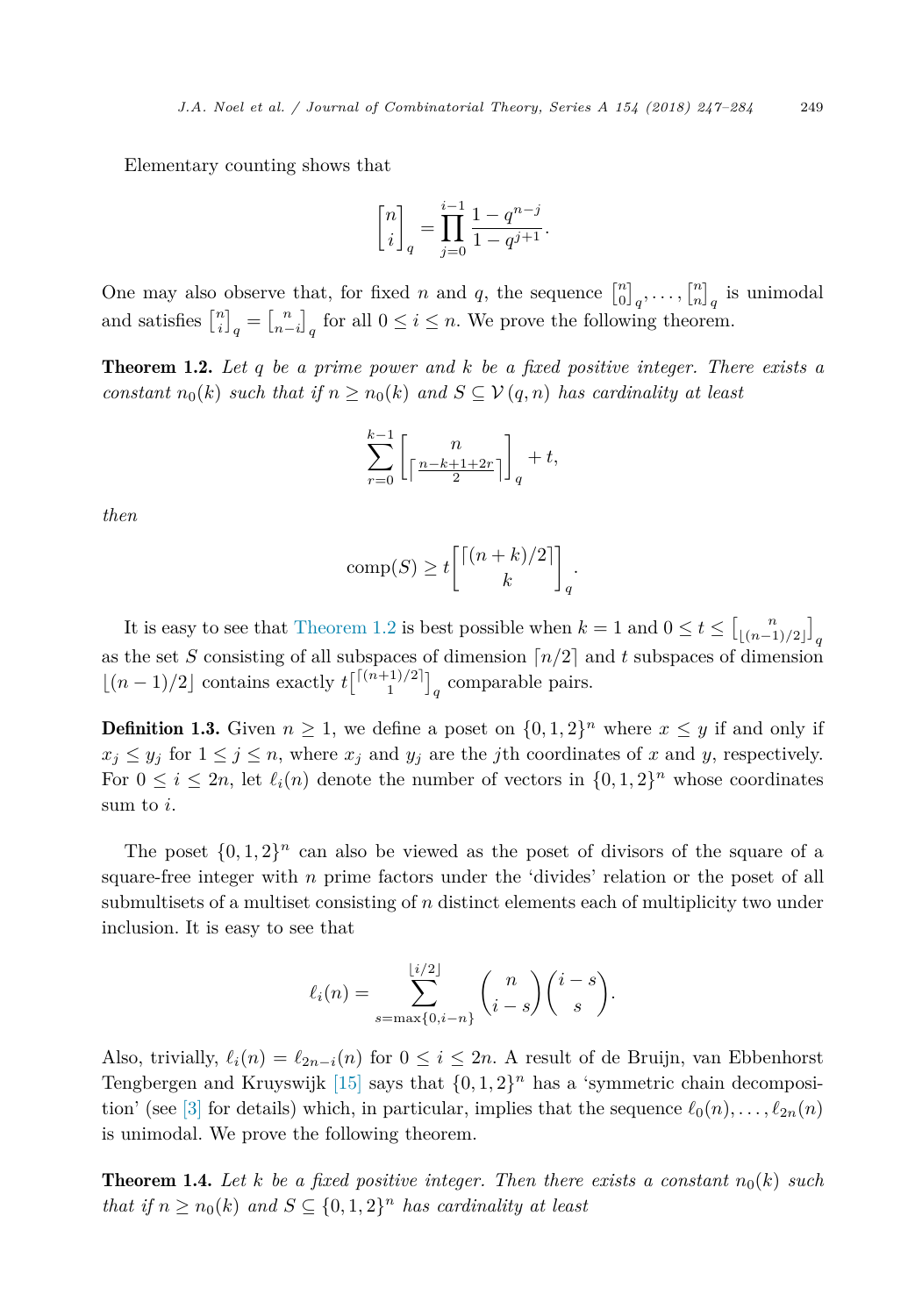<span id="page-3-0"></span>250 *J.A. Noel et al. / Journal of Combinatorial Theory, Series A 154 (2018) 247–284*

$$
\sum_{r=n-\left\lfloor\frac{k-1}{2}\right\rfloor}^{n+\left\lceil\frac{k-1}{2}\right\rceil}\ell_r(n)+t,
$$

*then*

$$
\operatorname{comp}(S) \ge \left(\frac{\ell_{3k-1}(n)}{\ell_{2k-1}(n)} - 1\right)t.
$$

Note that for  $k = 1$  we have  $\frac{\ell_{3k-1}(n)}{\ell_{2k-1}(n)} - 1 = \frac{n-1}{2}$  and, for general *k* and *n* large with respect to *k*, we have

$$
\frac{\ell_{3k-1}(n)}{\ell_{2k-1}(n)} - 1 = \frac{(1 + o(1)\binom{n}{3k-1}}{\binom{n}{2k-1}} = \frac{(1 + o(1))(2k-1)!n^k}{(3k-1)!}.
$$
\n(1.5)

In particular, for  $k = 1$  and  $|S|$  not much larger than  $\ell_n(n)$ , [Theorem 1.4](#page-2-0) is nearly best possible. To see this, let  $S = S_n \cup S_{n+1}$  where  $S_n$  contains all elements of  $\{0, 1, 2\}^n$ whose coordinates sum to *n* and  $S_{n+1}$  contains the  $|S| - \ell_n(n)$  elements of  $\{0, 1, 2\}^n$ whose coordinates sum to  $n + 1$  and, subject to this, have the minimum number of non-zero coordinates.

In the past few years, there has been some considerable success in extending classical results in extremal combinatorics to sparse random settings due to the breakthroughs made independently by Conlon and Gowers [\[12\]](#page-36-0) and Schacht [\[34\].](#page-37-0) Shortly thereafter another, very different, approach known as the 'container method' was developed independently by Balogh, Morris and Samotij [\[5\]](#page-36-0) and Saxton and Thomason [\[33\].](#page-37-0) As was demonstrated in [\[5,33\],](#page-36-0) the container method can be used to prove many of the results of [\[12,34\].](#page-36-0) Two advantages of the container method are that it is relatively straightforward to apply and that it often provides 'counting' results which can be much stronger than the corresponding probabilistic statements. Supersaturation theorems form a key ingredient in most proofs involving the container method. For instance, many of the proofs in [\[5,33\]](#page-36-0) applied the classical graph supersaturation theorem of Erdős and Si-monovits [\[19\].](#page-36-0) For additional applications of the container method, see [\[4,8,9,29\]](#page-36-0) and the references therein.

We apply [Theorems 1.2 and 1.4](#page-2-0) and the container method to prove upper bounds on the number of antichains in  $V(q, n)$  and  $\{0, 1, 2\}$ <sup>n</sup> (Theorem 1.6 and 1.7) and upper bounds on the largest antichains in random subsets of these posets of a certain density which hold with high probability [\(Theorems 1.8 and 1.9\)](#page-4-0).

**Theorem 1.6.** Let q be a fixed prime power. The number of antichains in  $V(q, n)$  is  $2^{\left(1+O\left(\sqrt{n}q^{-n/4}\right)\right)\left[\frac{n}{\lfloor n/2 \rfloor}\right]_q}.$ 

**Theorem 1.7.** The number of antichains in  $\{0, 1, 2\}^n$  is  $2^{(1+O(\sqrt{\log n/n}))\ell_n(n)}$ .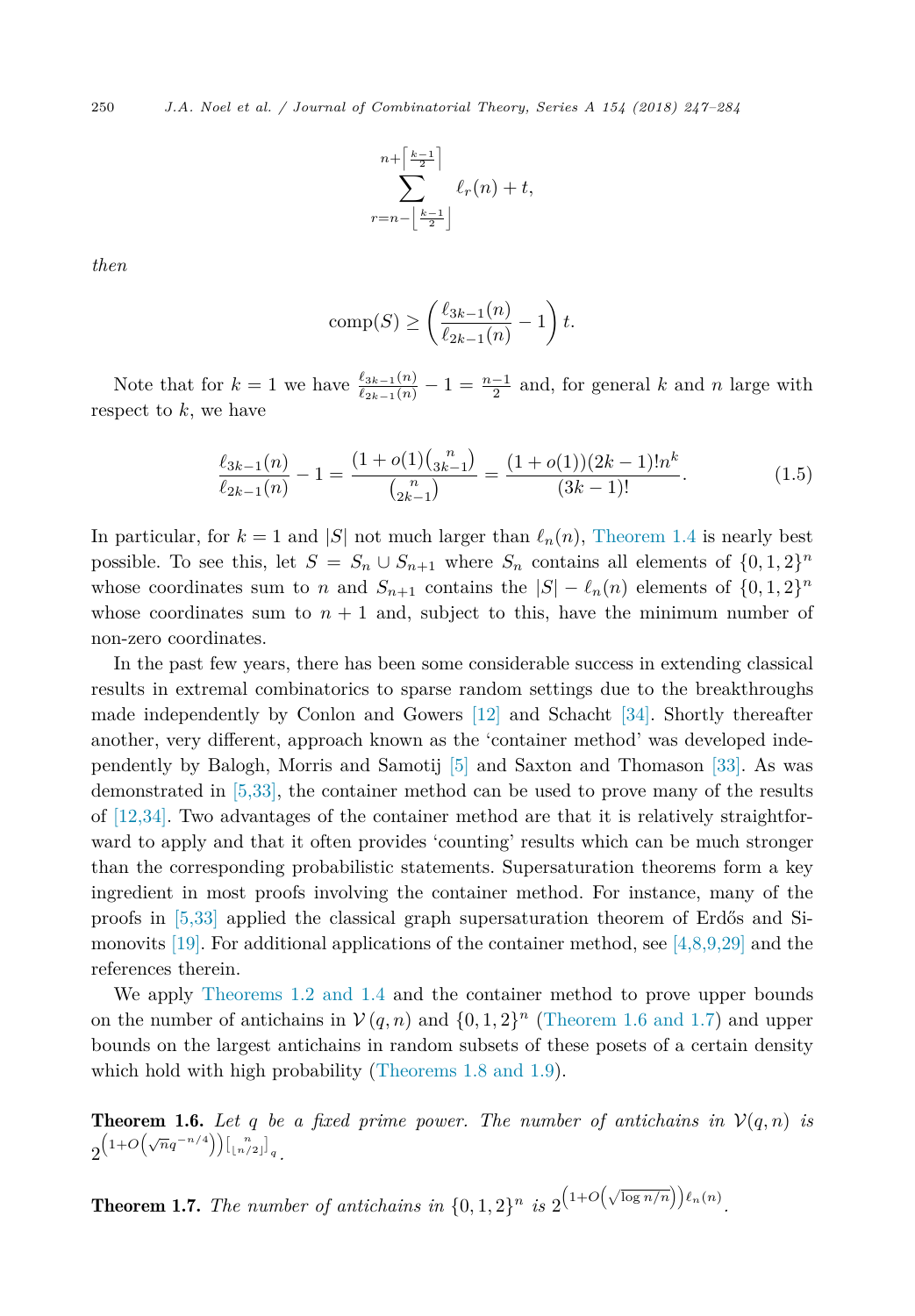<span id="page-4-0"></span>Of course, the number of antichains in any poset *P* is at least 2 to the power of the cardinality of its largest antichain, and so [Theorems 1.6 and 1.7](#page-3-0) are best possible up to the  $(1 + o(1))$  factor in the exponent.

Given a set *X*, a *p-random subset* of *X* is a subset of *X* obtained by including each element of *X* with probability *p* independently of one another.

**Theorem 1.8.** Let *q* be *a* fixed prime power and  $\varepsilon > 0$ . There exists *a* positive constant  $c(\varepsilon,q)$  such that if  $p \geq c(\varepsilon,q)/q^{n/2}$ , then with high probability every antichain in a *p*-random subset of  $V(q, n)$  has cardinality at most  $(1 + \varepsilon)p\begin{bmatrix}n \\ \lfloor n/2 \rfloor \end{bmatrix}_q$ .

**Theorem 1.9.** Let  $\varepsilon > 0$  be fixed. There exists a positive constant  $c(\varepsilon)$  such that if  $p >$  $c(\varepsilon)/n$ , then with high probability every antichain in a p-random subset of  $\{0,1,2\}^n$  has *cardinality at most*  $(1 + \varepsilon)p\ell_n(n)$ *.* 

It is not hard to see that Theorems 1.8 and 1.9 are best possible up to the choice of the constants  $c(\varepsilon, q)$  and  $c(\varepsilon)$ ; this is made explicit in Section [6.](#page-26-0)

In the next section, we prove a general lemma for obtaining lower bounds on the number of comparable pairs in a subset *S* of a poset *P*. We provide a few basic applications of this lemma in Section [3](#page-6-0) including a proof of an approximate version of the theorem of Kleitman [\[22\]](#page-37-0) and a proof of [Theorem 1.2.](#page-2-0) In Section [4,](#page-9-0) we apply this lemma again to prove [Theorem 1.4.](#page-2-0) In Section [5](#page-23-0) we prove a container-type lemma for posets which generalises a result of  $[6]$  proved for the boolean lattice. In Section [6,](#page-26-0) we use this lemma to prove [Theorems 1.6, 1.7, 1.8 and 1.9](#page-3-0) and a known upper bound on the number of antichains in the boolean lattice included for the sake of demonstration. Throughout the paper, we will require several known bounds on  $\begin{bmatrix} n \\ i \end{bmatrix}_q$  and  $\ell_i(n)$  which are stated in the appendix.

## 2. Comparison counting via random chains

Our general approach to proving supersaturation results, which was inspired by [\[13\],](#page-36-0) is to count comparable pairs in a subset *S* of *P* by considering the expected number of such pairs in a chain of *P* chosen randomly according to some distribution. One should point out that the general idea of counting comparable pairs relative to a random chain goes back, in some sense, to Lubell's proof [\[26\]](#page-37-0) of the LYM inequality. It was recently used by Das, Gan and Sudakov [\[13\]](#page-36-0) and Dove, Griggs, Kang and Sereni [\[16\]](#page-36-0) to count chains of length k in subsets of  $\mathcal{P}(n)$  of prescribed cardinality. In order for this technique to be effective, one requires a distribution on the chains in *P* which is sufficiently 'balanced.' Roughly speaking, what we mean by this is that a random chain chosen according to this distribution is not too unlikely to contain any fixed element of *P* and, at the same time, not too likely to contain any fixed comparable pair of *P*. Our estimates will use a lemma on random chains, for which we require the notion of a comparability digraph.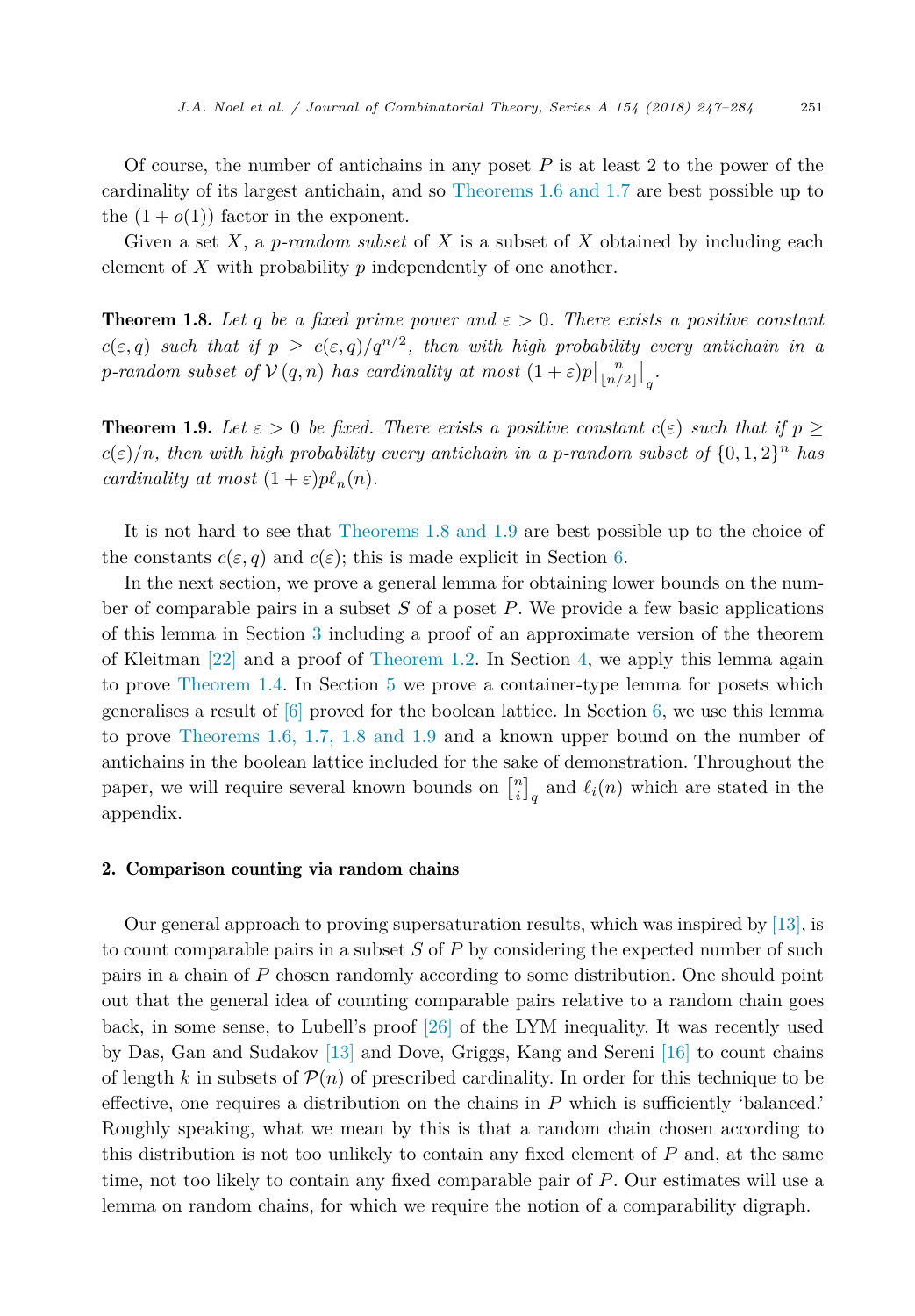<span id="page-5-0"></span>Definition 2.1. Let *P* be a poset. A *comparability digraph* for *P* is a digraph *D* with  $V(D) = P$  such that

- for every directed arc  $(x, y)$  of  $D$ , we have that  $x$  is comparable to  $y$  in  $P$ , and
- for every comparable pair  $x, y \in P$ , exactly one of the arcs  $(x, y)$  or  $(y, x)$  is in  $E(D)$ .

We remark that a poset *P* can have many comparability digraphs. In particular, the fact that a comparability digraph contains an arc from *x* to *y* does not determine which of the relations  $x < y$  or  $y < x$  holds.

**Lemma 2.2.** Let P be a poset, let D be a comparability digraph for P, let  $\mu$  be a distribution *on the chains of P and let*  $C_\mu$  *be a random chain chosen according to*  $\mu$ *. Suppose further that*  $\mathbb{P}(x \in C_\mu) > 0$  *for every*  $x \in P$ *. Then, for every set*  $S \subseteq P$ *, we have* 

comp(S) 
$$
\geq \left(\max_{(x,y)\in E(D)} \mathbb{P}\left(y \in \mathcal{C}_{\mu} \mid x \in \mathcal{C}_{\mu}\right)\right)^{-1}\left(|S| - \left(\min_{x \in P} \mathbb{P}\left(x \in \mathcal{C}_{\mu}\right)\right)^{-1}\right).
$$

**Proof.** We proceed by induction on |*S*| where the base case  $|S| \leq (\min_{x \in P} \mathbb{P}(x \in C_{\mu}))^{-1}$ is trivial. Given  $w \in S$ , we define  $d_S^+(w)$  to be the number of arcs  $(w, z) \in E(D)$  with  $z \in S$ . Suppose that there exists  $w \in S$  with  $d_S^+(w) \geq (\max_{(x,y)\in E(D)} \mathbb{P}(y \in C_\mu))$  $x \in C_{\mu}$ )<sup>-1</sup>. In this case, we apply the inductive hypothesis to  $S \setminus \{w\}$  to obtain at least

$$
\left(\max_{(x,y)\in E(D)}\mathbb{P}\left(y\in\mathcal{C}_{\mu}\mid x\in\mathcal{C}_{\mu}\right)\right)^{-1}\left(|S\setminus\{w\}|-\left(\min_{x\in P}\mathbb{P}\left(x\in\mathcal{C}_{\mu}\right)\right)^{-1}\right),\right.
$$

comparable pairs in *S* which do not involve *w*. We then obtain the desired bound on comp(*S*) by considering these comparable pairs along with those of the form  $(w, z) \in$  $E(D)$  with  $z \in S$ . Thus, we may assume that every  $w \in S$  satisfies

$$
d_S^+(w) < \left(\max_{(x,y)\in E(D)} \mathbb{P}\left(y \in \mathcal{C}_\mu \mid x \in \mathcal{C}_\mu\right)\right)^{-1}.\tag{2.3}
$$

The chain  $\mathcal{C}_{\mu}$  contains precisely  $|\mathcal{C}_{\mu} \cap S|$  elements of *S* and  $\binom{|\mathcal{C}_{\mu} \cap S|}{2}$  of the comparable pairs of *S* (since every pair in  $\mathcal{C}_{\mu}$  is comparable). Since  $k - \binom{k}{2} \leq 1$  for all *k*, we get that

$$
1 \geq \mathbb{E}\left(|\mathcal{C}_{\mu} \cap S| - \binom{|\mathcal{C}_{\mu} \cap S|}{2}\right) = \sum_{w \in S} \mathbb{P}\left(w \in \mathcal{C}_{\mu}\right) - \sum_{\substack{w,z \in S \\ (w,z) \in E(D)}} \mathbb{P}\left(w,z \in \mathcal{C}_{\mu}\right)
$$

$$
= \sum_{w \in S} \mathbb{P}\left(w \in \mathcal{C}_{\mu}\right) \left(1 - \sum_{\substack{z \in S \\ (w,z) \in E(D)}} \mathbb{P}\left(z \in \mathcal{C}_{\mu} \mid w \in \mathcal{C}_{\mu}\right)\right)
$$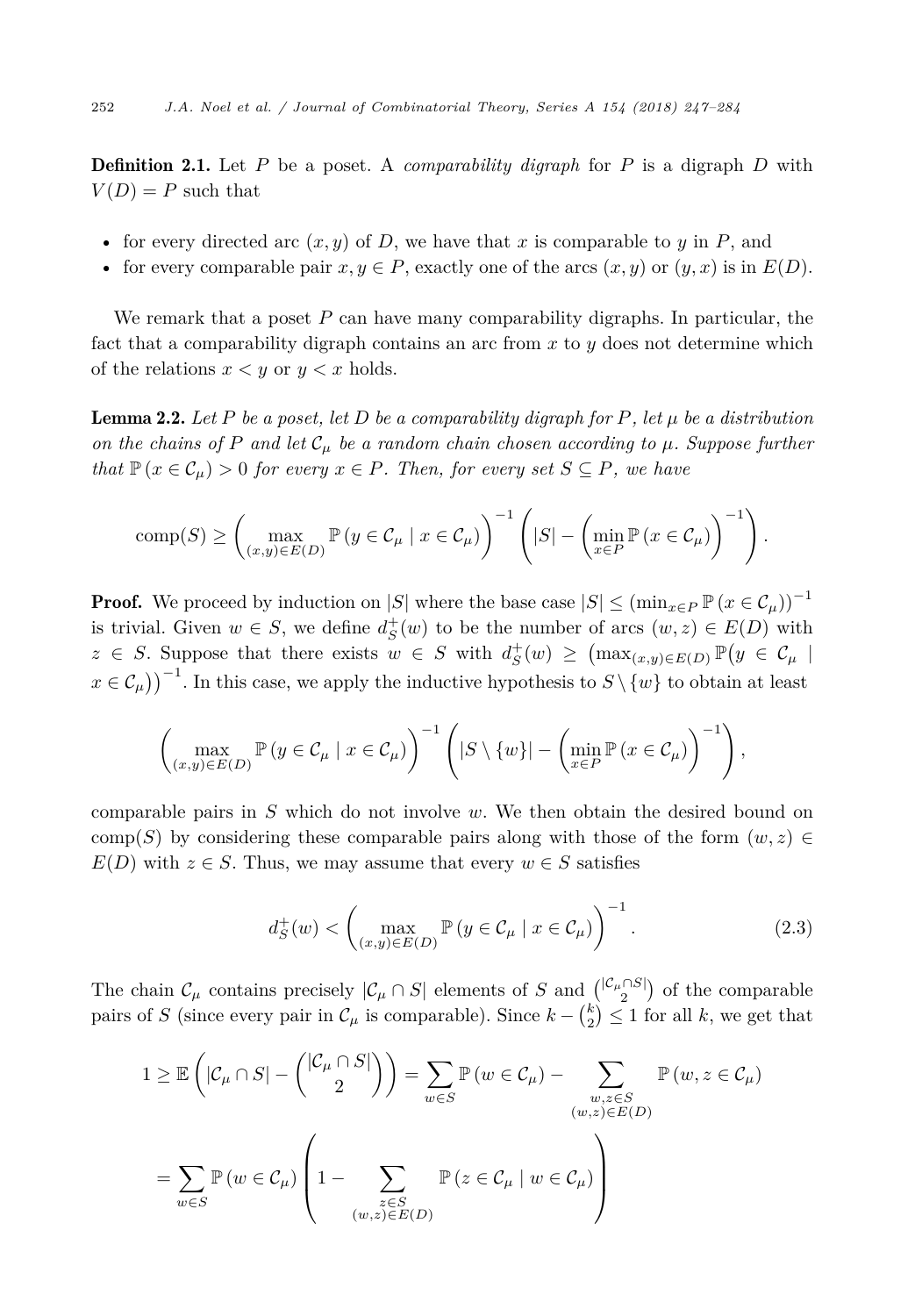<span id="page-6-0"></span>*J.A. Noel et al. / Journal of Combinatorial Theory, Series A 154 (2018) 247–284* 253

$$
\geq \sum_{w\in S}\mathbb{P}\left(w\in \mathcal{C}_{\mu}\right)\left(1-d_{S}^{+}\left(w\right)\max_{\left(x,y\right)\in E(D)}\mathbb{P}\left(y\in \mathcal{C}_{\mu}\mid x\in \mathcal{C}_{\mu}\right)\right).
$$

By [\(2.3\),](#page-5-0) all of the summands are positive, and so this expression is bounded below by

$$
\sum_{w \in S} \left( \min_{x \in P} \mathbb{P} \left( x \in \mathcal{C}_{\mu} \right) \right) \left( 1 - d_{S}^{+}(w) \max_{(x, y) \in E(D)} \mathbb{P} \left( y \in \mathcal{C}_{\mu} \mid x \in \mathcal{C}_{\mu} \right) \right).
$$

Rearranging, we obtain

comp(S) = 
$$
\sum_{w \in S} d_S^+(w)
$$
  
\n $\ge \left( \max_{(x,y) \in E(D)} \mathbb{P}(y \in C_\mu \mid x \in C_\mu) \right)^{-1} \left( |S| - \left( \min_{x \in P} \mathbb{P}(x \in C_\mu) \right)^{-1} \right)$ 

as desired.  $\Box$ 

Remark 2.4. We remark that the proof of this lemma generalises to give a lower bound on the number of edges induced by a set of *m* vertices in a general graph *G* in terms of *m*. That is, one could orient the edges of the graph and select a random clique according to a probability distribution *μ*.

#### 3. Supersaturation in  $\mathcal{P}(n)$  and  $\mathcal{V}(q,n)$

To illustrate the applicability of [Lemma 2.2,](#page-5-0) we prove a weak version of the theorem of Kleitman [\[22\]](#page-37-0) in the boolean lattice which is often good enough for applications involving the container method (see, e.g.,  $[6,8,11]$  and [Theorem 6.1\)](#page-26-0).

Theorem 3.1 *(Kleitman [\[22\]\)](#page-37-0). Let k be a fixed positive integer. Then there exists a constant*  $n_0(k)$  *such that if*  $n \geq n_0(k)$  *and*  $S \subseteq \mathcal{P}(n)$  *is a set of cardinality at least* 

$$
\sum_{r=0}^{k-1} \binom{n}{\lceil \frac{n-k+1+2r}{2} \rceil} + t,
$$

*then*

$$
\text{comp}(S) \ge t \binom{\lceil (n+k)/2 \rceil}{k}.
$$

**Proof.** For  $0 \le r \le k-1$ , let  $P_r$  be the poset consisting all subsets of [*n*] of cardinality equivalent to  $\left\lceil \frac{n-k+1+2r}{2} \right\rceil$  modulo *k* ordered by inclusion (the idea of splitting the levels of  $\mathcal{P}(n)$  into equivalence classes modulo k is also used by Collares Neto and Morris [\[11\]\)](#page-36-0).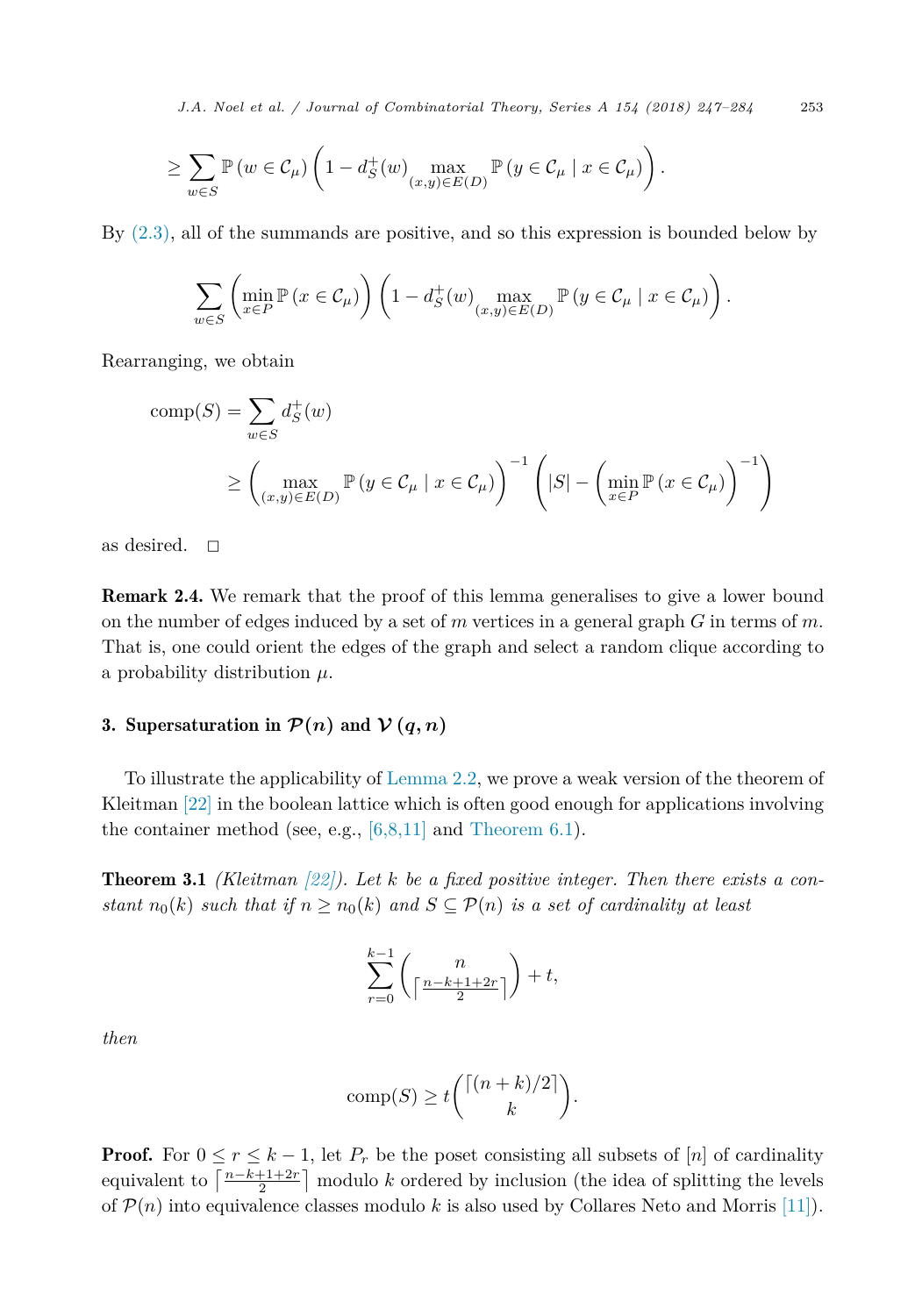<span id="page-7-0"></span>Note that  $P_0 \cup \cdots \cup P_{k-1}$  partitions  $\mathcal{P}(n)$ . Define  $S_r := S \cap P_r$  and

$$
t_r := |S_r| - \binom{n}{\lceil \frac{n-k+1+2r}{2} \rceil}.
$$

Clearly,  $\sum_{r=0}^{k-1} t_r = t$ . Our goal is to show that, for  $0 \le r \le k-1$ , the following holds:

$$
comp(Sr) \ge t_r \binom{\lceil (n+k)/2 \rceil}{k}.
$$
\n(3.2)

This will imply the result since  $\text{comp}(S) \ge \sum_{r=0}^{k-1} \text{comp}(S_r)$ .

Let  $r \in \{0, \ldots, k-1\}$  be fixed. We prove  $(3.2)$  by induction on  $t_r$ . Note that  $(3.2)$ holds trivially if  $t_r \leq 0$ . Now, for  $t_r \geq 1$ , if  $S_r$  contains an element x which is comparable to at least  $\binom{\lceil (n+k)/2 \rceil}{k}$  elements of  $S_r$ , then we apply the induction hypothesis to find at least  $(t_r-1)\binom{\lceil (n+k)/2 \rceil}{k}$  comparable pairs in  $S_r \setminus \{x\}$  and we are done. Therefore, we can assume that there is no such  $x \in S_r$ .

Next, we show that we can assume that *S* does not contain any extremely small sets. Let  $s \in \{0, \ldots, k-1\}$  so that  $\left\lceil \frac{n-k+1+2r}{2} \right\rceil \equiv s \mod k$ . Let *X* be the set of all elements of  $S_r$  of cardinality *s*. Suppose that  $X \neq \emptyset$  and for each  $x \in X$  let  $N_{k+s}(x)$  be the elements of  $P_r \setminus S_r$  of cardinality  $k + s$  which are comparable to x. By the result of the previous paragraph, *x* is comparable to fewer than  $\binom{\lceil (n+k)/2 \rceil}{k}$  elements of  $S_r$  and so

$$
|N_{k+s}(x)| > \binom{n-s}{k} - \binom{\lceil (n+k)/2 \rceil}{k} \ge \binom{n-k+1}{k} - \binom{\lceil (n+k)/2 \rceil}{k}
$$

which, if  $n_0(k)$  is chosen large enough with respect to k, is at least

$$
\binom{n}{k-1} \ge \binom{n}{s} \ge |X|.
$$

Therefore, we can greedily associate each element *x* of *X* to an element  $y_x$  of  $P_r \setminus S_r$ of cardinality  $k + s$  such that *x* is comparable to  $y_x$  and the  $y_x$  are distinct from one another. It is clear that the set  $S'_r := (S_r \setminus X) \cup \{y_x : x \in X\}$  has the same cardinality as  $S_r$  and at most as many comparable pairs as  $S_r$ . So, in what follows, we can assume that  $X = \emptyset$ ; that is, every element of  $S_r$  has cardinality at least  $k + s$ .

Now, define  $P_r^*$  to be the poset obtained from  $P_r$  by deleting all sets of cardinality *s*. Let *D* be a digraph with  $V(D) = P_r^*$  containing every arc  $(x, y)$  where either

- *x* and *y* are comparable and the cardinality of *y* is closer to  $n/2$  than the cardinality of *x*, or
- $x < y$  and  $|x| = n |y|$ .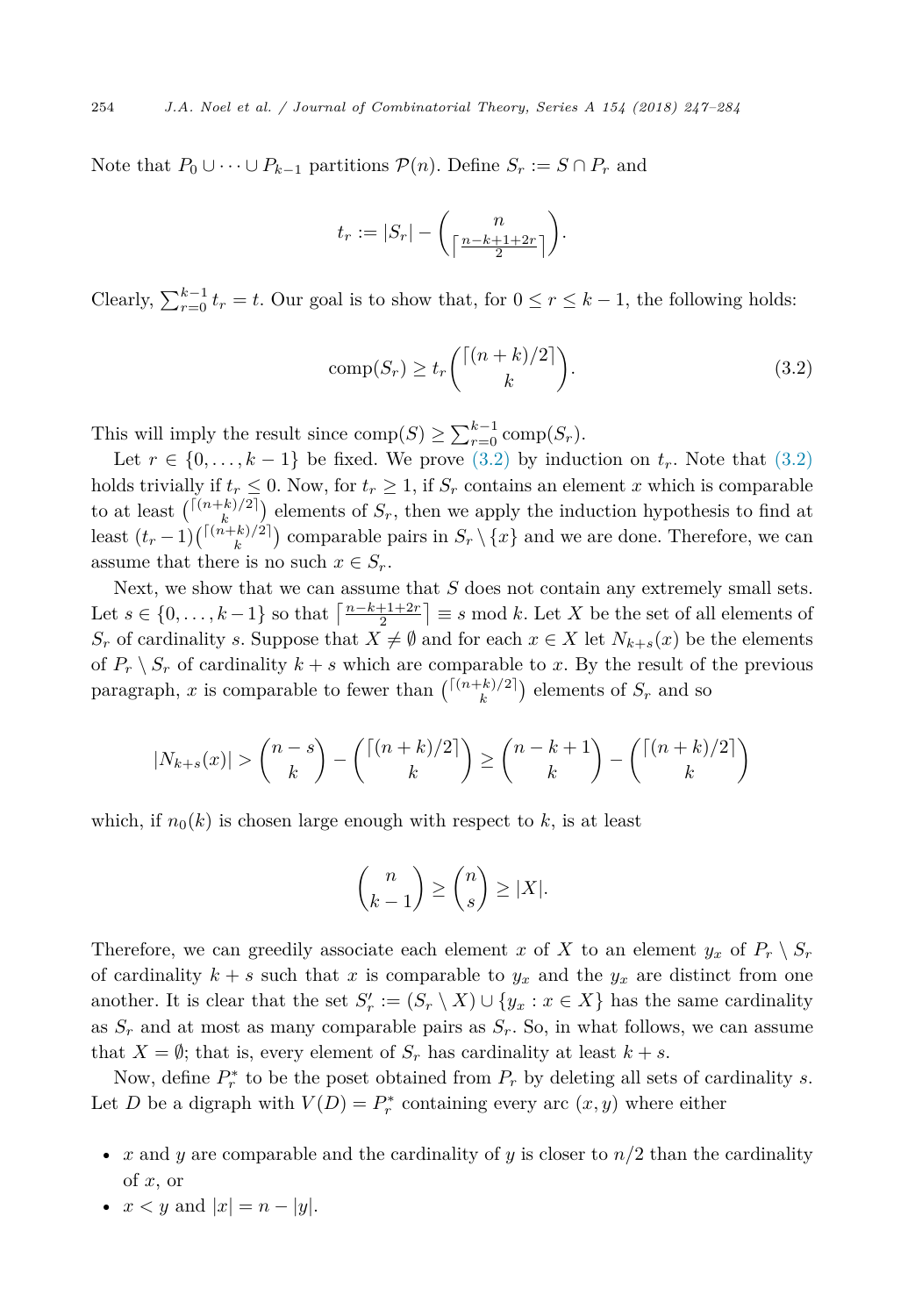Let  $\mathcal{C}_{\mu}$  be a random chain in  $P_r^*$  obtained by taking a maximal chain in  $\mathcal{P}(n)$  uniformly at random and intersecting it with  $P_r^*$ . Then any two elements of  $P_r^*$  of the same cardinality are equally likely to be contained in  $\mathcal{C}_{\mu}$  and so

$$
\mathbb{P}\left(x \in \mathcal{C}_{\mu}\right) \ge \left(\frac{n}{\left\lceil \frac{n-k+1+2r}{2} \right\rceil}\right)^{-1} \text{ for all } x \in P_r^*.
$$

Also, given  $(x, y) \in E(D)$ , we have

$$
\mathbb{P}\left(y \in \mathcal{C}_{\mu} \mid x \in \mathcal{C}_{\mu}\right) = \begin{cases} \binom{|x|}{|y|}^{-1} & \text{if } x > y, \\ \binom{n-|x|}{|y|-|x|}^{-1} & \text{otherwise.} \end{cases}
$$

By definition of *D* and the fact that  $X = \emptyset$ , we get that this quantity is always at most  $\binom{\lceil (n+k)/2 \rceil}{k}$ <sup>-1</sup>. Thus, [\(3.2\)](#page-7-0) holds by [Lemma 2.2.](#page-5-0) <del>□</del>

The proof of [Theorem 3.1](#page-6-0) above exploits the following two properties of a uniformly random maximal chain  $\mathcal{C}_{\mu}$  in the boolean lattice:

- any two subsets of [*n*] of the same cardinality are equally likely to be contained in  $\mathcal{C}_\mu$  and
- for any two comparable pairs  $(x_1, y_1)$  and  $(x_2, y_2)$  in  $P(n)$  such that  $|x_1| = |x_2|$  and  $|y_1| = |y_2|$ , we have  $\mathbb{P}(x_1, y_1 \in C_\mu) = \mathbb{P}(x_2, y_2 \in C_\mu)$ .

It is clear that one can often obtain a supersaturation result for posets satisfying these two conditions by taking a maximal chain uniformly at random and applying [Lemma 2.2.](#page-5-0) We demonstrate this by outlining a proof of [Theorem 1.2.](#page-2-0)

**Proof of [Theorem 1.2.](#page-2-0)** For  $0 \leq r \leq k-1$ , let  $P_r$  be the poset consisting all subspaces of  $\mathbb{F}_q^n$  of dimension equivalent to  $\left\lceil \frac{n-k+1+2r}{2} \right\rceil$  modulo *k* ordered by inclusion. Analogous to the proof of [Theorem 3.1,](#page-6-0) we define  $S_r := S \cap P_r$  and

$$
t_r := |S_r| - \left[ \frac{n}{\left\lceil \frac{n - k + 1 + 2r}{2} \right\rceil} \right]_q.
$$

Clearly,  $\sum_{r=0}^{k-1} t_r = t$ . Our goal is to prove that, for each  $r = 0, \ldots, k-1$ ,

$$
\text{comp}(S_r) \ge t_r \begin{bmatrix} \lceil (n+k)/2 \rceil \\ k \end{bmatrix}_q.
$$
\n(3.3)

We prove (3.3) by induction on  $t_r$  where the case  $t_r \leq 0$  is trivial. By the inductive hypothesis, we can assume that every element of  $S_r$  is comparable to fewer than  $\binom{[(n+k)/2]}{k}_q$  other elements of  $S_r$ . If  $S_r$  contains an element of dimension  $s < k$ , then we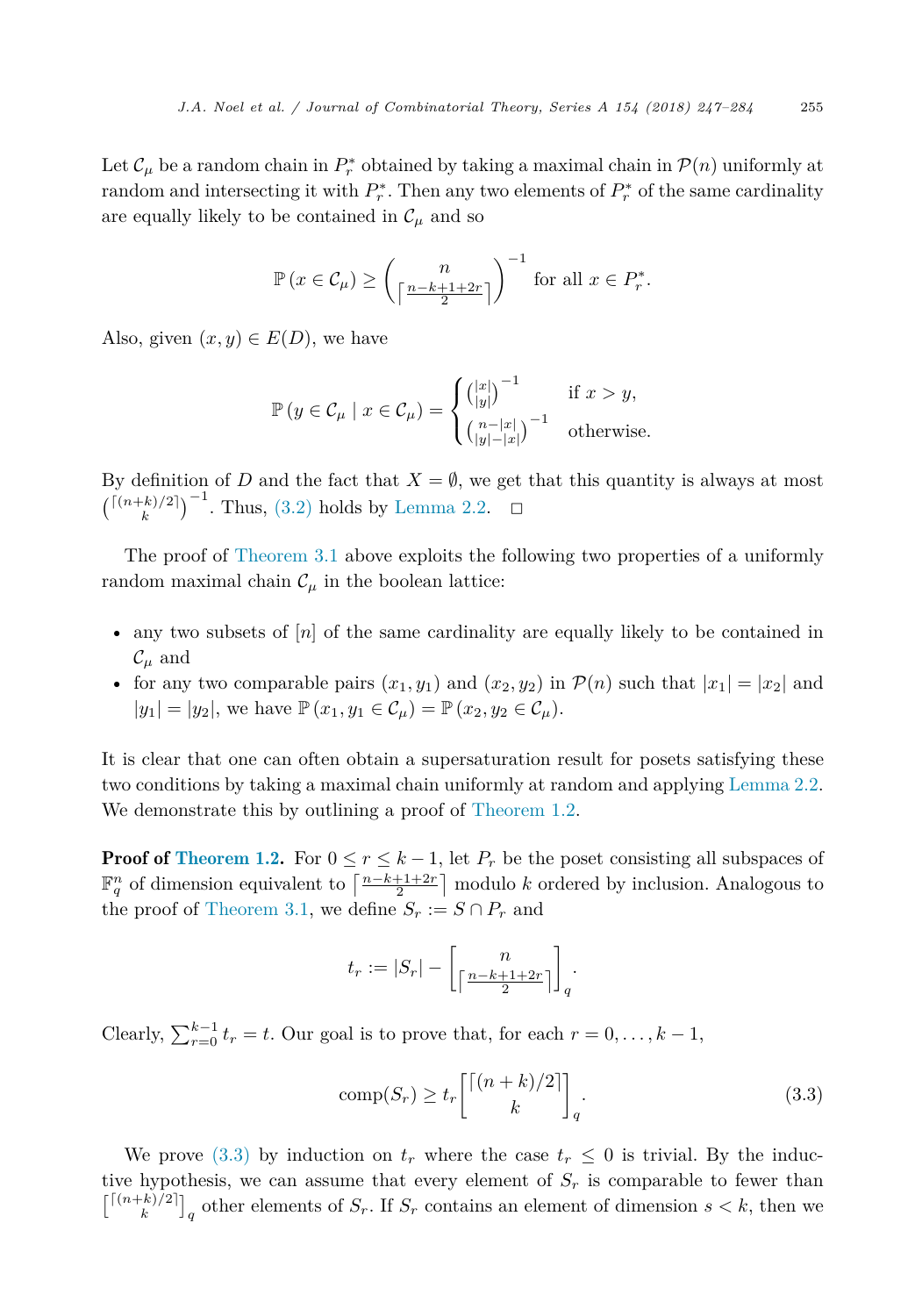<span id="page-9-0"></span>can shift all such elements up to subspaces of dimension  $k + s$  without increasing the number of comparable pairs (as in the proof of [Theorem 3.1\)](#page-6-0) since

$$
\genfrac{[}{]}{0pt}{}{n-k+1}{k}_q - \genfrac{[}{]}{0pt}{}{[(n+k)/2]}{k}_q \geq \genfrac{[}{]}{0pt}{}{n}{k-1}_q
$$

if  $n_0(k)$  is chosen large enough with respect to k.

Now, we let  $P_r^*$  be the poset obtained from  $P_r$  by deleting all elements of dimension less than *k* and let *D* be a digraph with  $V(D) = P_r^*$  containing every arc  $(x, y)$  such that either

- *x* is comparable to *y* and the dimension of *y* is closer to *n/*2 than the dimension of *x*, or
- *x < y* and the dimension of *x* is *n* minus the dimension of *y*.

Let  $\mathcal{C}_{\mu}$  be a uniformly random chain in  $P_r^*$  obtained by taking a random maximal chain in  $V(q, n)$  and intersecting it with  $P_r^*$ . It is not hard to show that

$$
\mathbb{P}\left(x \in \mathcal{C}_{\mu}\right) \ge \left[\frac{n}{\left\lceil \frac{n-k+1+2r}{2} \right\rceil}\right]_q^{-1} \text{ for all } x \in P_r^* \text{ and}
$$

$$
\mathbb{P}\left(y \in \mathcal{C}_{\mu} \mid x \in \mathcal{C}_{\mu}\right) \le \left[\frac{\left\lceil (n+k)/2 \right\rceil}{k}\right]_q^{-1} \text{ for all } (x, y) \in E(D).
$$

The result follows.  $\square$ 

Our main difficulty in proving [Theorem 1.4](#page-2-0) is that one can no longer obtain a good bound by taking a uniformly random maximal chain in  $\{0, 1, 2\}^n$  and applying [Lemma 2.2.](#page-5-0) Much of the next section is devoted to constructing a more appropriate distribution on chains in  $\{0, 1, 2\}$ <sup>n</sup> and studying its properties.

## 4. Supersaturation in  $\{0, 1, 2\}^n$

We open this section with a basic definition.

**Definition 4.1.** A poset P is said to be *ranked* if it can be partitioned into non-empty sets  $L_0, \ldots, L_N$  called *levels* such that

- if  $x \in L_i$  and  $x < y$ , then  $y \in \bigcup_{j>i} L_j$ ,
- if  $x < y$  such that  $x \in L_i$  and  $y \in L_j$  for  $j > i + 1$ , then there exists  $z \in L_{i+1}$  such that  $x < z < y$ .

If  $x \in L_i$ , then we say that the *rank* of *x* is *i*.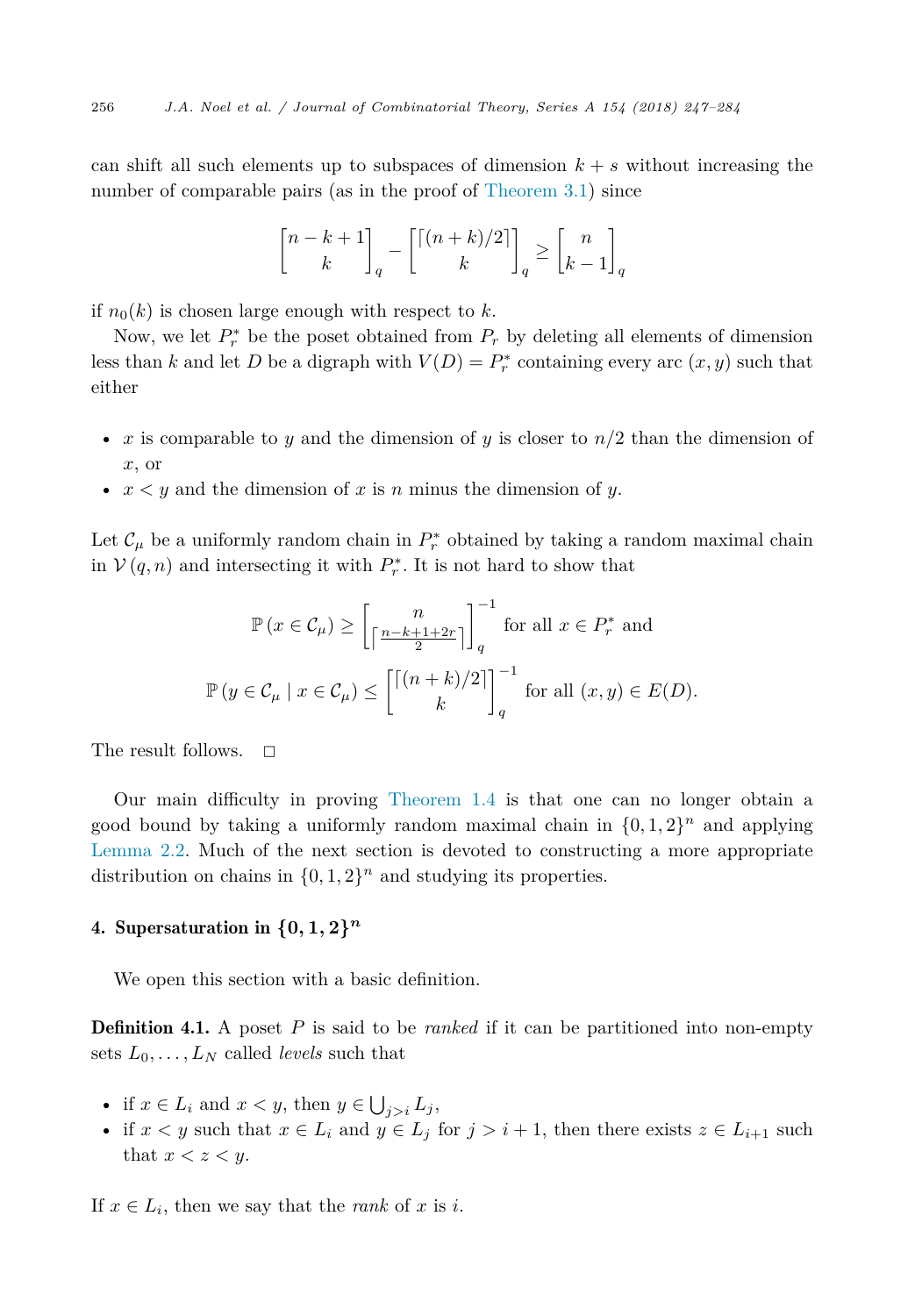It is clear that  $\{0, 1, 2\}^n$  is a ranked poset where  $L_i$  is the set of vectors in  $\{0, 1, 2\}^n$ whose coordinates sum to *i*. Also, the posets  $\mathcal{P}(n)$  and  $\mathcal{V}(q, n)$  are both ranked posets where the rank of an element is equal to its cardinality or dimension, respectively.

In the previous section, we used the fact that a uniformly random chain of maximal length in  $\mathcal{P}(n)$  or  $\mathcal{V}(q,n)$  is equally likely to contain any element of rank *i*. The poset  $\{0, 1, 2\}$ <sup>n</sup> does not have this property. That is, one can easily show that for  $n \geq 2$  a uniformly random maximal chain is not equally likely to contain any given element in *L<sup>i</sup>* for  $2 \le i \le 2n-2$ . Therefore, if we are to apply [Lemma 2.2](#page-5-0) to obtain a supersaturation result which applies to all subsets of  $\{0, 1, 2\}^n$  of cardinality greater than  $\ell_n(n)$ , then we will require a different distribution on the chains of  $\{0, 1, 2\}^n$ .

**Definition 4.2.** Let P be a ranked poset with non-empty levels  $L_0, \ldots, L_N$ . A non-empty finite multiset  $\mathscr C$  of maximal chains in *P* is called a *regular covering by chains* if for  $0 \leq i \leq N$  every element of  $L_i$  is contained in exactly  $|\mathscr{C}|/|L_i|$  chains of  $\mathscr{C}$ .

As noted above, the collection of all maximal chains in  $\{0, 1, 2\}^n$  is not a regular covering by chains. However, Anderson [\[1\]](#page-36-0) proved that  $\{0, 1, 2\}^n$  does possess a regular covering by chains (in fact, he proved that the same is true for the poset of divisors of any integer; see also [\[3\]\)](#page-36-0). The following useful result of Kleitman [\[23\]](#page-37-0) characterises ranked posets with regular coverings by chains in terms of two other natural conditions, one of which will be used in our proof.

**Definition 4.3.** Let P be a ranked poset with levels  $L_0, \ldots, L_N$ . Then P is said to have the *LYM* property if, for every antichain  $A \subseteq P$ ,

$$
\sum_{i=0}^{N} \frac{|A \cap L_i|}{|L_i|} \le 1.
$$

**Definition 4.4.** Let P be a ranked poset with levels  $L_0, \ldots, L_N$ . Then P is said to have the *normalised* matching property if for  $0 \le i \le N - 1$  and  $T \subseteq L_i$  we have

$$
\frac{|\{y \in L_{i+1} : y > x \text{ for some } x \in T\}|}{|L_{i+1}|} \ge \frac{|T|}{|L_i|}.
$$

Theorem 4.5 *(Kleitman [\[23\]\)](#page-37-0). Let P be a ranked poset. The following are equivalent: (1) P has a regular covering by chains, (2) P has the LYM property and (3) P has the normalised matching property.*

The distribution  $\mu$  on the maximal chains of  $\{0, 1, 2\}^n$  that we construct essentially amounts to choosing a uniformly random chain from a regular covering by chains. One subtle point is that, in the proof of [Theorem 1.4,](#page-2-0) it will be useful to insist that the distribution  $\mu$  is 'memoryless' in the sense that if  $z_1 < z_2 < \cdots < z_q$  in  $\{0, 1, 2\}^n$  and  $\mathcal{C}_{\mu}$ is a chain chosen randomly according to  $\mu$ , then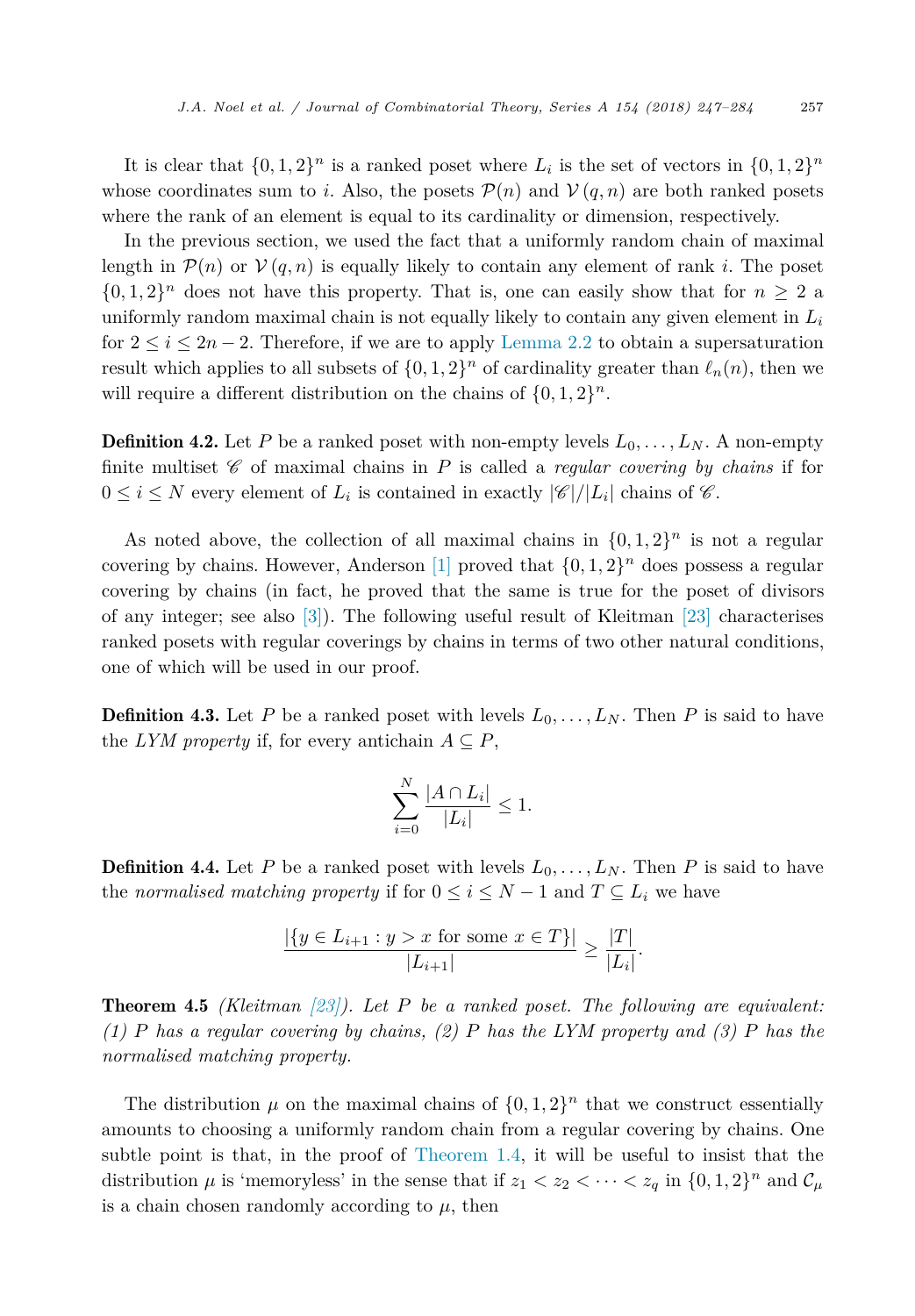<span id="page-11-0"></span>258 *J.A. Noel et al. / Journal of Combinatorial Theory, Series A 154 (2018) 247–284*

$$
\mathbb{P}\left(z_q \in \mathcal{C}_\mu \mid z_1,\ldots,z_{q-1} \in \mathcal{C}_\mu\right) = \mathbb{P}\left(z_q \in \mathcal{C}_\mu \mid z_{q-1} \in \mathcal{C}_\mu\right). \tag{4.6}
$$

Note that a chain chosen uniformly at random from a regular covering by chains need not satisfy  $(4.6)$ . Also note that, if  $(4.6)$  holds for every such sequence, then one can easily deduce

$$
\mathbb{P}\left(z_1 \in \mathcal{C}_{\mu} \mid z_2, \ldots, z_q \in \mathcal{C}_{\mu}\right) = \mathbb{P}\left(z_1 \in \mathcal{C}_{\mu} \mid z_2 \in \mathcal{C}_{\mu}\right)
$$

as well. Before constructing  $\mu$ , we require a couple of definitions.

**Definition 4.7.** For integers *i* and *s*, let  $L_i^s$  be the elements of  $L_i$  with exactly *s* coordinates equal to 2. Note that  $L_i^s$  is non-empty if and only if  $\max\{0, i - n\} \le s \le \lfloor i/2 \rfloor$ .

Definition 4.8. For integers *i* and *s*, define

$$
L_i^{\geq s} := \bigcup_{r=s}^{\lfloor i/2 \rfloor} L_i^r \text{ and}
$$

$$
L_i^{\leq s} := \bigcup_{r=\max\{0, i-n\}}^s L_i^r.
$$

Our goal is to construct a distribution  $\mu$  on the maximal chains in  $\{0, 1, 2\}^n$  such that  $(4.6)$  holds and, for  $0 \leq i \leq 2n$ , every element of  $L_i$  is equally likely to be contained in  $\mathcal{C}_{\mu}$ . We begin by insisting that  $\mathcal{C}_{\mu}$  contains  $(0, \ldots, 0)$  with probability one and that it is equally likely to contain any element of *L*1.

Now, suppose that  $\mathcal{C}_{\mu}$  has been constructed up to level *i* where  $1 \leq i \leq 2n-2$ . In order for (4.6) to hold, we must choose an element of  $L_{i+1}$  to add to  $\mathcal{C}_{\mu}$  independently of the choice of  $\mathcal{C}_{\mu} \cap (\bigcup_{j=1}^{i-1} L_j)$ . That is, our goal is to define the values of  $\mathbb{P}(y \in \mathcal{C}_{\mu} \mid x \in \mathcal{C}_{\mu})$ for all  $x \in L_i$  and  $y \in L_{i+1}$  with  $x < y$  in such a way that each element of  $L_{i+1}$  is equally likely to be contained in  $\mathcal{C}_\mu$ .

We rephrase the problem of defining these conditional probabilities as follows. Suppose that we define a weighting of  $L_{i+1}$  by assigning each element of  $L_i$  a weight of  $1/|L_i|$ and then redistributing the weight in such a way that each  $x \in L_i$  sends weight  $w_{x,y} \ge 0$ to each  $y \in L_{i+1}$  comparable to *x*, where  $\sum_{y \in L_{i+1}} w_{x,y} = 1/|L_i|$ . What we would like to do is to fix the weights  $w_{x,y}$  in such a way that every element of  $L_{i+1}$  receives weight  $1/|L_{i+1}|$ . Note that, for  $\max\{0, i-n\}$  ≤ *s* ≤  $\lfloor (i-2)/2 \rfloor$  all of the weight sent by elements of  $L_i^{\geq s+1}$  is received by elements of  $L_{i+1}^{\geq s+1}$ . So, the total weight received by the set  $L_{i+1}^{\geq s+1}$ is

$$
\frac{\left|L_i^{\ge s+1}\right|}{|L_i|} + \sum_{\substack{(x,y)\in L_i^s \times L_{i+1}^{s+1} \\ x < y}} w_{x,y}.
$$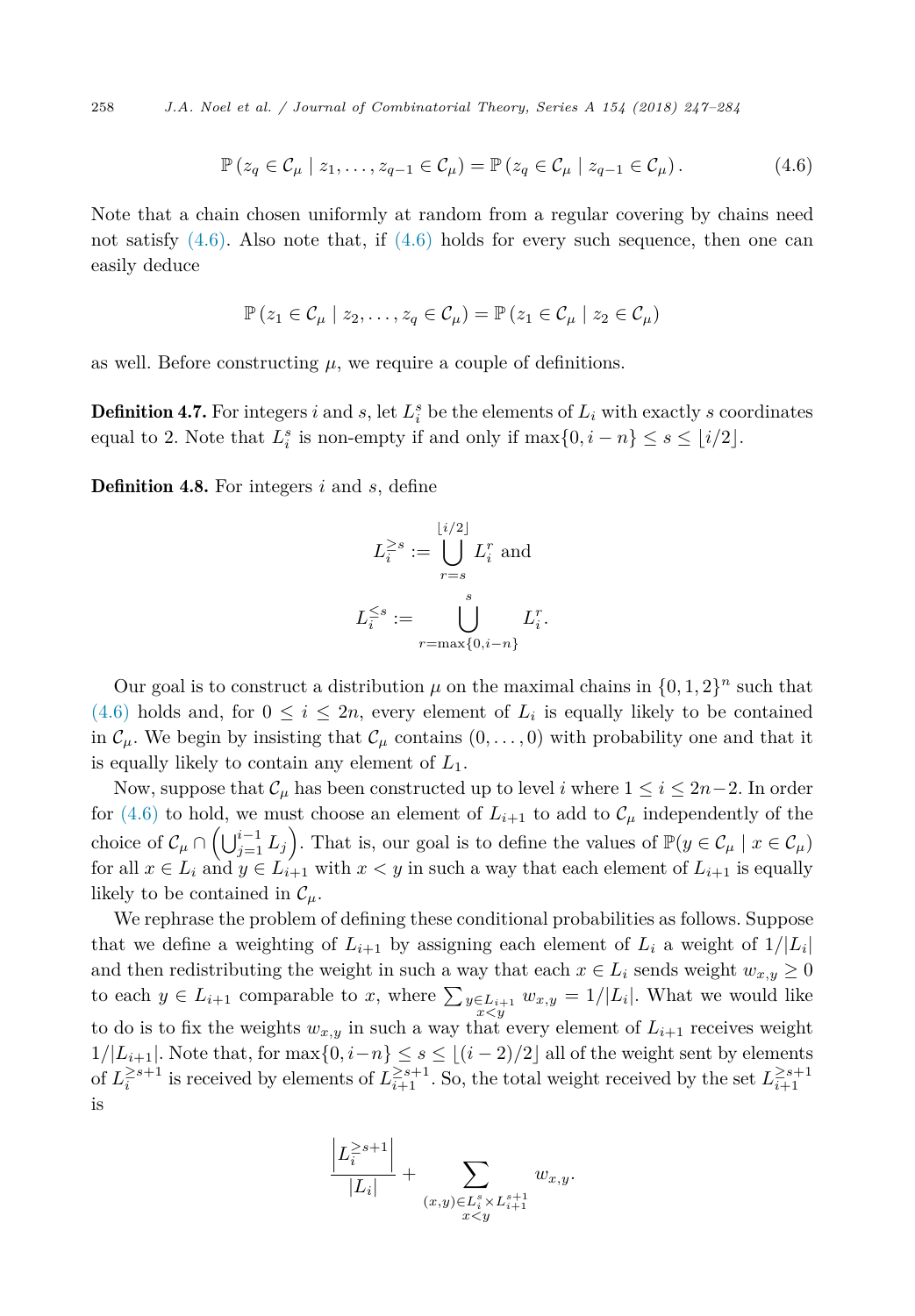<span id="page-12-0"></span>In order to achieve the desired weighting of  $L_{i+1}$ , we need this quantity to be equal to  $\left| \frac{L_{i+1}^{\geq s+1}}{|L_{i+1}|} \right|$ , which implies that

$$
\sum_{\substack{(x,y)\in L_i^s \times L_{i+1}^{s+1} \\ x < y}} w_{x,y} = \frac{|L_i| \left| L_{i+1}^{-2s+1} \right| - |L_{i+1}| \left| L_i^{-2s+1} \right|}{|L_i| |L_{i+1}|}. \tag{4.9}
$$

Similarly since, for  $\max\{0, i + 1 - n\} \leq s \leq \lfloor i/2 \rfloor$ , all of the weight sent by elements of  $L_i^{\leq s-1}$  is received by elements of  $L_{i+1}^{\leq s}$ , we require that

$$
\sum_{\substack{(x,y)\in L_i^s \times L_{i+1}^s\\x < y}} w_{x,y} = \frac{|L_i| \left| L_{i+1}^{\leq s} \right| - \left| L_i^{\leq s-1} \right| |L_{i+1}|}{|L_i| |L_{i+1}|}. \tag{4.10}
$$

We insist that our construction has the property that  $w_{x,y}$  depends only on the number of coordinates of *x* and *y* which are equal to two. That is, if  $x \in L_i^s$  and  $y \in L_{i+1}^{s+1}$  for some *s*, then set  $w_{x,y} = w_{i,s}$  and if  $x \in L_i^s$  and  $y \in L_{i+1}^s$ , then set  $w_{x,y} = w'_{i,s}$ . The left sides of (4.9) and (4.10) become  $(i - 2s) | L_i^s | w_{i,s}$  and  $(n - i + s) | L_i^s | w'_{i,s}$ , respectively. Rearranging, we get that, for  $\max\{0, i - n\} \leq s \leq \lfloor (i - 1)/2 \rfloor$ ,

$$
w_{i,s} = \frac{|L_i| \left| L_{i+1}^{\geq s+1} \right| - |L_{i+1}| \left| L_i^{\geq s+1} \right|}{|L_i^s| |L_i| \left| L_{i+1} \right| (i-2s)} \tag{4.11}
$$

and, for  $\max\{0, i - n + 1\} \le s \le \lfloor i/2 \rfloor$ ,

$$
w'_{i,s} = \frac{|L_i| \left| L_{i+1}^{\leq s} \right| - |L_{i+1}| \left| L_i^{\leq s-1} \right|}{|L_i^s| |L_i| |L_{i+1}| (n-i+s)}.
$$
\n(4.12)

For completeness, if *i* is even, then set  $w_{i,i/2} := 0$  and if  $i \geq n$ , set  $w'_{i,i-n} := 0$ . The weights  $w_{i,s}$  and  $w'_{i,s}$  are all non-negative since  $\{0, 1, 2\}^n$  has the normalised matching property.

So, we extend the chain  $\mathcal{C}_{\mu}$  to level  $i+1$  in the following way. Given that  $\mathcal{C}_{\mu}$  contains  $x \in L_i^s$ , then we add an element *y* of  $L_{i+1}$  comparable to *x* to  $\mathcal{C}_{\mu}$ , independently of the choice of  $\mathcal{C}_{\mu} \setminus \{x\}$ , with probability  $|L_i|w_{i,s}$  if  $y \in L_{i+1}^{s+1}$  and with probability  $|L_i|w'_{i,s}$  if *y* ∈  $L_{i+1}^s$ . Note that *x* is comparable to *i* − 2*s* elements of  $L_{i+1}^{s+1}$  and  $n-i+s$  elements of  $L_{i+1}^s$  and that  $(i - 2s)w_{i,s} + (n - i + s)w'_{i,s} = 1/|L_i| = \mathbb{P}(x \in C_\mu)$  by definition.

Let us verify that any element of  $L_{i+1}$  is contained in  $\mathcal{C}_{\mu}$  with probability  $1/|L_{i+1}|$ . By construction, given  $y \in L_{i+1}^t$ , the probability that *y* is contained in  $\mathcal{C}_{\mu}$  is

$$
\sum_{\substack{x \in L_i \\ x < y}} \mathbb{P}\left(x, y \in \mathcal{C}_\mu\right) = \sum_{\substack{x \in L_i^{t-1} \\ x < y}} \mathbb{P}\left(x \in \mathcal{C}_\mu\right) \mathbb{P}\left(y \in \mathcal{C} \mid x \in \mathcal{C}_\mu\right)
$$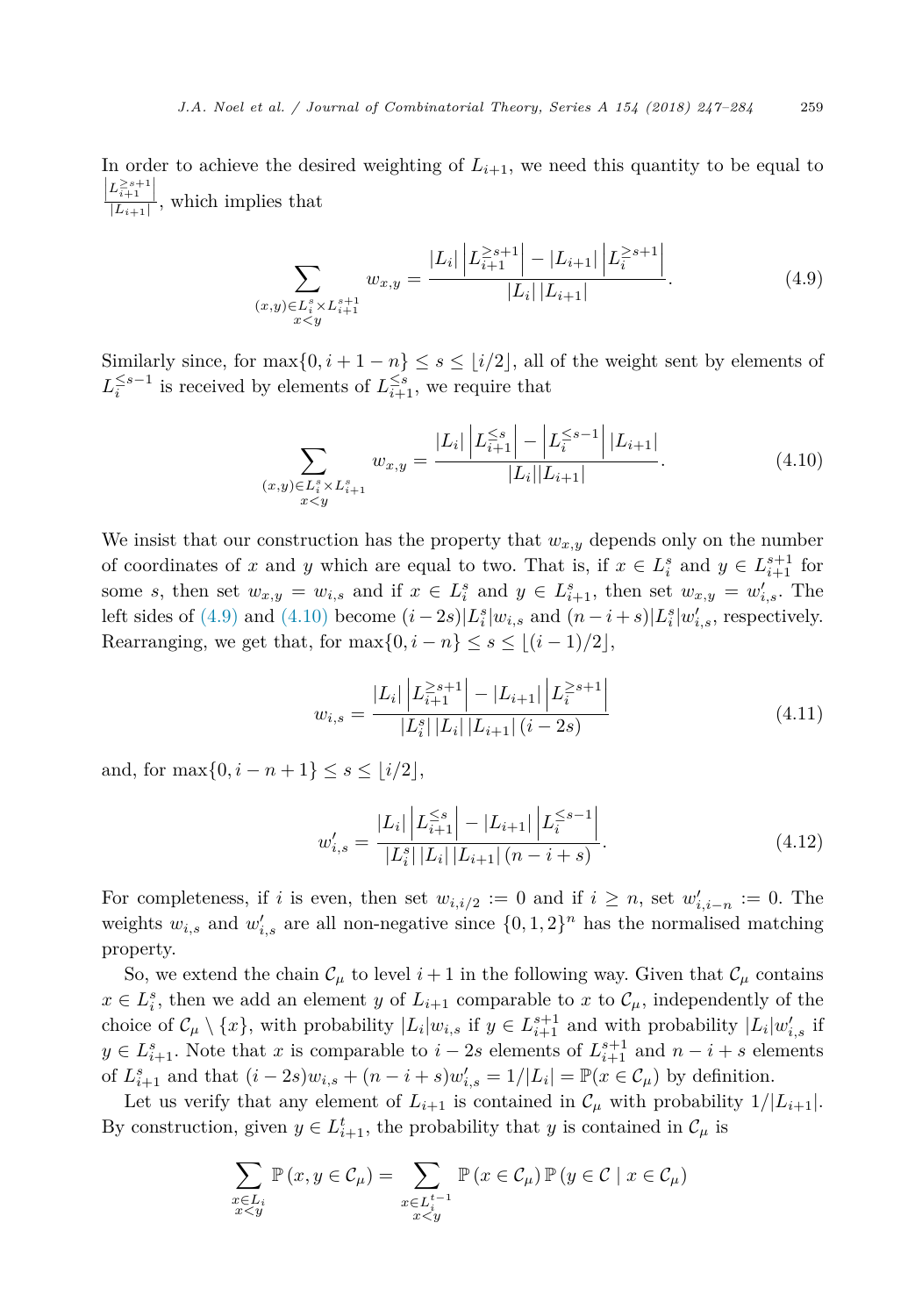<span id="page-13-0"></span>260 *J.A. Noel et al. / Journal of Combinatorial Theory, Series A 154 (2018) 247–284*

+ 
$$
\sum_{\substack{x \in L_i^t \\ x < y}} \mathbb{P}\left(x \in \mathcal{C}_\mu\right) \mathbb{P}\left(y \in \mathcal{C} \mid x \in \mathcal{C}_\mu\right).
$$

If  $t = 0$ , then the first sum is zero and the second is equal to  $(i+1)w'_{i,0} = \frac{(i+1)\left|L_{i+1}^{\leq 0}\right|}{|L_i^0||L_{i+1}|(n-i)} =$  $1/|L_{i+1}|$ . If *i* is odd and  $t = (i+1)/2$ , then the second sum is zero and the first is equal  $\text{to } \left(\frac{i+1}{2}\right) w_{i,(i-1)/2} = \frac{(i+1)\left|L_{i+1}^{\geq (i+1)/2}\right|}{2\left|L_{i-1}^{\geq (i-1)/2}\right| |L_{i+1}|}$  $\frac{1}{2|L_i^{(i-1)/2}||L_{i+1}|} = 1/|L_{i+1}|.$  Finally, if  $\max\{i+1-n, 1\} \le t \le \lfloor i/2 \rfloor,$ then the above expression becomes

$$
tw_{i,t-1} + (i+1-2t)w'_{i,t}
$$
\n
$$
= \frac{t\left(|L_i|\left|L_{i+1}^{\ge t}\right| - |L_{i+1}|\left|L_i^{\ge t}\right|\right)}{|L_i^{t-1}|\left|L_i\right||L_{i+1}| (i-2t+2)} + \frac{(i+1-2t)\left(|L_i|\left|L_{i+1}^{\le t}\right| - |L_{i+1}|\left|L_i^{\le t-1}\right|\right)}{|L_i^{t}|\left|L_i\right||L_{i+1}| (n-i+t)}
$$
\n
$$
= \frac{\left(|L_i|\left|L_{i+1}^{\ge t}\right| - |L_{i+1}|\left|L_i^{\ge t}\right|\right)}{\binom{n}{i+1-t}\binom{i+1-t}{t}|L_i|\left|L_{i+1}\right|} + \frac{\left(|L_i|\left|L_{i+1}^{\le t}\right| - |L_{i+1}|\left|L_i^{\le t-1}\right|\right)}{\binom{n}{i+1-t}\binom{n}{t}} |L_i|\left|L_{i+1}\right|}
$$
\n
$$
= \frac{|L_{i+1}^t|}{\binom{n}{i+1-t}\binom{i+1-t}{t}|L_{i+1}|} = \frac{1}{|L_{i+1}|}.
$$

We complete the construction by insisting that  $\mathcal{C}_{\mu}$  contains  $(2,\ldots,2)$  with probability one.

Most of the work in this section is devoted to proving the following lemma.

**Lemma 4.13.** Let  $k \geq 1$  be a fixed integer, let *n* be large with respect to  $k$  and let  $C_{\mu}$  be a *chain chosen randomly according to*  $\mu$ *. Let*  $0 \leq i, j \leq 2n$  *be integers such that* 

- $|i j| > k$ ,
- *either* min{*i, j*} ≥ 2*k or* max{*i, j*} ≤ 2*n* − 2*k, and*
- $|j n| < |i n|$ .

 $If x \in L_i$  and  $y \in L_j$  are such that *x* is comparable to *y,* then

$$
\mathbb{P}\left(y \in \mathcal{C}_{\mu} \mid x \in \mathcal{C}_{\mu}\right) \leq \left(\frac{\ell_{3k-1}(n)}{\ell_{2k-1}(n)} - 1\right)^{-1}.
$$

We now derive [Theorem 1.4](#page-2-0) from Lemma 4.13 after which we will turn our attention to proving the lemma itself.

**Proof of [Theorem 1.4](#page-2-0) assuming Lemma 4.13.** For  $0 \leq r \leq k-1$ , let  $P_r$  be the poset consisting all elements of  $\{0, 1, 2\}^n$  of rank equivalent to  $n + \lceil \frac{2r-k+1}{2} \rceil$  modulo *k* with partial order inherited from  $\{0,1,2\}^n$ . Define  $S_r := S \cap P_r$  and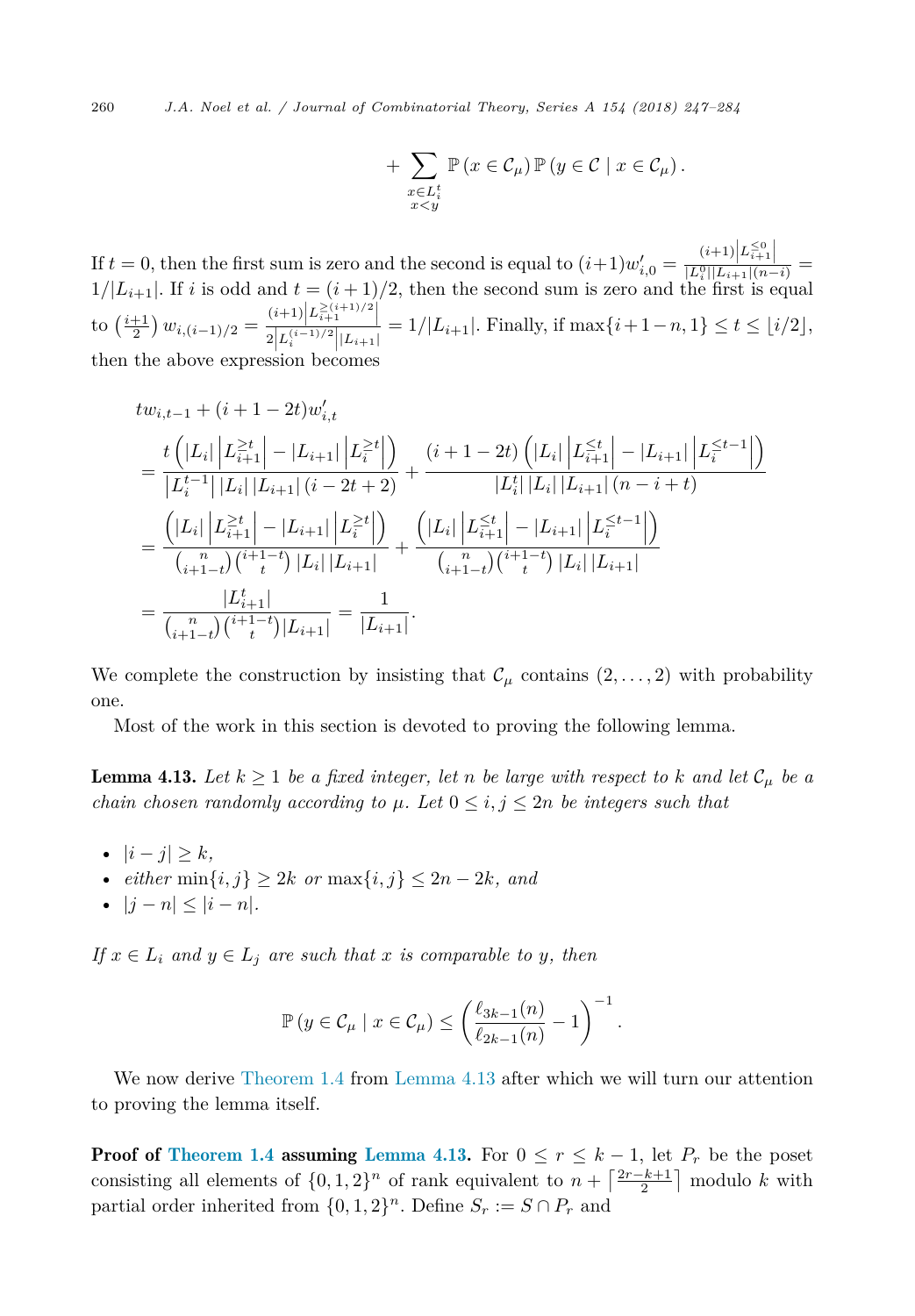$$
t_r:=|S_r|-\ell_{n+\left\lceil\frac{2r-k+1}{2}\right\rceil}(n).
$$

Clearly,  $\sum_{r=0}^{k-1} t_r = t$ . We prove that, for each  $r = 0, \ldots, k-1$ ,

comp(S<sub>r</sub>) 
$$
\geq \left(\frac{\ell_{3k-1}(n)}{\ell_{2k-1}(n)} - 1\right) t_r.
$$
 (4.14)

We prove (4.14) by induction on  $t_r$  where the case  $t_r \leq 0$  is trivial. By the inductive hypothesis, we can assume that every element of  $S_r$  is comparable to fewer than  $\frac{\ell_{3k-1}(n)}{\ell_{2k-1}(n)} - 1$  other elements of  $S_r$ .

Next, we prove that it suffices to consider the case that  $S_r$  contains no elements of rank less than 2*k*. First, let *A* be the set of all elements of *S<sup>r</sup>* of rank less than *k*. Clearly, each element of *A* has rank *r*. Let us show that we can assume that *A* is empty. For each subset *T* of *A*, let  $\Gamma(T)$  denote the elements of  $L_{r+k}$  comparable to at least one member of *T*. If we had  $|\Gamma(T)\rangle S_r| \geq |T|$  for every subset *T* of *A*, then by Hall's Marriage Theorem [\[20\]](#page-36-0) we could associate each element of  $x \in A$  to an element  $f(x)$  of  $L_{r+k} \setminus S_r$ such that  $x < f(x)$  and the function f is injective. Given such a function f, it is clear that the set  $S' := (S_r \setminus A) \cup f(A)$  has the same cardinality as  $S_r$  and at most as many comparable pairs as *Sr*.

Thus, we suppose that no such *f* exists and so there must be a set  $T \subseteq A$  such that  $|\Gamma(T) \setminus S_r| < |T|$ . Since  $\{0, 1, 2\}^n$  has the normalised matching property, we have

$$
\frac{|\Gamma(T) \cap S_r|}{|T|} = \frac{|\Gamma(T)|}{|T|} - \frac{|\Gamma(T) \setminus S_r|}{|T|} > \frac{|L_{r+k}|}{|L_r|} - 1
$$

which is at least  $\frac{\ell_{3k-1}(n)}{\ell_{2k-1}(n)} - 1$  by [Theorem A.3.](#page-34-0) Putting these two facts together, we have

$$
|\Gamma(T) \cap S_r| > \left(\frac{\ell_{3k-1}(n)}{\ell_{2k-1}(n)} - 1\right)|T|.
$$
\n(4.15)

So, by the Pigeonhole Principle, there must be some element of *T* which is comparable to more than  $\frac{\ell_{3k-1}(n)}{\ell_{2k-1}(n)} - 1$  elements of  $S_r$ , which is a contradiction. Thus,  $S_r$  contains no elements of rank less than  $k$ . Applying the same argument to the elements of  $S_r$  of rank  $r + k$  (and using the fact that  $S_r$  has no elements of rank r, which we just proved), we get that *S<sup>r</sup>* contains no elements of rank less than 2*k*.

Now, we let  $P_r^*$  be the poset obtained from  $P_r$  by deleting all elements of rank less than 2*k*. By the above argument, we can assume  $S_r \subseteq P_r^*$ . Let *D* be a digraph with  $V(D) = P_r^*$  containing every arc  $(x, y)$  such that

- *x* is comparable to *y* and the rank of *y* is closer to *n* than the rank of *x*, or
- $x < y$  and the rank of x is  $2n$  minus the rank of y.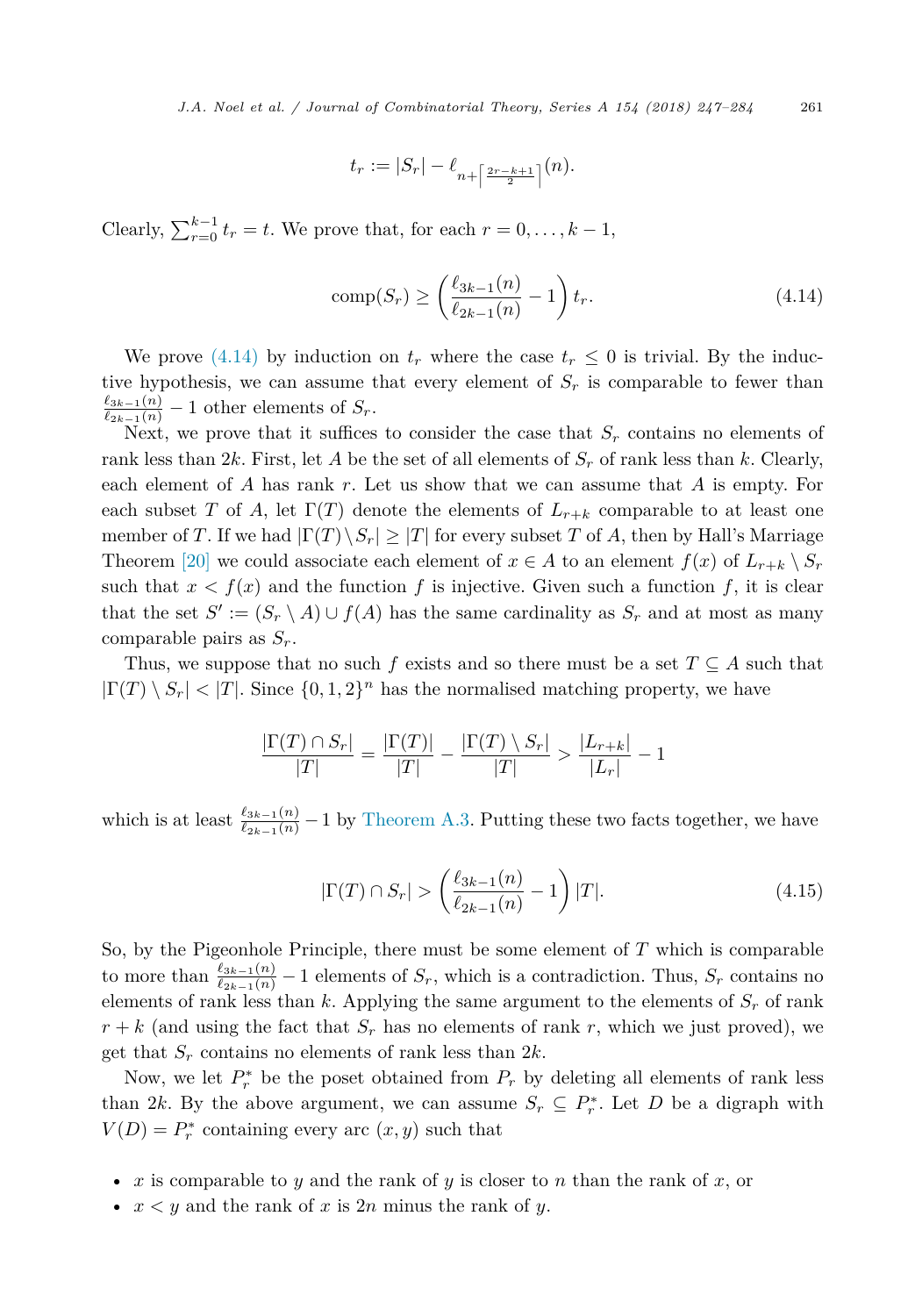<span id="page-15-0"></span>Let  $\mathcal{C}_{\mu}$  be a random chain in  $P_r^*$  obtained by taking a random chain in  $\{0, 1, 2\}^n$  chosen according to  $\mu$  and intersecting it with  $P_r^*$ . Provided that  $n_0(k)$  is sufficiently large, the theorem now follows from [Lemmas 2.2 and 4.13.](#page-5-0)  $\Box$ 

# *4.1. Proof of [Lemma 4.13](#page-13-0)*

It is clear by construction of  $\mu$  that one can obtain an upper bound on  $\mathbb{P}(y \in \mathcal{C}_{\mu})$  $x \in C_\mu$ ) when *x* and *y* are in consecutive levels by bounding the 'weight functions'  $w_{i,s}$ and  $w'_{i,s}$  from above. Our first step is to bound the weight functions relative to one another.

# **Proposition 4.16.** For  $1 \leq i \leq n-1$  and  $0 \leq s < i/2$  we have  $w'_{i,s} < w_{i,s}$ .

**Proof.** Define a weighting of the elements of  $L_{i+1}$  by first assigning weight one to each element of  $L_i$  and then redistributing the weight so that, for  $0 \le s \le \lfloor i/2 \rfloor$ , each  $x \in L_i^s$ sends weight  $|L_i|w'_{i,s}$  to each  $y \in L_{i+1}^s$  comparable to *x* and weight  $|L_i|w_{i,s}$  to each  $y \in L_{i+1}^{s+1}$  comparable to *x*. By construction of the weight functions  $w_{i,s}$  and  $w'_{i,s}$  we see that, after redistributing, each element of  $L_i$  has weight zero and each element of  $L_{i+1}$ has weight  $|L_i|/|L_{i+1}|$ .

Now, we define a second weighting of  $L_{i+1}$  by assigning each element of  $L_i$  weight one and redistributing the weight so that each element of  $L_i^s$  sends its weight evenly to the elements of  $L_{i+1}$  comparable to it. Under this weighting, each  $y \in L_{i+1}^s$  receives weight

$$
f(s) := \frac{s}{n+1-s} + \frac{i+1-2s}{n-s}.
$$

We claim that  $f(s)$  is strictly decreasing in *s* for *s* in the range  $0 \le s \le \frac{i+1}{2}$ . Indeed, for  $0 \leq s \leq \frac{i-1}{2}$ , we have

$$
f(s+1) - f(s) = \left(\frac{s+1}{n-s} + \frac{i-2s-1}{n-s-1}\right) - \left(\frac{s}{n-s+1} + \frac{i-2s+1}{n-s}\right)
$$
  
= 
$$
\frac{s(n-i-2) - (n-i)(n+1)}{(n-s+1)(n-s)(n-s-1)} = \frac{(n-i)(s-n-1) - 2s}{(n-s+1)(n-s)(n-s-1)}.
$$

The denominator is always positive for  $0 \leq s \leq \frac{n-2}{2}$ . If  $i \in \{n-2, n-1\}$ , then the numerator is clearly negative. Finally, if  $1 \leq i \leq n-3$ , then the numerator is again negative since  $0 \le s \le \frac{i-1}{2} \le \frac{n-2}{2} < n+1$  and  $n-i-2 < n-i$ . Thus,  $f(s)$  is strictly decreasing in *s*.

Therefore, for  $0 \le s \le \frac{i-1}{2}$ , the elements of  $L_{i+1}^{\le s}$  receive more weight on average under the second weighting than do the elements of  $L_{i+1}^{\geq s+1}$ . Note that, under both redistribution rules, all of the weight from  $L_i^{\leq s-1}$  is sent to  $L_{i+1}^{\leq s}$  and all of the weight from  $L_i^{\geq s+1}$  is sent to  $L_{i+1}^{\geq s+1}$ . Therefore, the amount of weight received by the elements of  $L_{i+1}^{\geq s+1}$  versus the amount received by elements of  $L_{i+1}^{\leq s}$  is only affected by the amount of weight that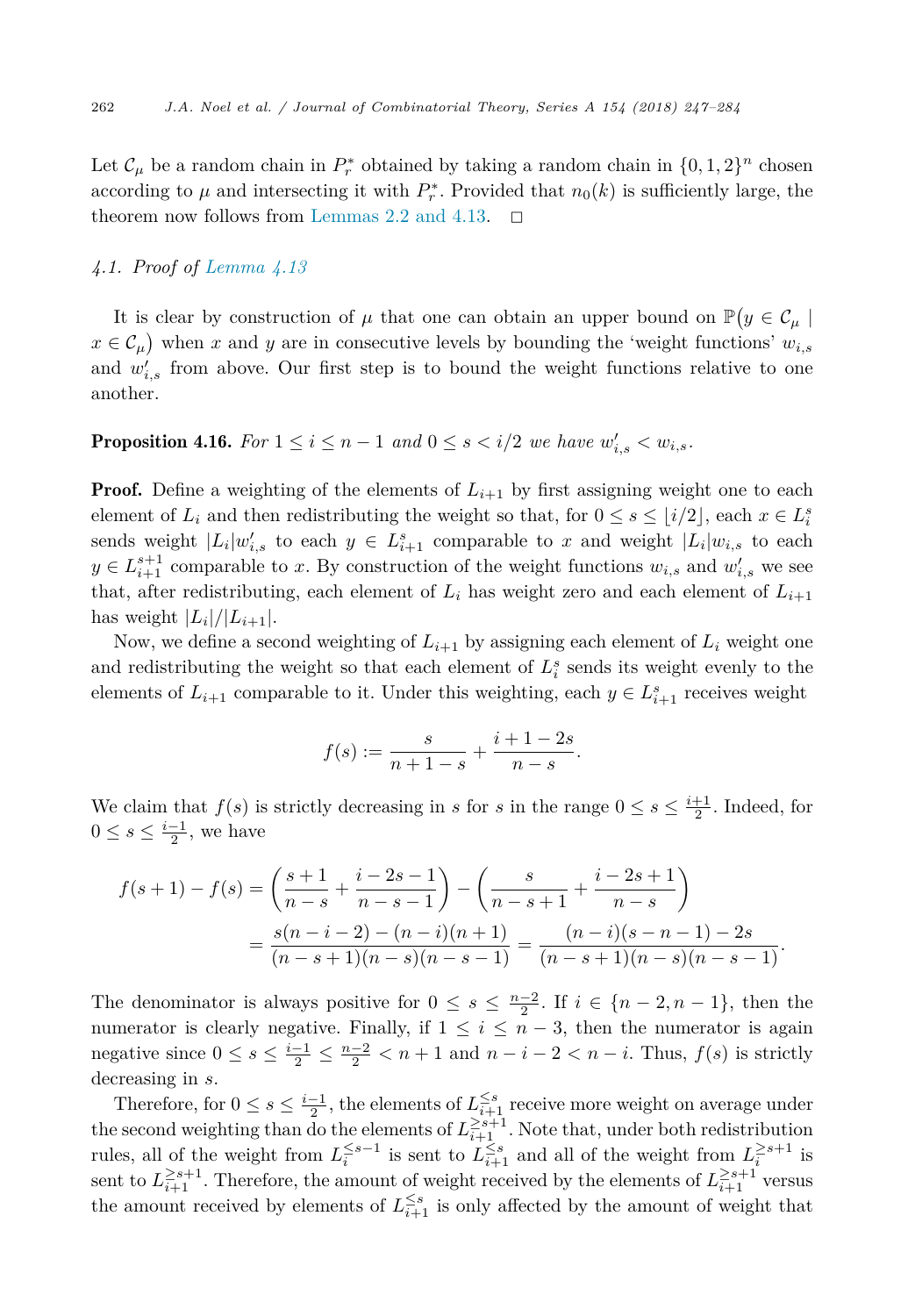<span id="page-16-0"></span>the elements of  $L_i^s$  choose to send to  $L_{i+1}^s$  and  $L_{i+1}^{s+1}$ . As we have mentioned, the first redistribution rule assigns each element of  $L_{i+1}$  to the same weight while the second assigns more weight to elements of  $L_{i+1}$  which have fewer coordinates equal to two. Putting this all together, it must be the case that, under the first redistribution rule, each  $x \in L_i^s$  sends more weight to each element of  $L_{i+1}^{s+1}$  comparable to it than it sends to each element of  $L_{i+1}^s$  comparable to it. This proves that  $w'_{i,s} < w_{i,s}$ .  $\Box$ 

We also use a similar 'weight redistribution trick' to obtain various bounds on the ratio  $|L_{i+1}|/|L_i|$  which will be needed later in this section. Since these proofs are all fairly routine, and not particularly enlightening, we have included them in the appendix.

In what follows, it will be useful to notice that the weight functions  $w_{i,s}$  and  $w'_{i,s}$ exhibit a certain symmetry around the *n*th level. Specifically,

$$
w'_{2n-i-1,n-i+s} = \frac{|L_{2n-i-1}| \left| L_{2n-i}^{ \le n-i+s} \right| - |L_{2n-i}| \left| L_{2n-i-1}^{ \le n-i+s-1} \right|}{\left| L_{2n-i-1}^{n-i+s} \right| \left| L_{2n-i-1} \right| \left| L_{2n-i} \right| (s+1)}
$$

$$
= \frac{|L_{i+1}| \left| L_i^{ \le s} \right| - |L_i| \left| L_{i+1}^{ \le s} \right|}{\left| L_i^s \right| \left| L_{i+1} \right| \left| L_i \right| (i-2s)} = w_{i,s} \tag{4.17}
$$

and, similarly,

$$
w_{2n-i-1,n-i+s-1} = w'_{i,s}.\tag{4.18}
$$

Next, we prove an upper bound on  $w_{i,s}$  which is tight when *i* is odd and  $s = \frac{i-1}{2}$ . An analogous result for the 'upper half' of  $\{0, 1, 2\}$ <sup>n</sup> follows from  $(4.17)$ .

**Proposition 4.19.** Suppose that  $n \geq 5$ . Then for  $1 \leq i \leq n-1$  and  $0 \leq s < \frac{i}{2}$  we have  $w_{i,s} \leq \frac{2}{(i+1)|L_{i+1}|}.$ 

**Proof.** If there is an integer *s* such that  $0 \le s < \frac{i}{2}$  and

$$
2|L_i|s(s+1)(n-i+s)(n-i+s+1)
$$
  
\n
$$
\leq (i-2s-1)(i-2s)(i-2s+1)((i+1)|L_{i+1}|-(n-i+s+1)|L_i|),
$$
\n(4.20)

then we let  $s_0$  be the largest such integer. Otherwise, set  $s_0 := 0$ . Note that both sides of (4.20) are non-negative for all *s* such that  $0 \leq s < \frac{i}{2}$ , where [Lemma A.4](#page-34-0) is used to verify that the right side is non-negative. If  $s_0 \geq 1$ , then the inequality (4.20) must hold for all  $0 \leq i \leq n-1$  and *s* such that  $0 \leq s \leq s_0$  and must fail to hold for all *s* such that  $s_0 + 1 \leq s < \frac{i}{2}$ ; this is because, for fixed  $0 \leq i \leq n-1$  and *s* in the range  $0 \leq s < \frac{i}{2}$ , the left side of (4.20) is increasing in *s* and the right side is decreasing in *s*.

By [\(4.11\),](#page-12-0) the inequality  $w_{i,s} \leq \frac{2}{(i+1)|L_{i+1}|}$  can be rewritten as follows:

$$
(i+1)\left(|L_i|\left|L_{i+1}^{\geq s+1}\right| - |L_{i+1}|\left|L_i^{\geq s+1}\right|\right) \leq 2\left|L_i^s\right|\left|L_i\right|(i-2s)
$$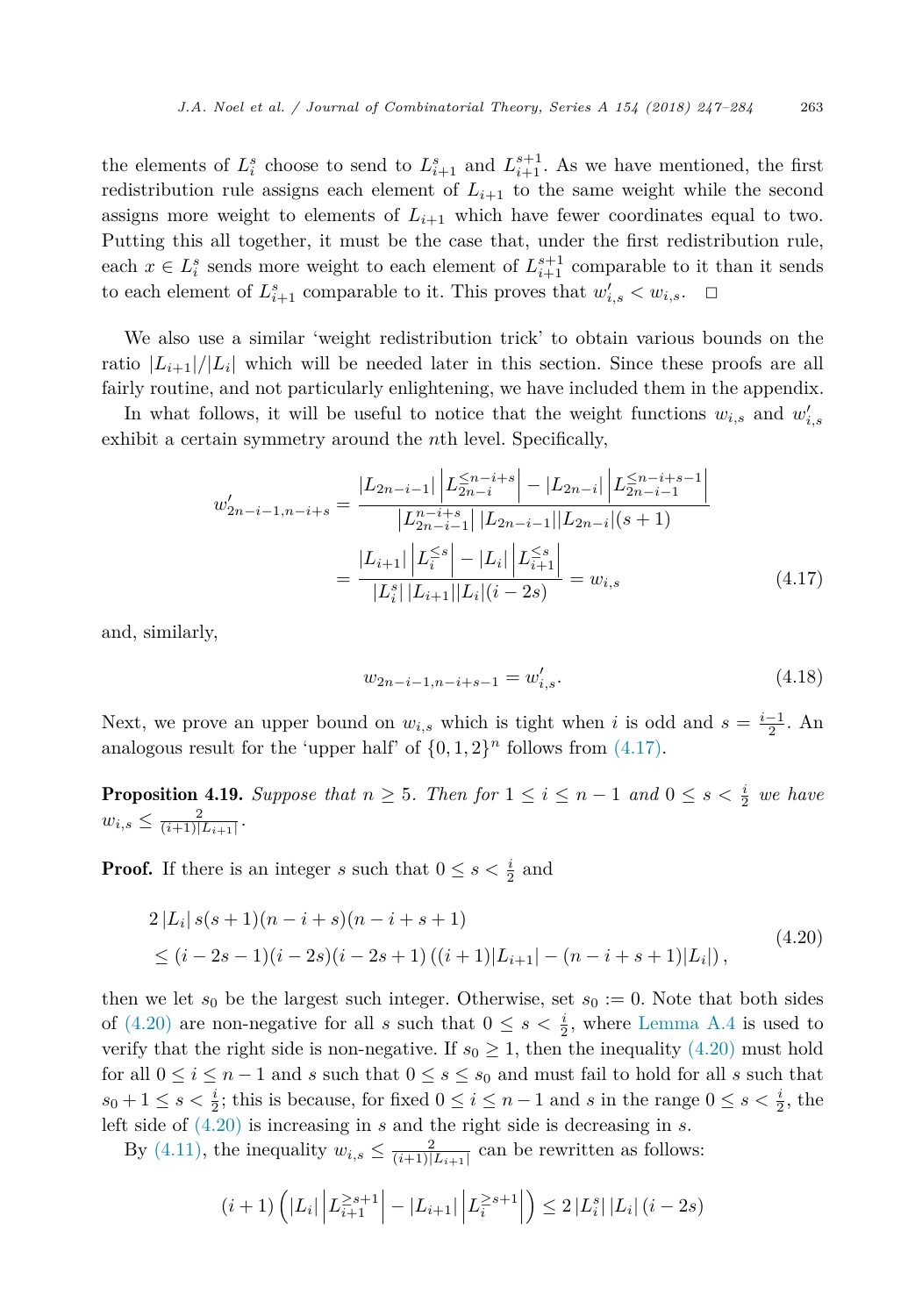<span id="page-17-0"></span>264 *J.A. Noel et al. / Journal of Combinatorial Theory, Series A 154 (2018) 247–284*

or, equivalently,

$$
|L_i| \left( (i+1) \left| L_{i+1}^{\geq s+1} \right| - 2(i-2s) |L_i^s| \right) \leq |L_{i+1}| (i+1) \left| L_i^{\geq s+1} \right|.
$$
 (4.21)

Our goal is to prove that  $(4.21)$  holds for  $0 \leq s \leq \frac{i}{2}$ . The argument will either use induction on *s* or induction on  $\left\lfloor \frac{i}{2} \right\rfloor - s$  depending on whether  $s \leq s_0$  or  $s \geq s_0 + 1$ . Before proving the case  $s \leq s_0$ , though, we need to verify the 'base case'  $s = 0$ .

#### **Case 1.**  $s = 0$ .

In this case, (4.21) becomes

$$
|L_i| ((i+1) |L_{i+1}| - (i+1) |L_{i+1}^0| - 2i |L_i^0|) \leq |L_{i+1}| (i+1) (|L_i| - |L_i^0|).
$$

Since  $(i + 1) |L_{i+1}^0| = (i + 1) {n \choose i+1} = (n - i) {n \choose i} = (n - i) |L_i^0|$ , this simplifies to

$$
(i+1)|L_{i+1}| \le (n+i)|L_i|.
$$
\n(4.22)

To prove (4.22), we observe that each element of  $L_i^r$  is comparable to  $n-r$  elements of  $L_{i+1}$  and each element of  $L_{i+1}^r$  comparable to  $i+1-r$  elements of  $L_i$ . Therefore,

$$
\sum_{r=0}^{\lfloor \frac{i+1}{2} \rfloor} (i+1-r) |L_{i+1}^r| = \sum_{r=0}^{\lfloor \frac{i}{2} \rfloor} (n-r) |L_i^r|.
$$

This equality can be rewritten as follows:

$$
(i+1) |L_{i+1}| - \sum_{r=0}^{\lfloor \frac{i+1}{2} \rfloor} r |L_{i+1}^r| = (n+i) |L_i| - \sum_{r=0}^{\lfloor \frac{i}{2} \rfloor} (i+r) |L_i^r|.
$$

So, after a change of index, we see that  $(4.22)$  is equivalent to

$$
\sum_{r=0}^{\lfloor \frac{i}{2} \rfloor} (i+r) |L_i^r| \geq \sum_{r=0}^{\lfloor \frac{i-1}{2} \rfloor} (r+1) |L_{i+1}^{r+1}|.
$$

For  $0 \leq r \leq \left\lfloor \frac{i-1}{2} \right\rfloor$  we have

$$
(i+r)|L_i^r| = (i+r)\binom{n}{i-r}\binom{i-r}{r} = \frac{(i+r)|L_{i+1}^{r+1}|{i-r \choose r}}{\binom{i-r}{r+1}}
$$

$$
= \frac{(i+r)(r+1)}{i-2r}|L_{i+1}^{r+1}| \ge (r+1)|L_{i+1}^{r+1}|
$$

and so (4.22) holds. This completes the proof in this case.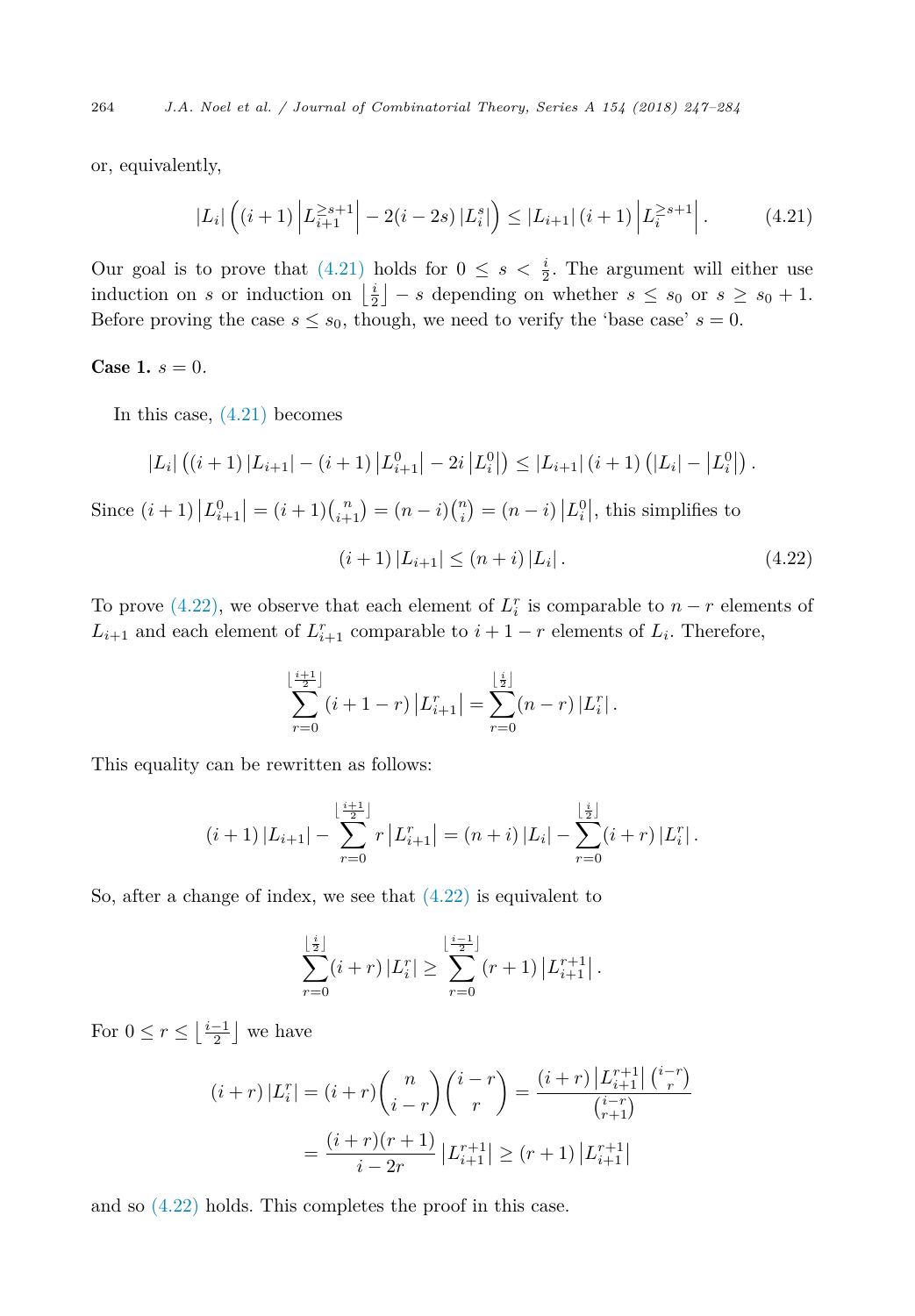**Case 2.**  $1 \le s \le s_0$ .

We can assume, by induction and the previous case, that [\(4.21\)](#page-17-0) is true if *s* is replaced by  $s - 1$ . That is, we assume that the following inequality is true:

$$
|L_i| \left( (i+1) \left| L_{i+1}^{\geq s} \right| - 2(i-2s+2) \left| L_i^{s-1} \right| \right) \leq |L_{i+1}| \left( i+1 \right) \left| L_i^{\geq s} \right|.
$$

Subtracting this inequality from  $(4.21)$ , we see that it suffices to prove that

$$
|L_i| ((i + 1) |L_{i+1}^{s+1}| - 2(i - 2s) |L_i^s| + 2(i - 2s + 2) |L_i^{s-1}|)
$$
  
\n
$$
\leq |L_{i+1}| (i + 1) |L_i^{s+1}|.
$$

After substituting the values of  $|L^{s+1}_{i+1}|, |L^{s}_{i}|, |L^{s-1}_{i}|$  and  $|L^{s+1}_{i}|$  into the above inequality, it becomes

$$
|L_i| \left( (i+1) {n \choose i-s} {i-s \choose s+1} - 2(i-2s) {n \choose i-s} {i-s \choose s} + 2(i-2s+2) {n \choose i-s+1} {i-s+1 \choose s-1} \right)
$$
  

$$
\leq |L_{i+1}| (i+1) {n \choose i-s-1} {i-s-1 \choose s+1}.
$$

By simplifying this expression, one can show that it is in fact equivalent to  $(4.20)$ , which holds for *s* because  $s \leq s_0$ . This completes the proof in this case.

**Case 3.**  $s_0 + 1 \leq s < \frac{i}{2}$ .

In the case that *i* is odd and  $s = \frac{i-1}{2}$  we have  $w_{i,s} = \frac{2}{(i+1)[L_{i+1}]}$  by definition and so the result holds with equality. If *i* is even and  $s = \frac{i-2}{2}$ , then  $w_{i,s} = \frac{2}{i|L_{i+1}|} - \frac{4}{(2n-i)|L_i|}$ <br>by [\(4.11\).](#page-12-0) In this case, the bound  $w_{i,s} \leq \frac{2}{(i+1)|L_{i+1}|}$  reduces to the following:

$$
(2n-i)|L_i| \le 2(i+1)|L_{i+1}|.
$$

Since  $1 \leq i \leq n-1$ , this inequality holds by [Lemmas A.4, A.5 and A.6.](#page-34-0)

So, we are done unless  $s_0 < s < \frac{i}{2} - 1$ . We can assume, by induction on  $\left\lfloor \frac{i}{2} \right\rfloor - s$ , that  $(4.21)$  is true if *s* is replaced by  $s + 1$ . That is, we assume that the following inequality holds:

$$
|L_i| \left( (i+1) \left| L_{i+1}^{\geq s+2} \right| - 2(i-2s-2) \left| L_i^{s+1} \right| \right) \leq |L_{i+1}| \left( i+1 \right) \left| L_i^{\geq s+2} \right|.
$$

Similar to the proof of the previous case, we can derive  $(4.21)$  from the above inequality provided that we can prove the following: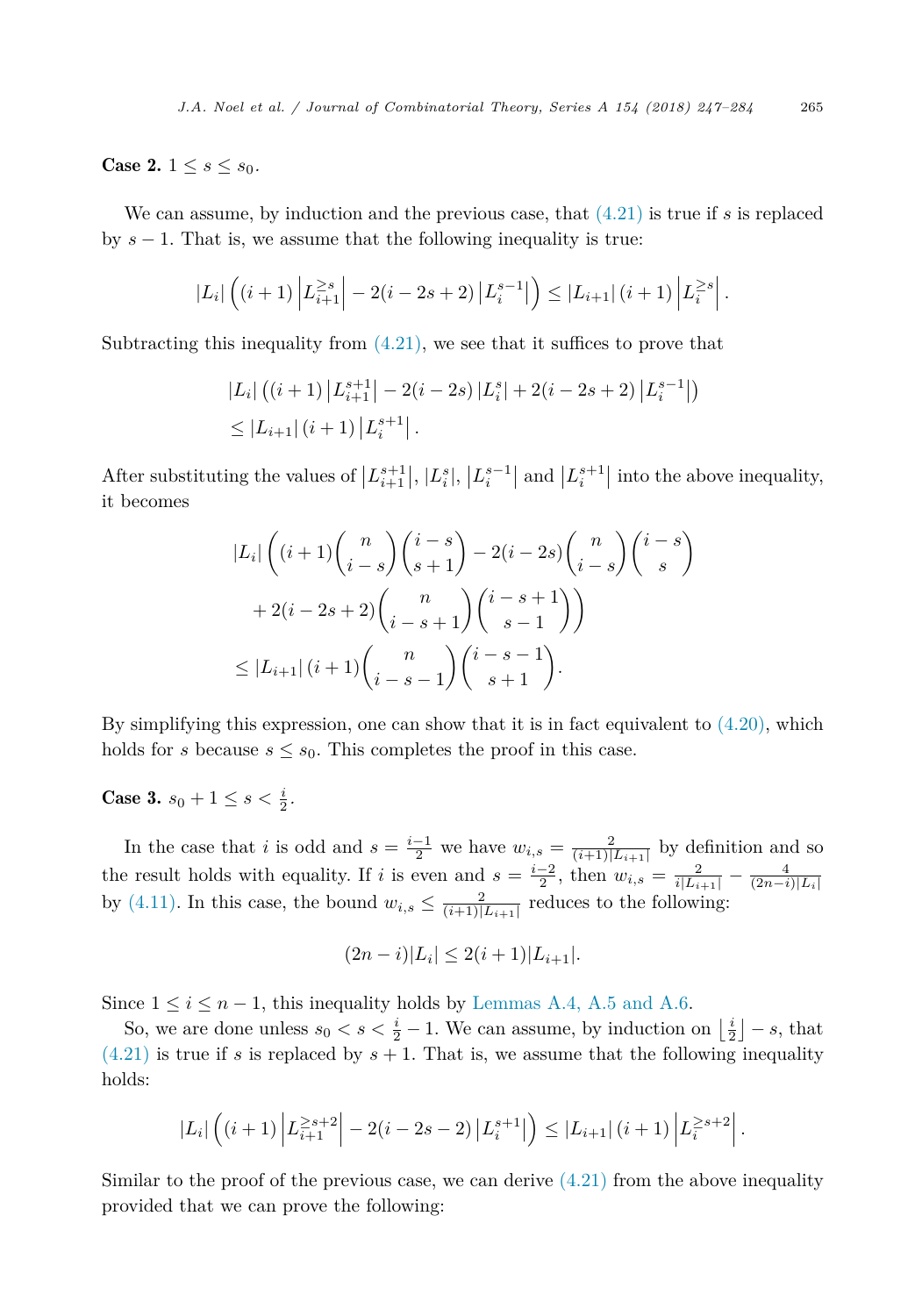<span id="page-19-0"></span>266 *J.A. Noel et al. / Journal of Combinatorial Theory, Series A 154 (2018) 247–284*

$$
|L_i| ((i + 1) |L_{i+1}^{s+2}| - 2(i - 2s - 2) |L_i^{s+1}| + 2(i - 2s) |L_i^{s}|)
$$
  
> 
$$
|L_{i+1}| (i + 1) |L_i^{s+2}|.
$$

Simplifying this expression in a similar fashion to the proof of the previous case, we see that it is equivalent to the following inequality:

$$
2|L_i|(s+1)(s+2)(n-i+s+1)(n-i+s+2)
$$
  
>  $(i-2s-3)(i-2s-2)(i-2s-1)((i+1)|L_{i+1}|-(n-i+s+2)|L_i|).$ 

This is precisely the negation of  $(4.20)$  with *s* is replaced by  $s + 1$ . This inequality holds because  $s > s_0$  and  $s_0$  was chosen to be the largest index satisfying [\(4.20\).](#page-16-0) This completes the proof of the proposition.  $\Box$ 

We derive the following corollary.

**Corollary 4.23.** For  $n \geq 5$  and  $0 \leq i \leq 2n-1$ , if  $x \in L_i$  and  $y \in L_{i+1}$  such that  $x \leq y$ , *then*

$$
\mathbb{P}\left(y \in \mathcal{C}_{\mu} \mid x \in \mathcal{C}_{\mu}\right) \leq \begin{cases} 2|L_i|/(i+1)|L_{i+1}| & \text{if } i \leq n-1 \\ 2/(2n-i) & \text{otherwise.} \end{cases}
$$

**Proof.** Let  $\max\{0, i - n\} \le s \le i/2$  so that  $x \in L_i^s$ . By construction,  $\mathbb{P}(y \in C_\mu \mid x \in C_\mu)$ is either equal to  $w_{i,s}|L_i|$  or  $w'_{i,s}|L_i|$ .

Suppose first that  $i \leq n - 1$ . If  $s < i/2$ , then by [Propositions 4.16 and 4.19,](#page-15-0) we have that  $w_{i,s}$  and  $w'_{i,s}$  are both bounded above by  $\frac{2}{(i+1)|L_{i+1}|}$  and we are done. In the case that *i* is even and  $s = i/2$ , we have that  $w_{i,i/2} = 0$  and  $w'_{i,i/2} = \frac{2}{2n-i}$  which is bounded above by  $\frac{2}{(i+1)[L_{i+1}]}$  by [Lemmas A.4, A.5 and A.6.](#page-34-0) This completes the proof for  $i \leq n-1$ . The case  $i \geq n$  follows from the case  $i \leq n-1$  via equations [\(4.17\)](#page-16-0) and [\(4.18\)](#page-16-0) and the fact that  $\mathbb{P}(y \in \mathcal{C}_{\mu} \mid x \in \mathcal{C}_{\mu}) = \mathbb{P}(x \in \mathcal{C}_{\mu} \mid y \in \mathcal{C}_{\mu}) |L_{i+1}|/|L_{i}|. \quad \Box$ 

We are now ready to prove [Lemma 4.13.](#page-13-0) The proof is divided into three cases depending on whether

- $|j i|$  is 'small,'
- $|j i|$  is 'large' and  $i + j = 2n$ , or
- $|j i|$  is 'large' and  $i + j \neq 2n$ .

The first case is done by summing over all chains containing *x* and *y* and applying [\(4.6\)](#page-11-0) and Corollary 4.23 to each of them. In the second case, we assume that  $(x, y)$  is chosen from  $L_i \times L_j$  to maximise  $\mathbb{P}(y \in C_\mu | x \in C_\mu)$  and obtain a lower bound on the number of  $y' \in L_j$  comparable to *x* such that  $\mathbb{P}(y' \in C_\mu | x \in C_\mu) = \mathbb{P}(y \in C_\mu | x \in C_\mu)$ . Since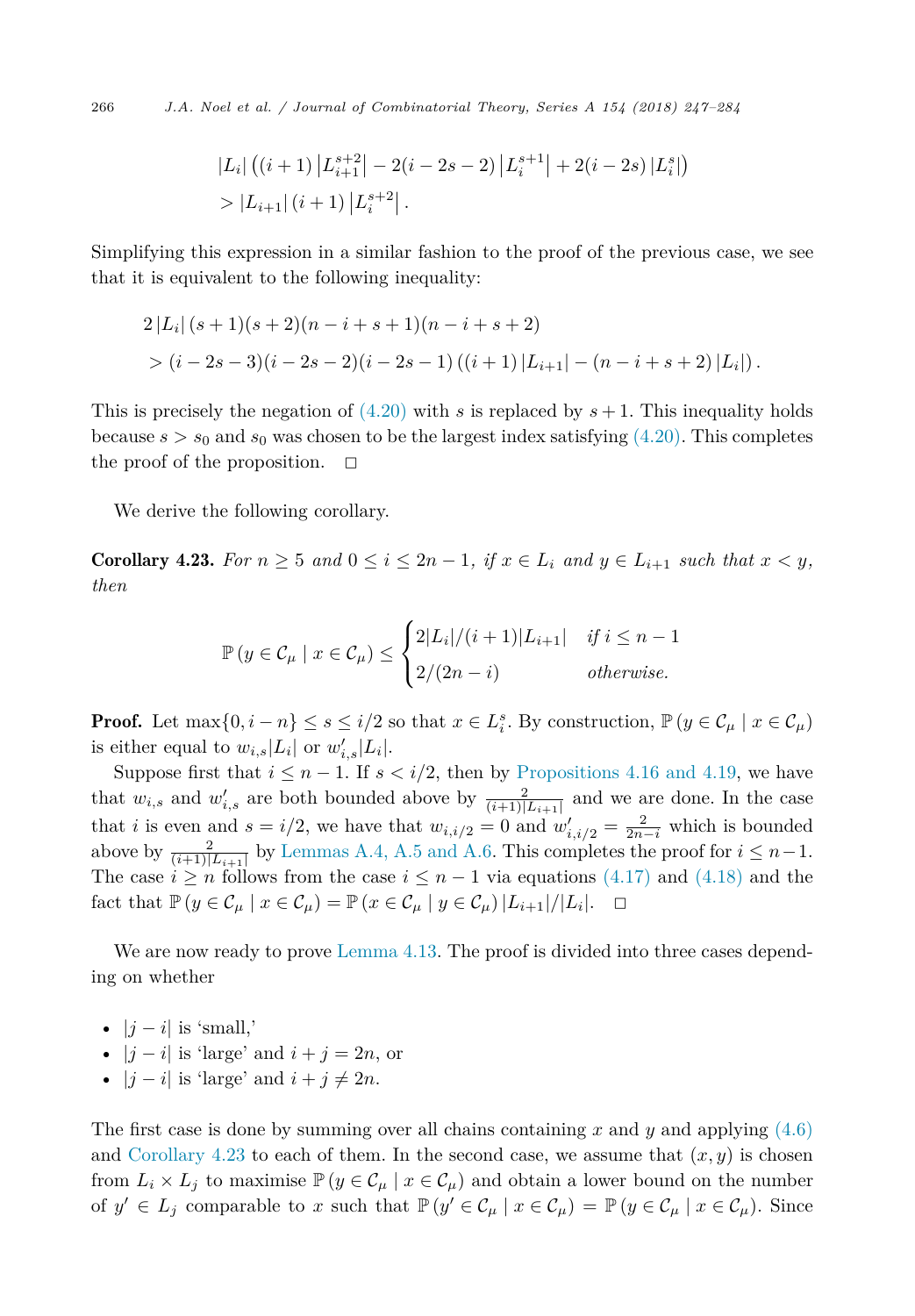<span id="page-20-0"></span>the sum of  $\mathbb{P}(y' \in C_\mu | x \in C_\mu)$  over all such y' is at most one, this lower bound on the number of such *y'* gives us an upper bound on  $\mathbb{P}(y \in C_\mu | x \in C_\mu)$ . The third case is done by a simple inductive trick which uses the first two cases.

**Proof of [Lemma 4.13.](#page-13-0)** Let  $k \geq 1$  be a fixed integer and let *n* be sufficiently large with respect to  $k$ . Let  $i, j$  be integers satisfying the hypotheses of the lemma. Note that, by the symmetry of  $\mu$  around level *n* (i.e. by equations [\(4.17\)](#page-16-0) and [\(4.18\)\)](#page-16-0), we can assume that  $i < n$ . The assumption  $|j - n| \leq |i - n|$  can therefore be rewritten as  $i < j$  and  $i + j \leq 2n$ .

**Case 1.**  $k \leq j - i \leq 11n/10$ *.* 

It is clear that  $\mathbb{P}(y \in \mathcal{C}_\mu \mid x \in \mathcal{C}_\mu)$  is equal to the sum of  $\mathbb{P}(z_{i+1},...,z_j \in \mathcal{C}_\mu \mid z_i \in \mathcal{C}_\mu)$ over all sequences  $z_i \leq z_{i+1} \leq \cdots \leq z_j$  such that  $z_i = x$  and  $z_j = y$ . The number of such sequences is clearly bounded above by  $(j - i)!$  and, for every such sequence, we have

$$
\mathbb{P}(z_{i+1},\ldots,z_j\in\mathcal{C}_\mu\mid z_i\in\mathcal{C}_\mu)=\prod_{r=i}^{j-1}\mathbb{P}(z_{r+1}\in\mathcal{C}_\mu\mid z_r\in\mathcal{C}_\mu)
$$

by [\(4.6\).](#page-11-0) For  $i \leq r \leq n-1$ , we have that  $\mathbb{P}(z_{r+1} \in C_{\mu} | z_r \in C_{\mu}) \leq \frac{2|L_i|}{(i+1)|L_{i+1}|} \leq \frac{2}{n}$ by [Corollary 4.23](#page-19-0) and [Lemmas A.4, A.5 and A.6](#page-34-0) and for  $n \leq r \leq j-1$  we have  $\mathbb{P}(z_{r+1} \in \mathcal{C}_{\mu} \mid z_r \in \mathcal{C}_{\mu}) \leq \frac{2}{2n-r}$  by [Corollary 4.23.](#page-19-0) Since  $i + j \leq 2n$ , we have that  $i \leq$  $n - \frac{j - i}{2}$  and so we get

$$
\mathbb{P}(z_{i+1},...,z_j \in \mathcal{C}_{\mu} \mid z_i \in \mathcal{C}_{\mu}) \leq \left(\frac{2}{n}\right)^{\lceil (j-i)/2 \rceil} \frac{2^{\lfloor (j-i)/2 \rfloor}}{n(n-1)\cdots(n-\lfloor (j-i)/2 \rfloor+1)}
$$

$$
= \frac{2^{j-i}(n-\lfloor (j-i)/2 \rfloor)!}{n^{\lceil (j-i)/2 \rceil} n!}.
$$

As mentioned earlier, the number of such sequences is at most  $(j - i)!$  and so we obtain

$$
\mathbb{P}\left(y \in \mathcal{C}_{\mu} \mid x \in \mathcal{C}_{\mu}\right) \le \frac{2^{j-i}(j-i)!(n - \lfloor (j-i)/2 \rfloor)!}{n^{\lceil (j-i)/2 \rceil} n!}.
$$
\n(4.24)

In the case  $j - i = k$ , the right side is at most  $2^{k} {n \choose k}^{-1}$  which, by [\(1.5\)](#page-3-0) and the fact that  $\frac{\ell_2(n)}{\ell_1(n)} - 1 = \frac{n-1}{2}$ , is less than  $\left(\frac{\ell_{3k-1}(n)}{\ell_{2k-1}(n)} - 1\right)^{-1}$  for  $n_0(k)$  sufficiently large and so we are done. Also, the right side is decreasing in  $j - i$  for  $k \leq j - i \leq n/10$  and so we are done for  $j - i$  in this range as well.

So, we assume that  $n/10 < j - i \leq 11n/10$ . If we define  $c := \frac{j-i}{n}$ , then (4.24) can be rewritten as

$$
\mathbb{P}\left(y \in \mathcal{C}_{\mu} \mid x \in \mathcal{C}_{\mu}\right) \leq \frac{2^{cn}(cn)!(n - \lfloor cn/2 \rfloor)!}{n^{\lceil cn/2 \rceil} n!}.
$$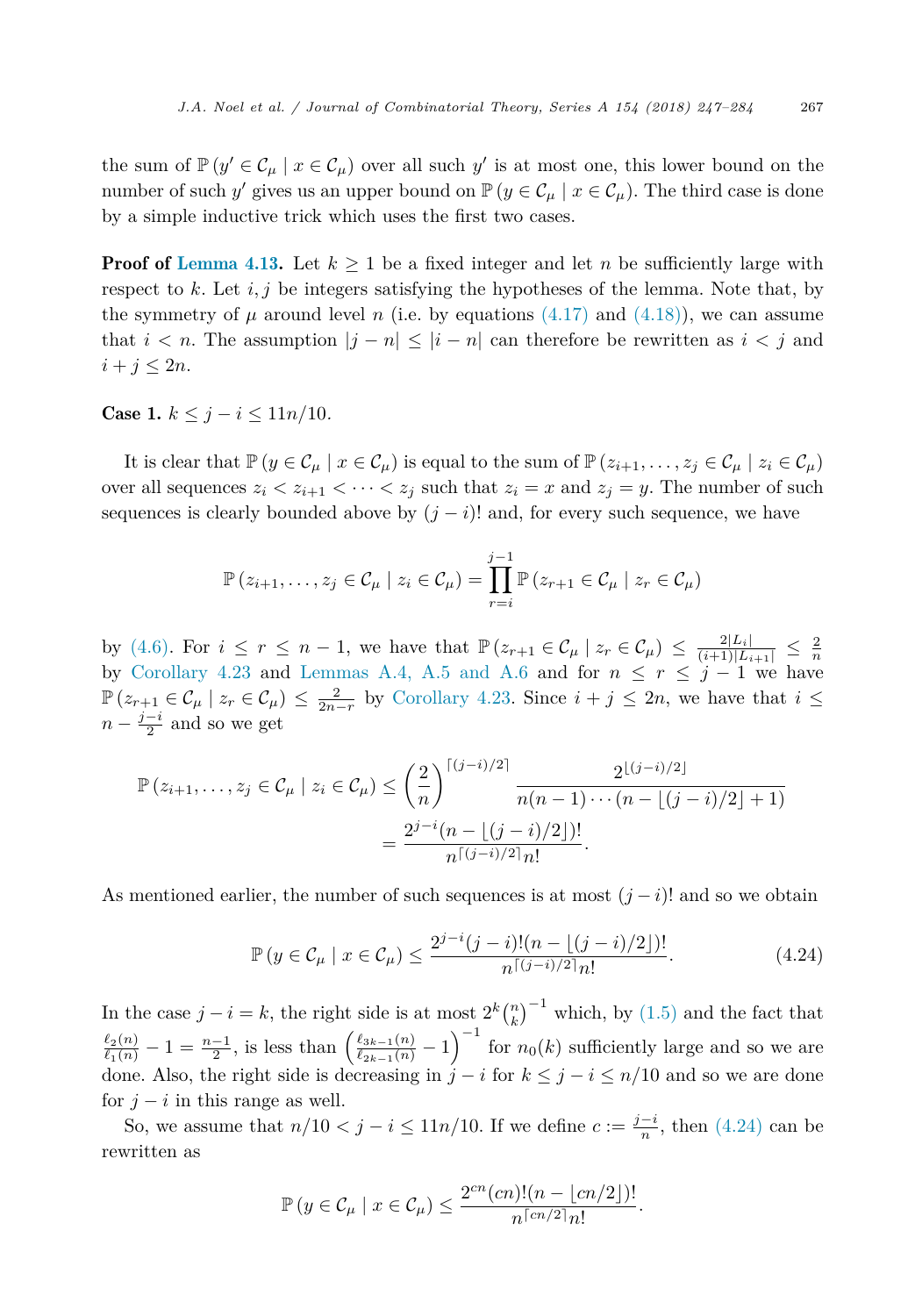<span id="page-21-0"></span>Applying Stirling's Approximation, we see that the right side is bounded above by

$$
O\left(\frac{\sqrt{n}2^{cn}\left(\frac{cn}{e}\right)^{cn}\left(\frac{n(1-c/2)}{e}\right)^{n(1-c/2)}}{n^{cn/2}\left(\frac{n}{e}\right)^n}\right)=O\left(\sqrt{n}\left(\frac{(2c)^c(1-c/2)}{e^{c/2}(1-c/2)^{c/2}}\right)^n\right).
$$

Notice that  $\frac{(2c)^{c}(1-c/2)}{e^{c/2}(1-c/2)^{c/2}}$  < 0.99 for 1/10 < *c* ≤ 11/10 and so the above expression decreases exponentially with *n* and therefore is less than  $\left(\frac{\ell_{3k-1}(n)}{\ell_{2k-1}(n)}-1\right)^{-1}$  for  $n_0(k)$ sufficiently large. This completes the proof in this case.

**Case 2.**  $i + j = 2n$  and  $i < 9n/20$ .

In this case, we suppose further that the pair  $(x, y)$  is chosen from  $L_i \times L_{2n-i}$  so that  $\mathbb{P}(y \in \mathcal{C}_{\mu} \mid x \in \mathcal{C}_{\mu})$  is maximised. We prove the following claim.

**Claim 4.25.** If there exist a coordinate  $\alpha \in [n]$  such that  $x_{\alpha} = 0$  and  $y_{\alpha} = 2$ , then for *every coordinate*  $\beta \in [n]$  *with*  $x_{\beta} = 1$  *we have*  $y_{\beta} = 2$ *.* 

**Proof.** Suppose to the contrary that there is a coordinate  $\alpha \in [n]$  such that  $x_{\alpha} = 0$  and  $y_{\alpha} = 2$  and a coordinate  $\beta \in [n]$  with  $x_{\beta} = y_{\beta} = 1$ . Let  $\tau_{\alpha,\beta} : \{0,1,2\}^n \to \{0,1,2\}^n$ be the function which exchanges the *α*th coordinate with the *β*th coordinate. Note that  $x < \tau_{\alpha,\beta}(y)$ . Our goal is to show that

$$
\mathbb{P}\left(\tau_{\alpha,\beta}(y)\in\mathcal{C}_{\mu}\mid x\in\mathcal{C}_{\mu}\right)>\mathbb{P}\left(y\in\mathcal{C}_{\mu}\mid x\in\mathcal{C}_{\mu}\right)
$$

which will contradict our choice of *x* and *y*.

Given a sequence  $Z = (z_i, \ldots, z_{2n-i})$  of elements of  $\{0, 1, 2\}^n$  with  $z_i < \cdots < z_{2n-i}$ ,  $z_i = x$  and  $z_{2n-i} = y$  define  $\ell(Z)$  to be the smallest integer  $\ell$  such that the *α*th coordinate of  $z_{\ell}$  is a two. For every such sequence, define another sequence  $\pi(Z)$  as follows:

$$
\pi(Z):=\left(z_i,\ldots,z_{\ell(Z)-1},\tau_{\alpha,\beta}\left(z_{\ell(Z)}\right),\ldots,\tau_{\alpha,\beta}\left(z_{2n-i}\right)\right).
$$

Notice that  $\pi(Z)$  is a chain starting with *x* and ending at  $\pi_{\alpha,\beta}(y)$ . It is not hard to see that the function  $\pi$  is injective. Now, the key observation is that, by construction of  $\mathcal{C}_{\mu}$ , for any such sequence *Z*, we have

$$
\mathbb{P}(z_{i+1},...,z_{2n-i} \in \mathcal{C}_{\mu} \mid z_i \in \mathcal{C}_{\mu})
$$
  
= 
$$
\mathbb{P}(z_{i+1},...,z_{\ell(Z)-1},\tau_{\alpha,\beta}(z_{\ell(Z)}),..., \tau_{\alpha,\beta}(z_{2n-i}) \in \mathcal{C}_{\mu} \mid z_i \in \mathcal{C}_{\mu}).
$$

This proves  $\mathbb{P}(\tau_{\alpha,\beta}(y) \in \mathcal{C}_\mu | x \in \mathcal{C}_\mu) \geq \mathbb{P}(y \in \mathcal{C}_\mu | x \in \mathcal{C}_\mu)$  since  $\mathbb{P}(y \in \mathcal{C}_\mu | x \in \mathcal{C}_\mu)$  is equal to the sum over all such sequences of  $\mathbb{P}(z_{i+1},...,z_{2n-i} \in C_{\mu} | z_i \in C_{\mu}$ ). In order to prove the strict inequality, all that we need is a single chain containing *x* and  $\tau_{\alpha,\beta}(y)$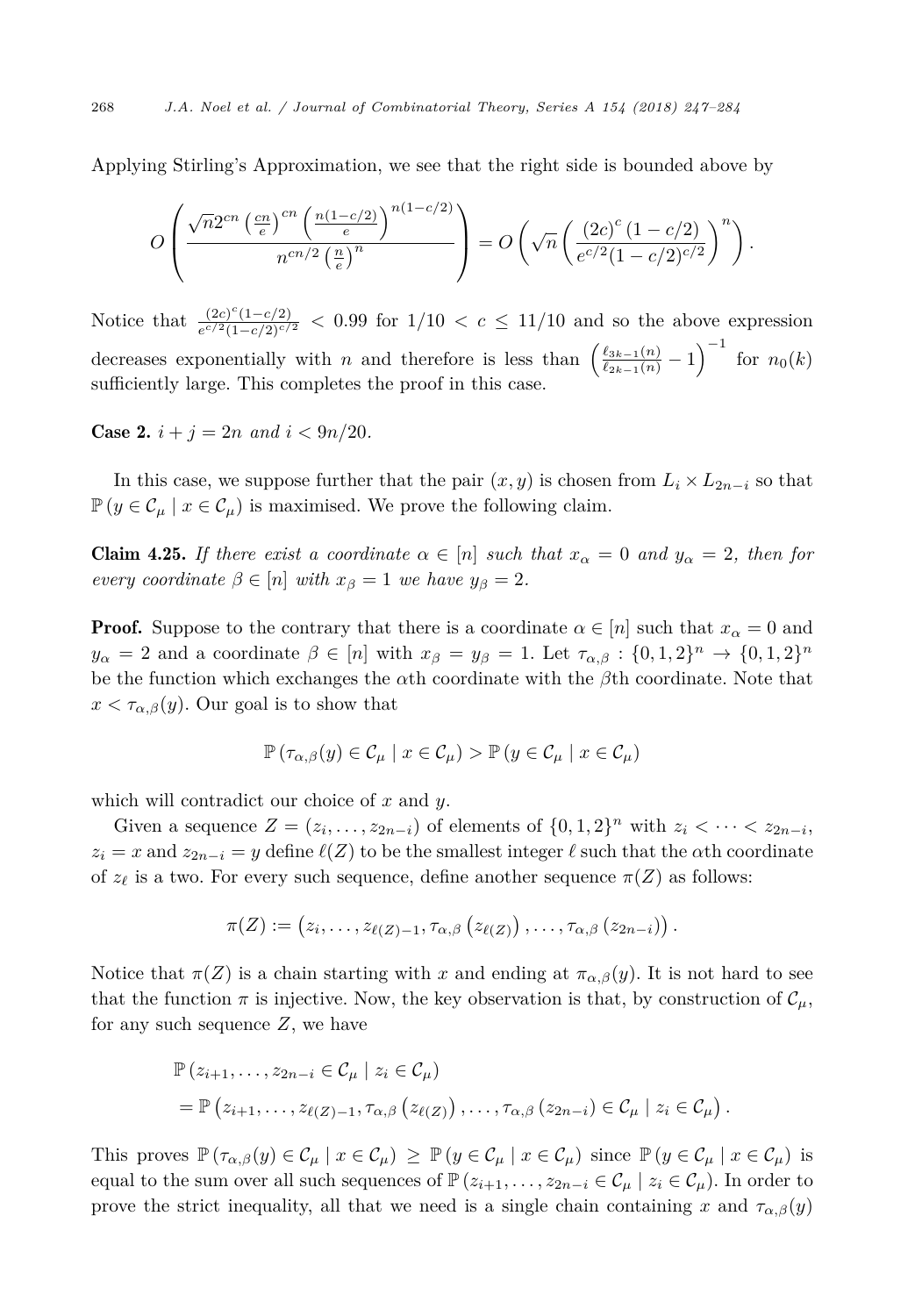which is not a subsequence of one of the chains  $\pi(Z)$  for *Z* as above. Any chain of the form  $x < z < \tau_{\alpha,\beta}(y)$  with  $z_{\beta} = 2$  has this property. This completes the proof of the claim.  $\square$ 

We now prove that, in fact, there must be at least  $n/10$  coordinates  $\alpha \in [n]$  such that  $x_\alpha = 0$  and  $y_\alpha = 2$ . If not, then we must have that the rank of *y* is at most  $2i + (n - i) + n/10 = 11n/10 + i$ . However, by assumption of this case, the rank of *y* is precisely  $2n - i$ . Putting this together, we get that  $2n - i \leq 11n/10 + i$  which implies that  $i \geq 9n/20$ , a contradiction. Thus, by [Claim 4.25](#page-21-0) we have that  $y_\beta = 2$  for every coordinate  $\beta \in [n]$  with  $x_{\beta} \geq 1$ .

By the result of the previous paragraph and the symmetry of the distribution  $\mu$ , we see that  $\mathbb{P}(y' \in \mathcal{C}_\mu \mid x \in \mathcal{C}_\mu)$  is equal to  $\mathbb{P}(y \in \mathcal{C}_\mu \mid x \in \mathcal{C}_\mu)$  for every  $y' \in L_{2n-i}$  such that

- $y'_{\beta} = 2$  for every coordinate  $\beta \in [n]$  with  $x_{\beta} \geq 1$ , and
- $y'$  has the same number of coordinates in  $\{0, 1\}$  as *y*.

By the hypotheses of the lemma and the fact that the rank of *x* plus the rank of *y* is 2*n*, we must have that the rank of *y* is at most  $2n-2k$ . This implies that *y* must have at least  $k$  coordinates in  $\{0, 1\}$ . Also, recall that we have proved above that there are at least  $n/10 \gg k$  coordinates such that  $\alpha \in [n]$  such that  $x_{\alpha} = 0$  and  $y_{\alpha} = 2$ . Since  $i < 9n/20$ , we have that *x* has at least  $11n/20$  coordinates which are equal to zero. Putting all of this together, we get that, for  $n_0(k)$  sufficiently large, the number of such  $y'$  is at least

$$
\binom{\lceil 11n/20 \rceil}{k} > \frac{\ell_{3k-1}(n)}{\ell_{2k-1}(n)} - 1
$$

by [\(1.5\).](#page-3-0) Since  $\mathbb{P}(y' \in \mathcal{C}_{\mu} \mid x \in \mathcal{C}_{\mu})$  is the same for all such *y'* and the sum of this quantity over all *y'* is at most one, we must have that  $\mathbb{P}\left(y \in \mathcal{C}_{\mu} \mid x \in \mathcal{C}_{\mu}\right) \leq \left(\frac{\ell_{3k-1}(n)}{\ell_{2k-1}(n)} - 1\right)^{-1}$ . This completes the proof in this case.

Case 3.  $j - i > 11n/10$  and  $i + j < 2n$ .

In this case, we proceed by induction on  $2n - i - j$ . The basis of our induction will be the case  $2n - i - j = 0$ , which is covered by [Case 2.](#page-21-0) We can write  $\mathbb{P}(y \in C_\mu | x \in C_\mu)$  as

$$
\sum_{\substack{z \in L_{i+1} \\ x < z \le y}} \mathbb{P}(y, z \in \mathcal{C}_{\mu} \mid x \in \mathcal{C}_{\mu})
$$
\n
$$
= \sum_{\substack{z \in L_{i+1} \\ x < z < y}} \mathbb{P}(z \in \mathcal{C}_{\mu} \mid x \in \mathcal{C}_{\mu}) \mathbb{P}(y \in \mathcal{C}_{\mu} \mid z \in \mathcal{C}_{\mu})
$$

by [\(4.6\).](#page-11-0) Since  $\sum_{z \in L_{i+1}} \mathbb{P}(z \in \mathcal{C}_{\mu} \mid x \in \mathcal{C}_{\mu}) \leq 1$ , we see that it suffices to show that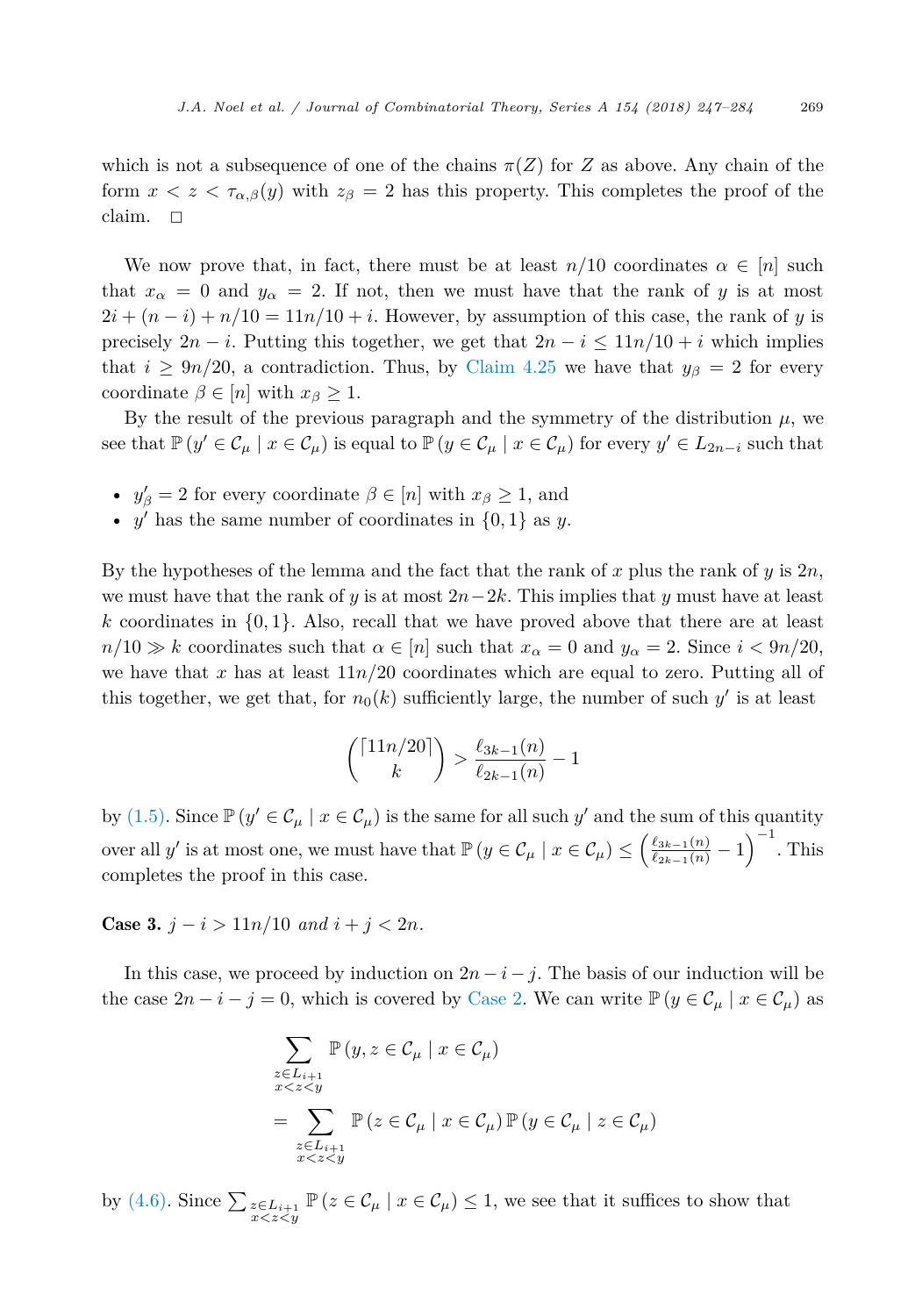<span id="page-23-0"></span>270 *J.A. Noel et al. / Journal of Combinatorial Theory, Series A 154 (2018) 247–284*

$$
\mathbb{P}\left(y \in \mathcal{C}_{\mu} \mid z \in \mathcal{C}_{\mu}\right) \le \left(\frac{\ell_{3k-1}(n)}{\ell_{2k-1}(n)} - 1\right)^{-1} \tag{4.26}
$$

for every  $z \in L_{i+1}$  such that  $x < z < y$ . So, let z be any such element. By assumption, we have that  $i + 1 < j$  and  $(i + 1) + j \leq 2n$  and so the rank of *y* is at least as close to *n* as the rank of *z* is. If we have  $j - (i + 1) \leq 11n/10$ , then (4.26) holds by the argument given in [Case 1](#page-20-0) and we are done. So, we assume that  $j - (i + 1) > 11n/10$ . If we have  $(i+1) + j = 2n$ , then (4.26) holds by the argument given in [Case 2.](#page-21-0) Thus, we have that  $j - (i + 1) > 11n/10$  and  $(i + 1) + j < 2n$  and we now get that (4.26) holds by the inductive hypothesis. This completes the proof of the lemma.  $\Box$ 

#### 5. Containers for antichains

In this section, we generalise a container-type lemma for the boolean lattice proved by Balogh, Mycroft and Treglown [\[6\]](#page-36-0) to general posets. The main idea in the proof originated in the work of Kleitman and Winston [\[24\]](#page-37-0) and has now been used many times; see, e.g., [\[6,8,29\].](#page-36-0) In essence, what this lemma says is that if *P* satisfies a certain supersaturation bound, then there is a collection of 'not very large' subsets of *P* indexed by 'very small' subsets of *P* with the property that every antichain in *P* is contained in at least one set from the collection. The elements of such a collection are referred to as *containers*. The fact that the containers are indexed by small subsets of *P* is typically used to argue that the total number of containers is very small compared to the total number of antichains.

**Definition 5.1.** Given a set *X* and an integer *j*, we let  $\begin{pmatrix} X \\ \leq j \end{pmatrix}$  denote the set of all subsets of *m* of cardinality at most *j*. Also, for  $n \ge j$ , define  $\binom{n}{\le j} := \sum_{r=0}^{j} \binom{n}{r}$ .

**Lemma 5.2.** Let *d* and *m* be positive integers and let P be a poset such that  $|P| > m$ *and every subset S of P of cardinality greater than m contains at least* |*S*|*d comparable pairs. Then there exists a function*

$$
f:\binom{P}{\leq |P|/(2d+1)}\rightarrow \binom{P}{\leq m}
$$

*such that for every antichain*  $I \subseteq P$  *there exists a subset*  $T$  *of*  $I$  *of cardinality at most*  $|P|/(2d+1)$  *with*  $T \cap f(T) = \emptyset$  *and*  $I \subseteq T \cup f(T)$ *.* 

A key idea from [\[6\]](#page-36-0) is that it can often be advantageous to prove a 'multi-stage' container lemma, where the purpose of the early stages is to 'thin out' the poset to reduce the overall number of containers (see also [\[8\]\)](#page-36-0). We prove the following lemma of this type, which implies Lemma 5.2.

**Lemma 5.3.** For  $k \geq 1$  let  $d_1 > \cdots > d_k$  and  $m_0 > \cdots > m_k$  be positive integers and let P be a poset such that  $|P| = m_0$  and, for  $1 \leq j \leq k$ , every subset S of P of cardinality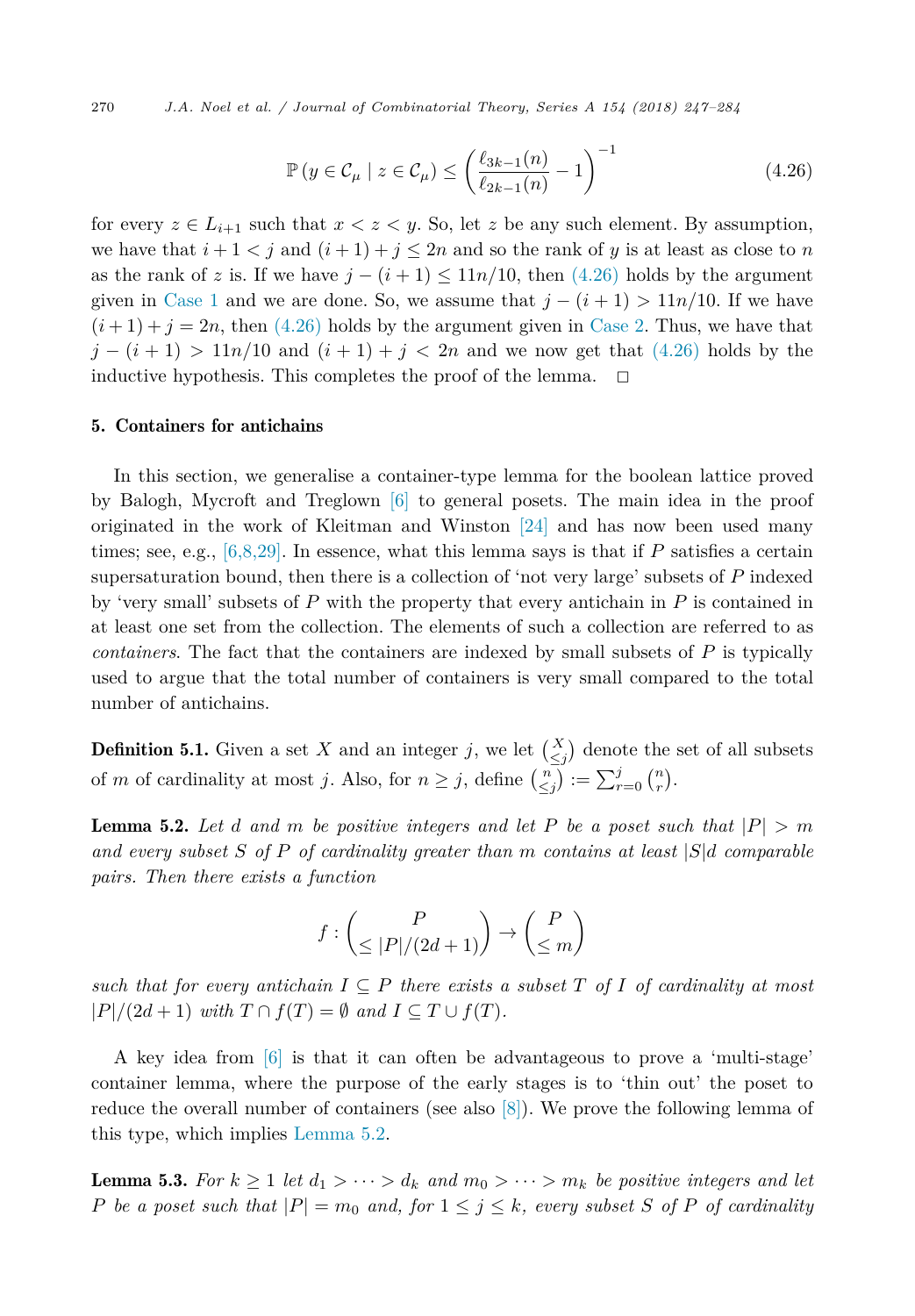*greater than*  $m_j$  *contains at least*  $|S|d_j$  *comparable pairs. Then there exists functions*  $f_1, \ldots, f_k$  *where* 

$$
f_j: \begin{pmatrix} P \\ \leq \sum_{r=1}^j (m_{r-1}/(2d_r+1)) \end{pmatrix} \to \begin{pmatrix} P \\ \leq m_j \end{pmatrix}
$$

*such that for every antichain*  $I ⊆ P$  *there exists disjoint subsets*  $T_1, \ldots, T_k$  *of I with* 

(i) 
$$
|T_j| \le m_{j-1}/(2d_j + 1)
$$
 for  $1 \le j \le k$ ,  
\n(ii)  $T_j \subseteq f_{j-1} \left( \bigcup_{r=1}^{j-1} T_r \right)$  for  $2 \le j \le k - 1$ ,  
\n(iii)  $\left( \bigcup_{r=1}^{j} T_r \right) \cap f_j \left( \bigcup_{r=1}^{j} T_r \right) = \emptyset$  for  $1 \le j \le k$  and  
\n(iv)  $I \subseteq \left( \bigcup_{r=1}^{k} T_r \right) \cup f_k \left( \bigcup_{r=1}^{k} T_r \right)$ .

**Proof.** Fix an arbitrary total order  $x_1, \ldots, x_{|P|}$  on the elements of P (this will only be used to 'break ties' later in the proof). The proof of this lemma amounts to a simple application of the so-called Kleitman–Winston algorithm [\[24\].](#page-37-0) This algorithm takes, as an input, an antichain *I* of *P* and produces the sets  $T_1, \ldots, T_k$  as well as the sets  $f_1(T_1), \ldots, f_k\left(\bigcup_{r=1}^k T_r\right)$ . After describing this algorithm, we will verify that these sets have all of the desired properties and that the functions  $f_1, \ldots, f_k$  are well defined; i.e., we show that  $f_j\left(\bigcup_{r=1}^j T_r\right)$  depends only on  $\bigcup_{r=1}^j T_r$  and not on the input antichain *I* or on the sets  $T_1, \ldots, T_j$  individually.

Given a set  $S \subseteq P$  and  $x \in S$ , define  $N_S(x)$  to be the set of elements of *S* that are comparable to *x* and let  $d_S(x) := |N_S(x)|$ . Set  $P_0 := P$  and let  $u_0$  be the element of  $P_0$  such that  $d_{P_0}(u_0)$  is maximum; if there is a tie, then we let  $u_0$  be the choice which comes earliest in the total order. Now, given  $i \geq 1$ , the set  $P_{i-1}$  and an element  $u_{i-1}$  of  $P_{i-1}$ , the *i*th step of the algorithm will either terminate or it will produce a non-empty set  $P_i \subsetneq P_{i-1}$  and an element  $u_i$  of  $P_i$  which it will pass to the next step. We proceed differently depending on the value of  $d_{P_{i-1}}(u_{i-1})$ .

Case 1.  $d_{P_{i-1}}(u_{i-1}) \geq 2d_k$ .

Let *j* be the smallest integer in  $\{1, \ldots, k\}$  such that  $d_{P_{i-1}}(u_{i-1}) \geq 2d_i$ . If  $u_{i-1} \notin I$ , then we define  $P_i := P_{i-1} \setminus \{u_{i-1}\}.$  On the other hand, if  $u_{i-1} \in I$ , then we add  $u_{i-1}$  to  $T_j$  and define  $P_i := P_{i-1} \setminus (\{u_{i-1}\} \cup N_{P_{i-1}}(u_{i-1}))$ . It is clear that  $P_i \subsetneq P_{i-1}$ .

If  $P_i \neq \emptyset$ , then let  $u_i \in P_i$  such that  $d_{P_i}(u_i)$  is maximum and, subject to this,  $u_i$  comes earliest in the total order. If, in addition,  $d_{P_i}(u_i) \geq 2d_i$ , then we simply proceed to the next step of the algorithm.

Suppose now that  $P_i = \emptyset$  or that  $d_{P_i}(u_i) < 2d_j$ . In the former case, set  $\ell := k - j$  and, in the latter case, let  $\ell \in \{0, \ldots, k - j\}$  be the largest integer such that  $d_{P_i}(u_i) < 2d_{j+\ell}$ . We do the following:

• terminate the definition of  $T_j$ ,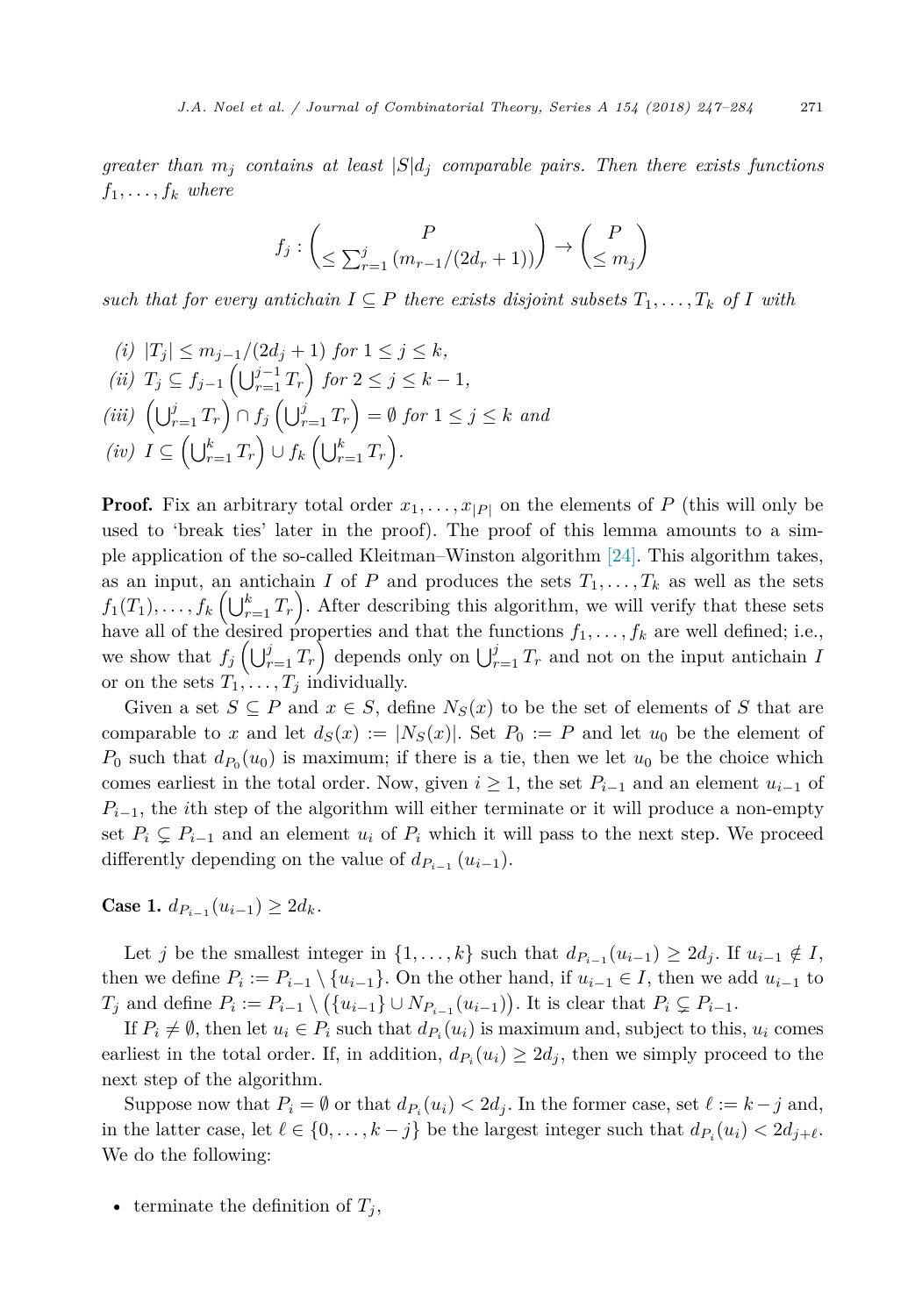- set  $T_{j+1}, \ldots, T_{j+\ell} := \emptyset$ ,
- set  $f_j\left(\bigcup_{r=1}^j T_r\right) = \cdots = f_{j+\ell}\left(\bigcup_{r=1}^{j+\ell} T_r\right) := P_i.$

If  $P_i = \emptyset$ , then terminate the algorithm; otherwise, proceed to the next step.

 $\text{Case 2. } d_{P_{i-1}}(u_{i-1}) < 2d_k.$ 

In this case, we simply terminate the algorithm. This concludes the description of the algorithm.

A key feature of the algorithm is that the sequence  $d_{P_0}(u_0), d_{P_1}(u_1), \ldots$  is nonincreasing, which follows easily from the choice of the elements  $u_0, u_1, \ldots$  and the fact that  $P_i \subsetneq P_{i-1}$  for all  $i \geq 1$ . Since this sequence is non-increasing and  $d_1 > \cdots > d_k$ we see that, for each  $j \in \{1, \ldots, k\}$ , there is a unique step of the algorithm such that the definition of  $T_j$  and  $f_j\left(\bigcup_{r=1}^j T_r\right)$  is finalised. Also, if  $1 \leq j < j' \leq k$ , then  $T_j$  and  $f_j\left(\bigcup_{r=1}^j T_r\right)$  are defined before  $T_{j'}$  and  $f_{j'}\left(\bigcup_{r=1}^{j'} T_r\right)$ .

It is clear by construction that (ii) and (iii) hold and that  $T_j \subseteq I$  for  $1 \leq j \leq k$ . Also, (iv) holds since we never delete an element of  $I$  during the running of the algorithm. By construction, every element of  $f_j\left(\bigcup_{r=1}^j T_r\right)$  is comparable to fewer than  $2d_j$  other elements in  $f_j\left(\bigcup_{r=1}^j T_r\right)$ . Therefore, comp $\left(f_j\left(\bigcup_{r=1}^j T_r\right)\right) < \left|f_j\left(\bigcup_{r=1}^j T_r\right)\right|d_j$  which implies that  $|f_j(\bigcup_{r=1}^j T_r)| \leq m_j$  by hypothesis. This verifies that  $f_j$  does, indeed, map into  $\binom{P}{\leq m_j}$ . For each element that we added to  $T_1$ , we deleted at least  $2d_1 + 1$  elements of *P*. Therefore,  $|T_1| \leq |P|/(2d_1 + 1) = m_0/(2d_1 + 1)$ . Similarly, for  $j \geq 2$ , for each element that we added to  $T_j$  we deleted at least  $2d_j + 1$  elements of  $f_{j-1}(\bigcup_{r=1}^{j-1}T_r)$  and so  $|T_j| \leq m_{j-1}/(2d_j + 1)$ . Thus, (i) holds.

Finally, we argue that the functions  $f_1, \ldots, f_k$  are well defined. Let *I* and *I'* be antichains yielding the same set  $\bigcup_{r=1}^{j} T_r$  for some *j* with  $1 \leq j \leq k$ . Let  $u_0, u_1, \ldots$  and  $P_0, P_1, \ldots$  be the elements and subsets of *P* produced while running the algorithm with input *I* and let  $u'_0, u'_1, \ldots$  and  $P'_0, P'_1, \ldots$  be the elements and subsets of *P* produced while running the algorithm with input  $I'$ . Let  $i$  denote the minimum integer such that  $d_{P_i}(u_i) < 2d_j$ . We prove that  $u_t = u'_t$  and  $P_t = P'_t$  for all  $0 \le t \le i$ . If not, let *t* be the smallest such integer for which it fails. Clearly,  $t \geq 1$ . Now, if  $P_t = P'_t$ , then  $u_t = u'_t$  follows immediately so we must have  $P_t \neq P'_t$ . However, since  $u_{t-1} = u'_{t-1}$  and  $P_{t-1} = P'_{t-1}$ , the only way that we can have  $P_t \neq P'_t$  is if  $u_{t-1} \in I$  and  $u'_{t-1} \notin I'$ or vice versa. By definition of *i*, we have  $d_{P_{t-1}}(u_{t-1}) \geq 2d_j$  and so  $u_{t-1} \in I$  implies  $u_{t-1} \in \bigcup_{r=1}^{j} T_r$  by the description of the algorithm. However,  $u'_{t-1} \notin I'$  implies that the algorithm will not add  $u'_{t-1}$  to any of the sets  $T_1, \ldots, T_k$  and so  $u'_{t-1} \notin \bigcup_{r=1}^j T_r$ , contradicting the fact that  $u_{t-1} = u'_{t-1}$ . Therefore  $f_j\left(\bigcup_{r=1}^j T_r\right)$  does not depend on *I*. This argument also proves that it depends only on the union  $\bigcup_{r=1}^{j} T_r$  and not on the sets  $T_1, \ldots, T_j$  individually. This completes the proof.  $\Box$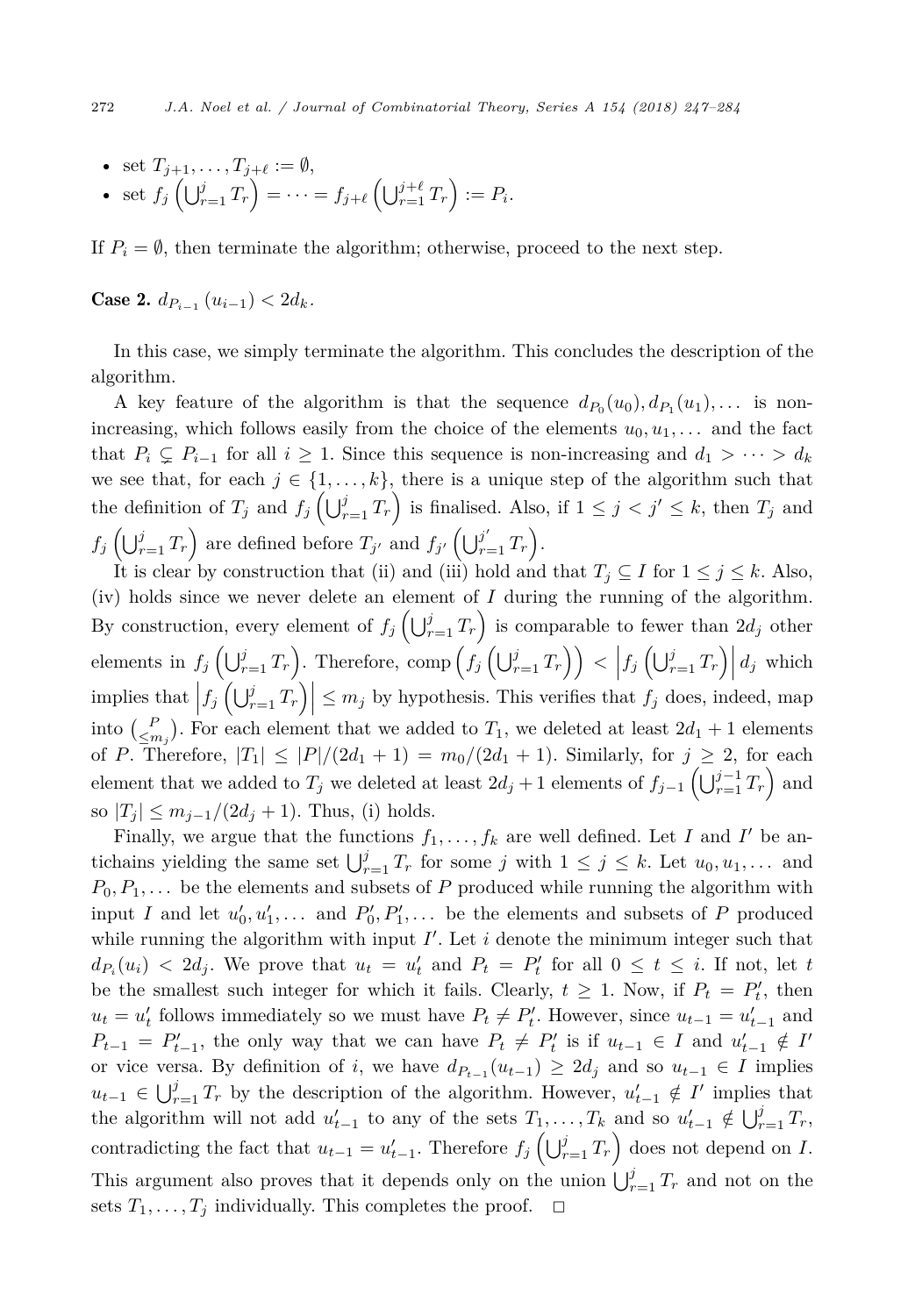<span id="page-26-0"></span>The following lemma is a consequence of [Lemma 5.3](#page-23-0) which we will use to count antichains in the next section.

**Lemma 5.4.** For  $k \geq 1$  let  $d_1 > \cdots > d_k$  and  $m_0 > \cdots > m_k$  be positive integers and let P be a poset such that  $|P| = m_0$  and, for  $1 \le j \le k$ , every subset S of P of cardinality *greater than*  $m_i$  *contains at least*  $|S|d_i$  *comparable pairs. Then there is a collection* F *of subsets of P such that*

*(a)*  $|\mathcal{F}|$  ≤  $\prod_{r=1}^{k}$   $\binom{m_{r-1}}{\leq m_{r-1}/(2r)}$  $\left(\frac{m_{r-1}}{2}, \frac{m_{r-1}}{2}\right),$ *(b)*  $|A|$  ≤  $m_k + \sum_{r=1}^k \frac{m_{r-1}}{2d_r+1}$  *for every*  $A \in \mathcal{F}$  *and (c)* for every antichain  $I$  of  $P$ , there exists  $A \in \mathcal{F}$  such that  $I \subseteq A$ .

**Proof.** Apply [Lemma 5.3](#page-23-0) to obtain the functions  $f_1, \ldots, f_k$ . For each antichain *I*, let  $T_{1,I},\ldots,T_{k,I}$  be disjoint sets as in [Lemma 5.3](#page-23-0) such that  $I\subseteq \left(\bigcup_{r=1}^{k}T_{r,I}\right)\cup f\left(\bigcup_{r=1}^{k}T_{r,I}\right).$ Define

$$
\mathcal{F} := \left\{ \left( \bigcup_{r=1}^k T_{r,I} \right) \cup f \left( \bigcup_{r=1}^k T_{r,I} \right) : I \subseteq P \text{ is an antichain} \right\}.
$$

Then (b) and (c) hold by construction. Let us show that (a) holds. The number of ways of choosing  $T_{1,I}$  is at most  $\binom{|P|}{\leq |P|/(2g)}$  $\leq$ |*P*| $/(2d_1+1)$ ). Now, for  $2 \leq j \leq k$ , given that  $T_{1,1},...,T_{j-1,1}$ have been chosen, we know that  $T_{j,I}$  is a subset of  $f_{j-1}(\bigcup_{r=1}^{j-1}T_{r,I})$ . Therefore, there are at most  $\binom{m_{j-1}}{\leq m_j}$  $\leq$ <sup>*mj*−1</sup>/(2*d*<sub>*j*</sub>+1)</sub> ways to choose *T*<sub>*j*</sub>,*I*. This argument proves (a). ◯

#### 6. Applications of the container-type lemma

#### *6.1. Counting antichains*

Before presenting the proofs of [Theorems 1.6 and 1.7,](#page-3-0) we illustrate the method by applying Lemma 5.4 and [Theorem 3.1](#page-6-0) to obtain a short proof of a known upper bound on the number of antichains in  $\mathcal{P}(n)$ . The problem of approximating the number of antichains in  $\mathcal{P}(n)$  is known as Dedekind's Problem and has a long history; see Kahn [\[21\].](#page-37-0)

**Theorem 6.1** *(See, e.g., [\[21\]\)](#page-37-0).* The number of antichains in  $\mathcal{P}(n)$  is at most

$$
2^{\left(1+O\left(\sqrt{\log(n)/n}\right)\right)\left(\binom{n}{\lceil n/2\rceil}\right)}.
$$

**Proof.** We generate a set of containers for the antichains of  $\mathcal{P}(n)$  using Lemma 5.4. An upper bound on the number of antichains will then follow by considering all subsets of the containers. Set  $d_1 := n\sqrt{\log n}, d_2 := \sqrt{n \log n}, m_0 := 2^n, m_1 := \frac{2\binom{n}{\lfloor n/2 \rfloor}}{1 - 8d_1/n^2}$  and  $m_2 := \frac{\binom{n}{\lfloor n/2 \rfloor}}{1-2d_2/n}$ . If *S* is a subset of  $\mathcal{P}(n)$  of cardinality at least  $m_1$ , then, by [Theorem 3.1,](#page-6-0)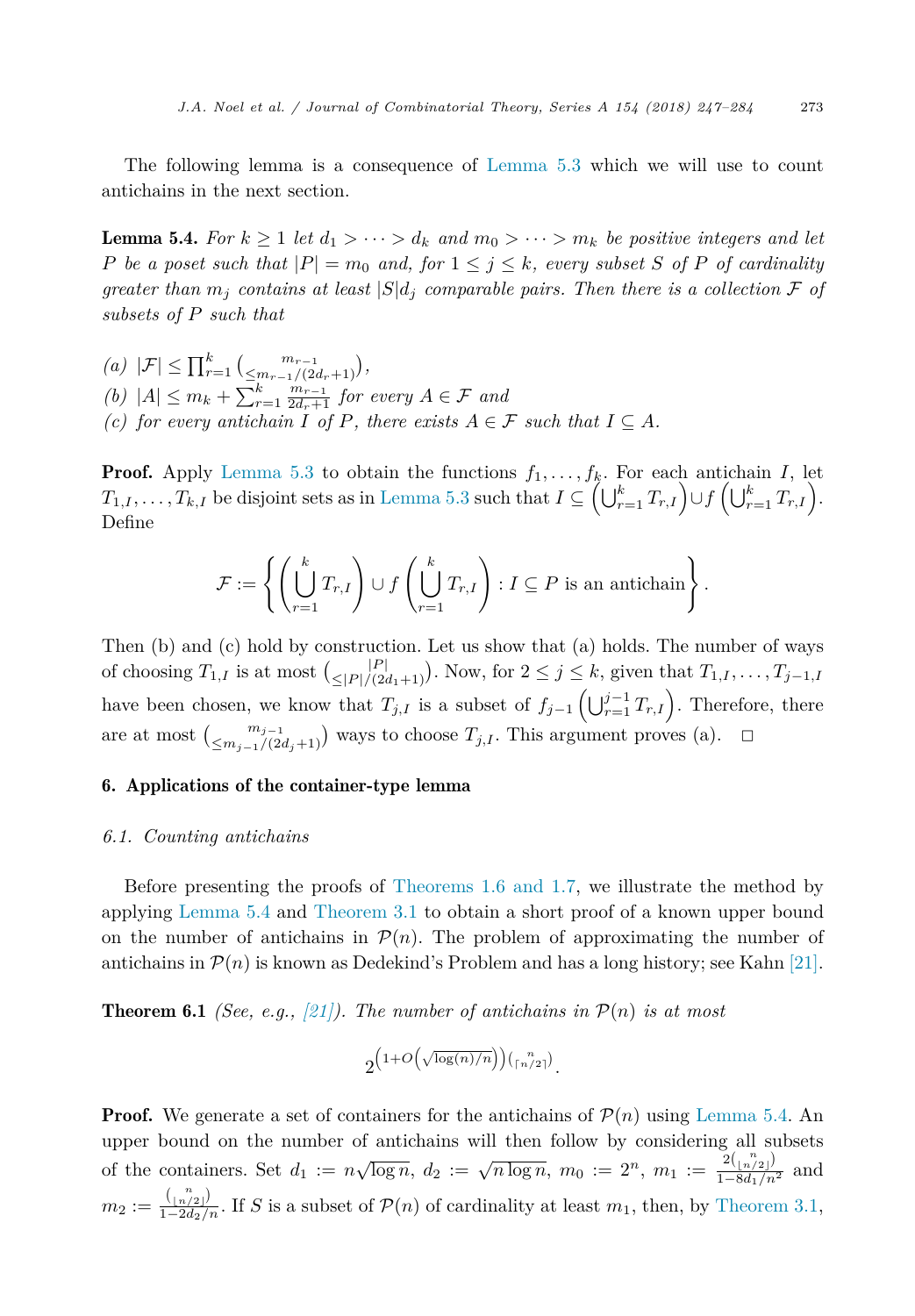274 *J.A. Noel et al. / Journal of Combinatorial Theory, Series A 154 (2018) 247–284*

comp(S) 
$$
\geq \left(|S|-2\binom{n}{\lceil n/2\rceil}\right)\left(\frac{n^2}{8}\right)
$$
  
\n
$$
= (|S|-m_1)\left(\frac{n^2}{8}\right) + \left(m_1 - 2\binom{n}{\lceil n/2\rceil}\right)\left(\frac{n^2}{8}\right)
$$
\n
$$
\geq (|S|-m_1)d_1 + m_1d_1 = |S|d_1
$$

since  $\left(m_1-2\binom{n}{\lfloor n/\rceil}\right)$  $\binom{n}{\lfloor n/2 \rfloor}$   $\binom{n^2}{8}$  =  $m_1d_1$ . Similarly, if *S* has cardinality at least  $m_2$ , then comp $(S) \geq |S|d_2$ . Therefore, we can apply [Lemma 5.4](#page-26-0) to  $\mathcal{P}(n)$  with  $k = 2$  and these values of  $d_1, d_2, m_0, m_1$  and  $m_2$  to obtain a collection  $\mathcal F$  of at most  $\binom{2^n}{\leq 2^n}$  $\binom{2^n}{\leq 2^n/d_1} \binom{m_1}{\leq m_1/d_2}$ containers, each of cardinality at most  $m_2 + \frac{m_1}{d_2} + \frac{2^n}{d_1}$ , such that each antichain of  $\mathcal{P}(n)$ is contained in at least one container. Thus, the number of antichains in  $\mathcal{P}(n)$  is at most

$$
\left(\leq 2^{n}/d_{1}\right)\left(\leq m_{1}/d_{2}\right)2^{m_{2}+\frac{m_{1}}{d_{2}}+\frac{2^{n}}{d_{1}}}\leq\left(e\cdot d_{1}\right)^{2^{n}/d_{1}}\left(e\cdot d_{2}\right)^{m_{1}/d_{2}}2^{m_{2}+\frac{m_{1}}{d_{2}}+\frac{2^{n}}{d_{1}}}
$$
\n
$$
=2^{\frac{2^{n}\log_{2}\left(e\cdot d_{1}\right)}{d_{1}}+\frac{m_{1}\log_{2}\left(e\cdot d_{2}\right)}{d_{2}}+m_{2}+\frac{m_{1}}{d_{2}}+\frac{2^{n}}{d_{1}}}
$$
\n
$$
\leq 2^{m_{2}+O\left(\frac{2^{n}\log_{2}n}{d_{1}}+\frac{m_{1}\log_{2}n}{d_{2}}\right)}
$$

for *n* sufficiently large. Now, bounding the exponent, we get

$$
m_2 + O\left(\frac{2^n \log n}{d_1} + \frac{m_1 \log n}{d_2}\right) = \frac{\binom{n}{\lfloor n/2 \rfloor}}{1 - 2d_2/n} + O\left(\frac{2^n \sqrt{\log n}}{n} + \binom{n}{\lfloor n/2 \rfloor} \sqrt{\log n/n}\right)
$$

$$
\leq \binom{n}{\lfloor n/2 \rfloor} + \frac{4d_2}{n} \binom{n}{\lfloor n/2 \rfloor} + O\left(\binom{n}{\lfloor n/2 \rfloor} \sqrt{\log n/n}\right)
$$

$$
= \left(1 + O\left(\sqrt{\log n/n}\right)\right) \binom{n}{\lfloor n/2 \rfloor}
$$

since  $\binom{n}{n}$  $\binom{n}{\lfloor n/2 \rfloor} = \Theta\left(\frac{2^n}{\sqrt{n}}\right)$  by Stirling's Approximation. The result follows.  $\Box$ 

We now prove [Theorems 1.6 and 1.7](#page-3-0) by following along similar lines to the proof of [Theorem 6.1](#page-26-0) given above.

**Proof of [Theorem 1.6.](#page-3-0)** For brevity, define  $N := |\mathcal{V}(q, n)|$  and note that  $N = \Theta\left(q^{n^2/2}\right)$ by [Theorem A.1.](#page-34-0) Let  $d := \sqrt{n}q^{n/4}$  and  $m := \frac{\binom{n}{n/2}}{n^{n/(n+1)/2}}$  $\frac{1\ln(2)}{1-d}$ <sup>[ $(n+1)/2$ ]<sub>*q*</sub></sub><sup>-1</sup>. Note that [Theorem A.1](#page-34-0)</sup> also implies that  $m = \Theta\left(q^{n^2/2}\right)$  and so *m* and *N* are of the same order of magnitude. By [Theorem 1.2,](#page-2-0) if *S* is a subset of  $V(q, n)$  of cardinality at least *m*, then

comp(S) 
$$
\geq \left(|S| - \left[\binom{n}{\lfloor n/2 \rfloor}_q\right] \left[\binom{(n+1)/2}{1}\right]_q\right)
$$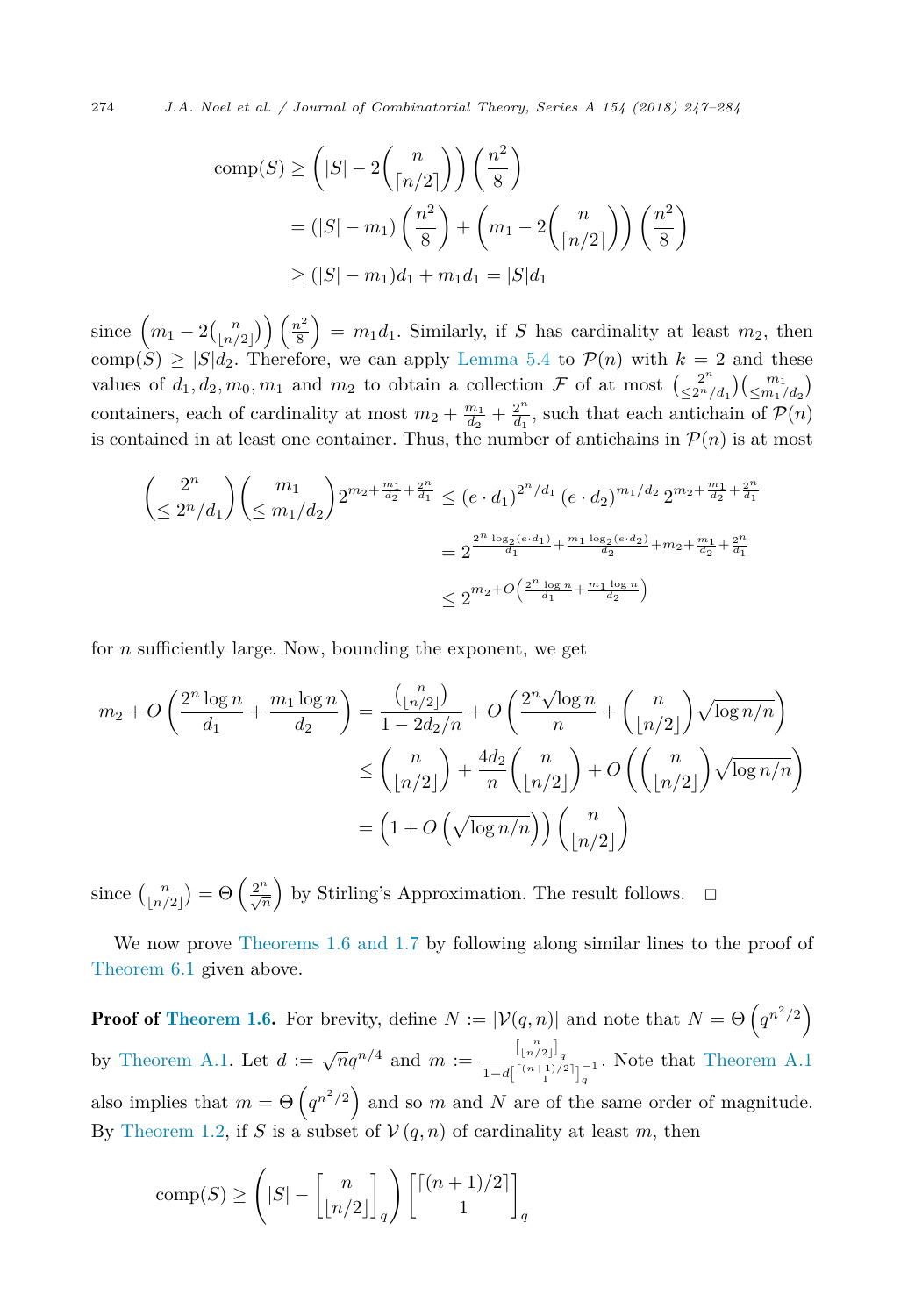*J.A. Noel et al. / Journal of Combinatorial Theory, Series A 154 (2018) 247–284* 275

$$
= (|S| - m) \begin{bmatrix} \lfloor (n+1)/2 \rfloor \\ 1 \end{bmatrix}_q + \left( m - \begin{bmatrix} n \\ \lfloor n/2 \rfloor \end{bmatrix}_q \right) \begin{bmatrix} \lfloor (n+1)/2 \rfloor \\ 1 \end{bmatrix}_q
$$
  
\n
$$
\geq (|S| - m) d + md = |S| d.
$$

Thus, by [Lemma 5.4,](#page-26-0) there is a collection of at most  $\binom{N}{\leq N/d}$  containers, each of cardinality at most  $m + \frac{N}{d}$ , such that each antichain is contained in at least one container. Thus, the number of antichains in  $V(q, n)$  is at most

$$
\binom{N}{\leq N/d} 2^{m+\frac{N}{d}} \leq N (e \cdot d)^{\frac{N}{d}} 2^{m+\frac{N}{d}} = 2^{m+\log N + (\frac{N}{d})(\log(e \cdot d) + 1)}.
$$

Since  $q$  is fixed, we can use [Theorem A.1](#page-34-0) to bound the exponent as follows:

$$
m + \log N + \left(\frac{N}{d}\right) \left(\log(e \cdot d) + 1\right) \le \frac{\left[\binom{n}{\lfloor n/2 \rfloor}\right]_q}{1 - d\left[\binom{\lceil (n+1)/2 \rceil}{1}\right]_q^{-1}} + O\left(n^2 + \frac{N \cdot n}{d}\right)
$$

$$
\le \left[\binom{n}{\lfloor n/2 \rfloor}\right]_q + \frac{2d\left[\binom{n}{\lfloor n/2 \rfloor}\right]_q}{\left[\binom{\lceil (n+1)/2 \rceil}{1}\right]_q} + O\left(\frac{N \cdot n}{d}\right).
$$

This completes the proof since  $N = \Theta\left(\begin{bmatrix}n \\ \lfloor n/2 \rfloor \end{bmatrix}_q\right)$ ) and, for fixed q, we have  $\begin{bmatrix} (n+1)/2 \end{bmatrix}_q =$  $\Theta(q^{n/2})$ .  $\Box$ 

**Proof of [Theorem 1.7.](#page-3-0)** Set  $d_1 := n\sqrt{\log n}, d_2 := \sqrt{n \log n}, m_0 := 3^n, m_1 := \frac{2\ell_n(n)}{1-50d_1/n^2}$ and  $m_2 := \frac{\ell_n(n)}{1-4d_2/n}$ . If *S* is a subset of  $\{0,1,2\}^n$  of cardinality at least  $m_1$ , then, by [Theorem 1.4,](#page-2-0)

comp(S) 
$$
\geq (|S| - 2\ell_n(n)) \left(\frac{n^2}{50}\right)
$$
  
=  $(|S| - m_1) \left(\frac{n^2}{50}\right) + (m_1 - 2\ell_n(n)) \left(\frac{n^2}{50}\right) \geq (|S| - m_1)d_1 + m_1d_1 = |S|d_1,$ 

since  $(m_1 - 2\ell_n(n))\left(\frac{n^2}{50}\right) = m_1d_1$ . Similarly, if the cardinality of *S* is at least  $m_2$ , then  $comp(S) \geq |S|d_2$ . Therefore, we can apply [Lemma 5.4](#page-26-0) to  $\{0, 1, 2\}^n$  with  $k = 2$  and these values of  $d_1, d_2, m_0, m_1$  and  $m_2$  to obtain a collection  $\mathcal F$  of at most  $\left(\frac{3^n}{\leq 3^n}\right)$  $\frac{3^n}{(3^n/ d_1)} \left( \frac{m_1}{\leq m_1/d_2} \right)$ containers, each of cardinality at most  $m_2 + \frac{m_1}{d_2} + \frac{3^n}{d_1}$ , such that each antichain of  $\{0, 1, 2\}^n$ is contained in at least one container. We get that the number of antichains in  $\{0, 1, 2\}^n$ is at most

$$
\left(\leq \frac{3^n}{3^n/d_1}\right) \left(\leq \frac{m_1}{m_1/d_2}\right) 2^{m_2 + \frac{m_1}{d_2} + \frac{3^n}{d_1}} \leq \left(e \cdot d_1\right)^{3^n/d_1} \left(e \cdot d_2\right)^{m_1/d_2} 2^{m_2 + \frac{m_1}{d_2} + \frac{3^n}{d_1}}
$$

$$
\leq 2^{m_2 + O\left(\frac{3^n \log n}{d_1} + \frac{m_1 \log n}{d_2}\right)}
$$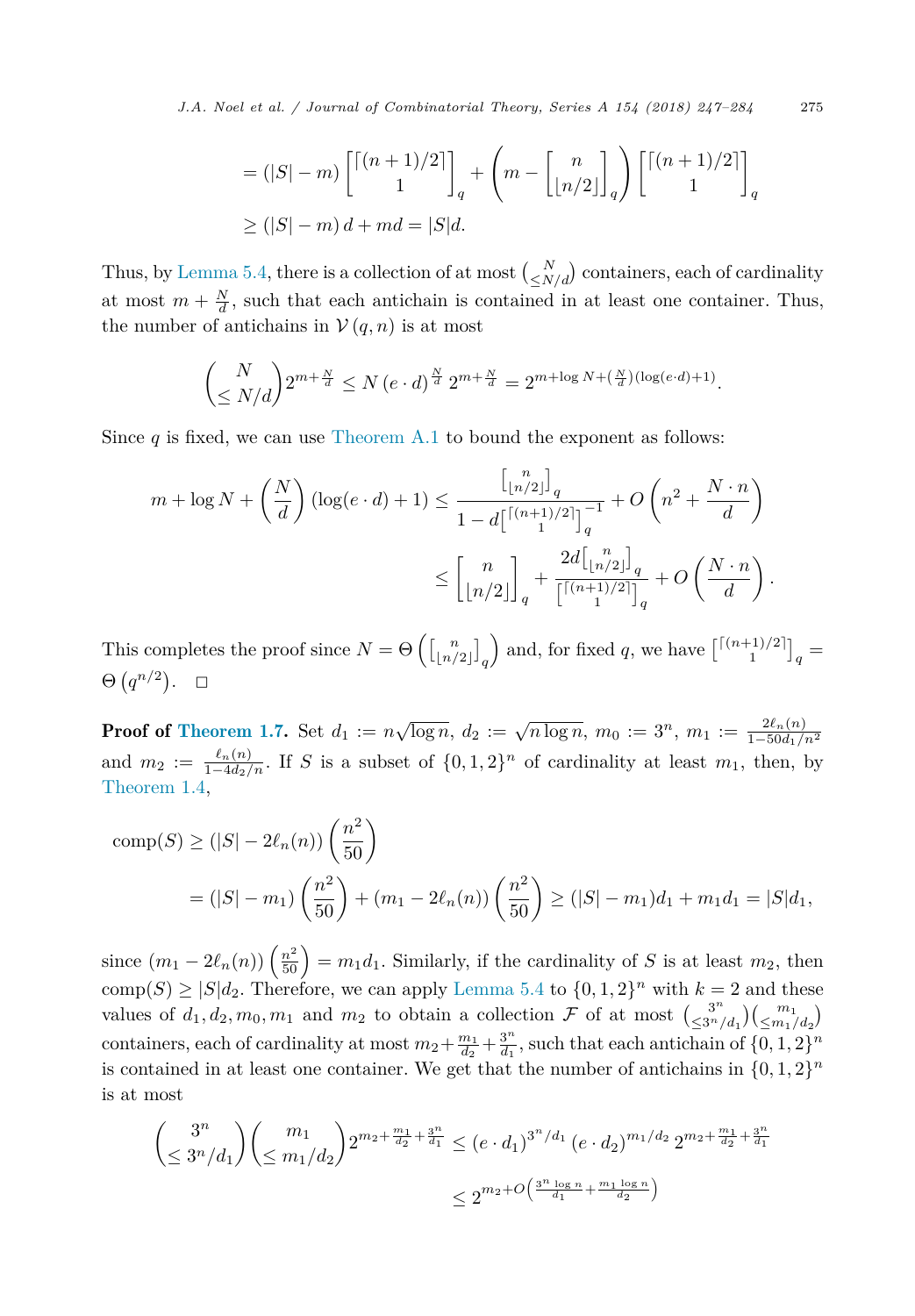for *n* sufficiently large. Now, bounding the exponent, we get

$$
m_2 + O\left(\frac{3^n \log n}{d_1} + \frac{m_1 \log n}{d_2}\right) = \frac{\ell_n(n)}{1 - 4d_2/n} + O\left(\frac{3^n \log n}{d_1} + \frac{\ell_n(n) \log n}{d_2}\right)
$$
  

$$
\leq \ell_n(n) + \frac{8d_2 \ell_n(n)}{n} + O\left(\frac{3^n \log n}{d_1} + \frac{\ell_n(n) \log n}{d_2}\right)
$$
  

$$
= \left(1 + O\left(\sqrt{\log n/n}\right)\right) \ell_n(n)
$$

since  $\ell_n(n) = \Theta\left(\frac{3^n}{\sqrt{n}}\right)$  by [Theorem A.2.](#page-34-0) The result follows.  $\Box$ 

Remark 6.2. Balogh, Treglown and Wagner [\[8\]](#page-36-0) have also used the container method to prove an upper bound on the number of antichains in  $\mathcal{P}(n)$ . Their proof only applies a single-stage container lemma (similar to [Lemma 5.2\)](#page-23-0), however, and so the bound that they obtain is weaker than that of [Theorem 6.1.](#page-26-0)

In the proofs of [Theorems 6.1 and 1.7](#page-26-0) we used [Lemma 5.3](#page-23-0) with *k* = 2 and in the proof of [Theorem 1.6](#page-3-0) we used [Lemma 5.3](#page-23-0) with  $k = 1$ . We remark that it is not possible to obtain better bounds by following the same proof with a larger fixed value of *k*.

We should also mention that much stronger bounds than that of [Theorem 6.1](#page-26-0) are known. In particular, Korshunov [\[25\]](#page-37-0) obtained precise asymptotics of the number of antichains in  $P(n)$ .

#### *6.2. Antichains in random subsets*

In this section, we use [Lemma 5.4](#page-26-0) to prove [Theorems 1.8 and 1.9.](#page-4-0) We remark that our approach is very similar to that of Balogh, Mycroft and Treglown [\[6\]](#page-36-0) who used a rough form of [Theorem 3.1](#page-6-0) to show that, when  $p \gg 1/n$ , the largest antichain in a *p*-random subset of  $\mathcal{P}(n)$  is  $(1+o(1))p\binom{n}{n'}$  $\binom{n}{\lfloor n/2 \rfloor}$  with high probability; the same result was obtained independently by Collares Neto and Morris [\[11\]](#page-36-0) using a somewhat different approach.

In both proofs, the first step will be to use [Lemma 5.2](#page-23-0) to obtain a collection of containers for the antichains of the poset. Now, if a *p*-random subset contains a large antichain, then in particular it must contain a large subset of one of the containers (since every antichain is contained in some container). By applying a version of the standard Chernoff Bound (Theorem 6.3, stated below) one obtains that the probability that this occurs for any fixed container is very small and, using the fact that the number of containers is not too large, we can apply a simple union bound to complete the proof.

**Theorem 6.3** *(The Chernoff Bound; see, e.g., [\[17\]\)](#page-36-0). Suppose that*  $X_1, \ldots, X_n$  *are independent random variables taking values in*  $\{0, 1\}$  *and let*  $X := \sum_{i=1}^{n} X_i$ *. Then* 

$$
\mathbb{P}(X > (1+\delta)\mathbb{E}(X)) \le \begin{cases} e^{-\frac{\delta^2 \mathbb{E}(X)}{3}} & \text{if } 0 < \delta < 1, \\ e^{-\frac{\delta \mathbb{E}(X)}{3}} & \text{if } \delta > 1. \end{cases}
$$

<span id="page-29-0"></span>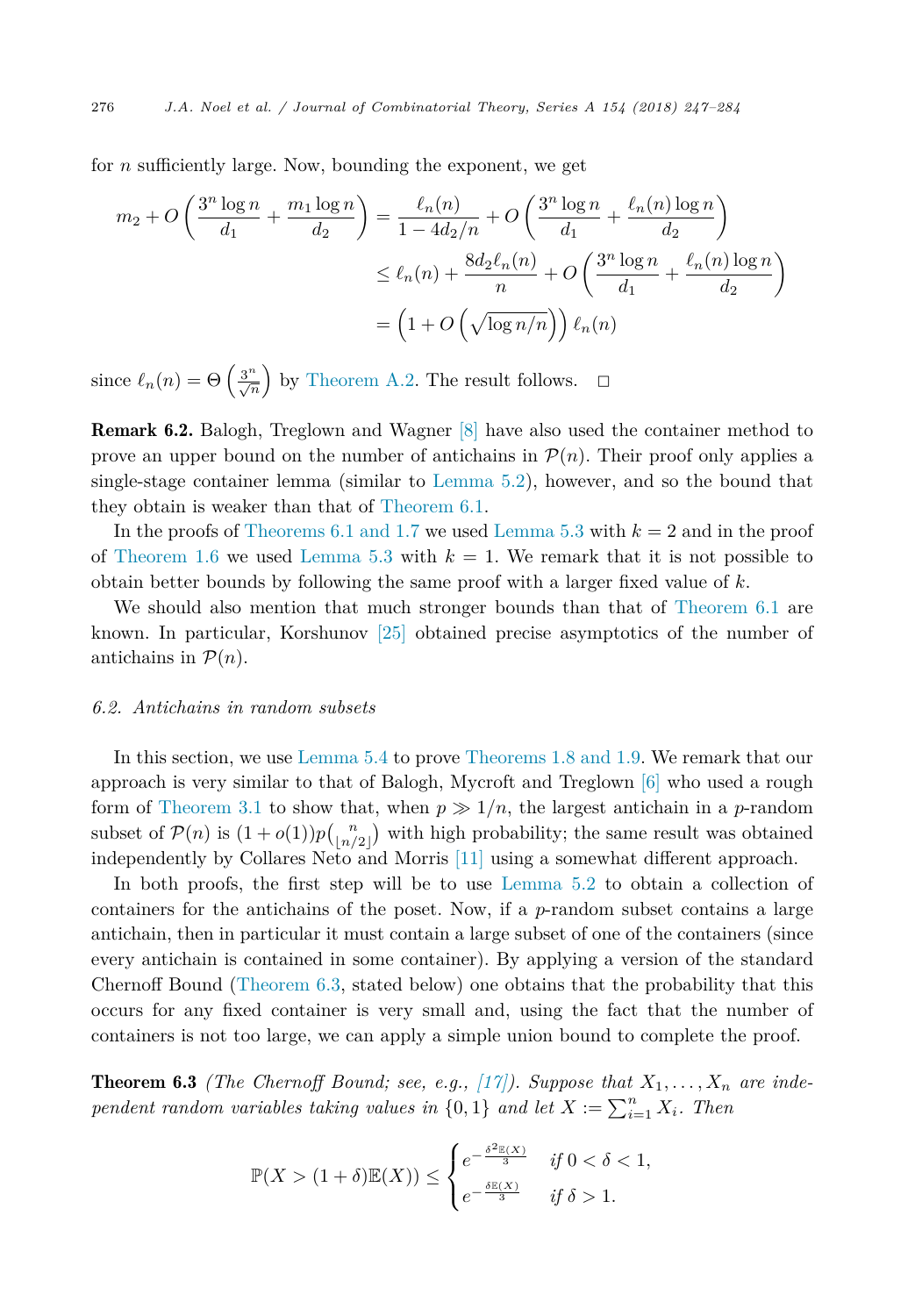We prove [Theorem 1.8.](#page-4-0)

**Proof of [Theorem 1.8.](#page-4-0)** Define  $N := |\mathcal{V}(q,n)|$  and note that  $N = \Theta\left(\begin{bmatrix}n\ n/2\end{bmatrix}\right]_q$  by Theo[rem A.1.](#page-34-0) Let  $p = c(\varepsilon, q)/q^{n/2}$  for some constant  $c(\varepsilon, q)$ , to be chosen later, and let  $A_p$  be a subset of  $V(q, n)$  obtained by including each element independently with probability p. Let  $m := (1 + \varepsilon/2) \begin{bmatrix} n \\ \lfloor n/2 \rfloor \end{bmatrix}_q$ . By [Theorem 1.2,](#page-2-0) every subset *S* of  $V(q, n)$  of cardinality at least *m* satisfies

$$
\text{comp}(S) \ge \left(1 - \frac{1}{1 + \varepsilon/2}\right) \left[\binom{n+1}{2}\right]_q |S| \ge \left(\frac{\varepsilon}{3}\right) \left[\binom{n+1}{2}\right]_q |S|
$$

given that  $\varepsilon \in (0,1)$ . So, we set  $d := \left(\frac{\varepsilon}{3}\right) \begin{bmatrix} |(n+1)/2| \\ 1 \end{bmatrix}_q$  and let f be the function resulting from applying [Lemma 5.2](#page-23-0) to  $V(q, n)$  with these values *m* and *d*. Note that, since *q* is constant, we have  $d = \Theta(q^{n/2})$ . In particular, p is bounded below by a constant multiple of  $c(\varepsilon, q)/d$ .

Fix  $T \subseteq V(q, n)$  such that  $|T| \leq \frac{N}{2d+1}$ . The probability that  $A_p$  contains an antichain *I* of size at least  $(1+\varepsilon)p\left[\binom{n}{\lfloor n/2 \rfloor}\right]_q$  with  $T \subseteq I \subseteq T \cup f(T)$  is at most

$$
\mathbb{P}(T \subseteq A_p) \cdot \mathbb{P}\left(\left|A_p \cap f(T)\right| \ge p(1+\varepsilon)\binom{n}{\lceil n/2 \rceil}_q - |T|\right)
$$

since  $T \cap f(T) = \emptyset$ . By [Theorem A.1,](#page-34-0)  $|T| \le \frac{N}{2d+1} = O\left(q^{-n/2}\left[\binom{n}{n/2}\right]_q\right)$  . By choosing  $c(\varepsilon, q)$  sufficiently large, we can make  $|T| \leq (\frac{\varepsilon}{4}) p\left[\binom{n}{n/2}\right]_q$  and so we get that the above probability is at most

$$
p^{|T|} \mathbb{P}\left( |A_p \cap f(T)| \ge p(1 + 3\varepsilon/4) \binom{n}{\lceil n/2 \rceil}_q \right).
$$

Applying [Theorem 6.3](#page-29-0) with  $\delta = \frac{(1+3\varepsilon/4)\left[\binom{n}{\lceil n/2 \rceil}_q - |f(T)| \right]}{|f(T)|}$  we get that

$$
\mathbb{P}\left(\left|A_p \cap f(T)\right| \ge p(1+3\varepsilon/4) \binom{n}{\lceil n/2 \rceil}_q\right) \le \begin{cases} e^{-\frac{\delta^2 |f(T)|p}{3}} & \text{if } 0 < \delta < 1, \\ e^{-\frac{\delta |f(T)|p}{3}} & \text{if } \delta > 1. \end{cases}
$$

Since  $|f(T)| \leq m = (1 + \varepsilon/2) \left[\binom{n}{\lfloor n/2 \rfloor}_q\right]$ , the right side is bounded above by  $e^{-\varepsilon^2 mp/100}$ . Therefore, the probability that  $A_p$  contains an antichain of size at least  $(1+\varepsilon)p\begin{bmatrix}n\\ \lfloor n/2 \rfloor \end{bmatrix}_q$ is at most

$$
\sum_{\substack{T \subseteq \mathcal{V}(q,n) \\ |T| \le N/(2d+1)}} p^{|T|} e^{-\varepsilon^2 m p/100} \le \sum_{a=0}^{N/(2d+1)} \binom{N}{a} p^a e^{-\varepsilon^2 m p/100}.
$$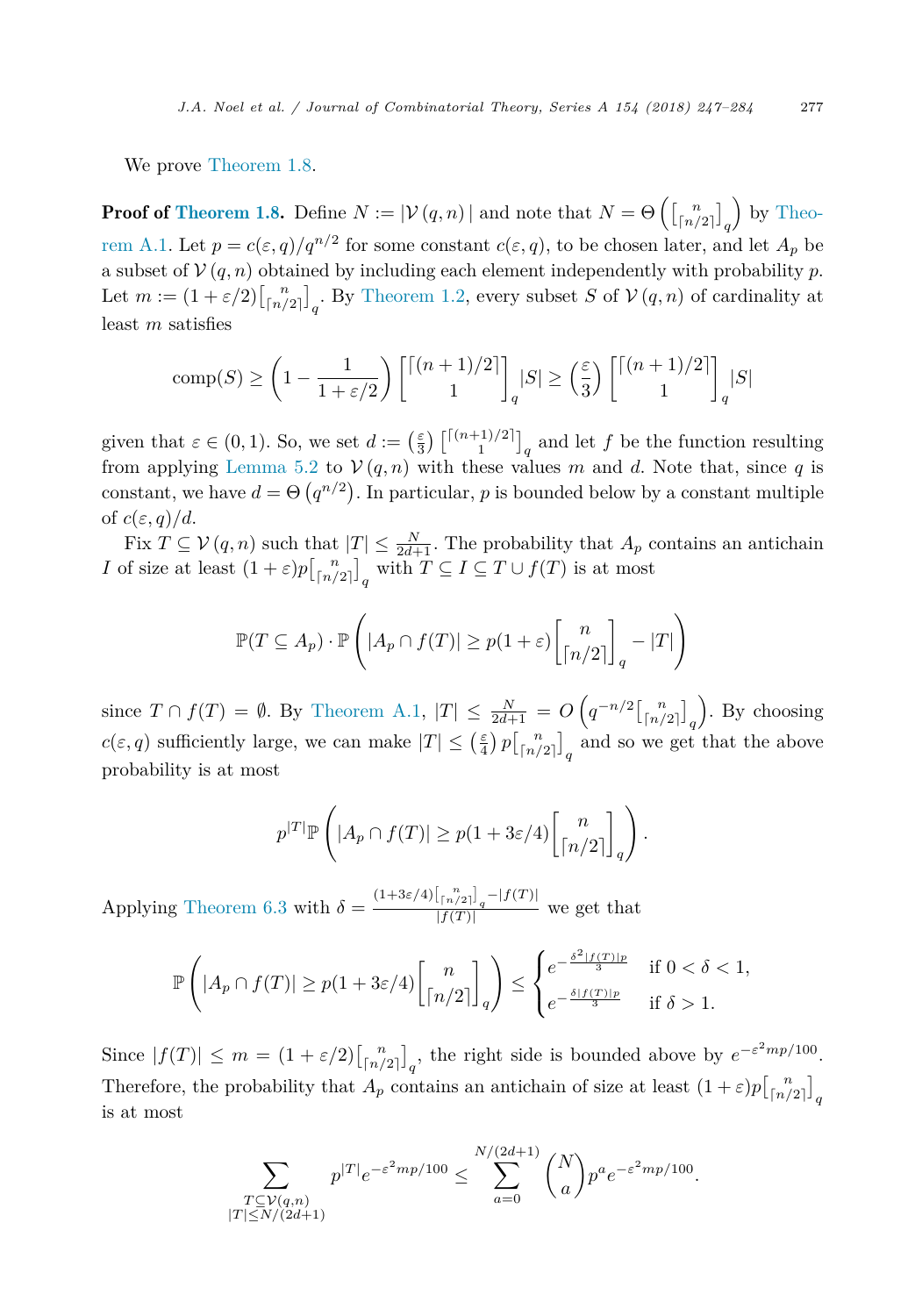Given that  $c(\varepsilon, q)$  is large enough, the quantity  $\binom{N}{a} p^a$  is increasing for  $0 \le a \le \frac{N}{2d+1}$ . Thus, this is bounded above by

$$
\left(\frac{N}{2d+1}+1\right) \left(e(2d+1)p\right)^{N/(2d+1)} e^{-\varepsilon^2 mp/100}.
$$

Since  $d = \Theta(q^{n/2})$  and  $N = \Theta(m)$ , the quantity  $e(2d+1)p$  bounded above by a constant multiple of  $c(\epsilon, q)$  and  $\epsilon^2mp/100$  is bounded below by a constant multiple (depending only on  $\varepsilon$  and *q*) of  $c(\varepsilon, q) \left( \frac{N}{2d+1} \right)$ . Therefore, we may choose  $c(\varepsilon, q)$  large enough so that  $\log(e(2d+1)p)\left(\frac{N}{2d+1}\right) < \varepsilon^2mp/200$ , and so the above expression is  $o(1)$ . The result follows.  $\square$ 

Let us note that [Theorem 1.8](#page-4-0) is best possible up to the choice of the constant  $c(\varepsilon, q)$ . Let  $A_p$  be a *p*-random subset of  $V(q, n)$  where  $p = c/q^{n/2}$  for some constant  $c > 0$  and let *n* be large with respect to *q* and *c*. Given  $x \in V(q, n)$  of dimension  $\lceil (n+1)/2 \rceil$ , the expected number of subspaces of *x* of dimension  $\lfloor n/2 \rfloor$  contained in  $A_p$  is constant. Thus, with probability bounded away from zero, a constant proportion of the elements of  $V(q, n) \cap A_p$  of dimension  $\lceil (n+1)/2 \rceil$  have no subspaces of dimension  $\lfloor n/2 \rfloor$  contained in  $A_p$ . Taking this set along with all subspaces of  $\mathbb{F}_q^n$  of dimension  $\lfloor n/2 \rfloor$  contained in *A*<sub>*p*</sub> gives us an antichain of size at least  $(1 + \varepsilon)p\left[\binom{n}{\lfloor n/2 \rfloor}\right]_q$  for some  $\varepsilon = \varepsilon(q, c) > 0$ . Here, we used the fact that  $\binom{n}{\lceil (n+1)/2 \rceil}_q = \Theta \left( \binom{n}{\lfloor n/2 \rfloor}_q \right)$ for fixed  $q$  [\(Theorem A.1\)](#page-34-0). A similar

argument shows that [Theorem 1.9](#page-4-0) is best possible up to the choice of  $c(\varepsilon)$ . Next, we apply [Lemma 5.2](#page-23-0) and [Theorem 1.4](#page-2-0) to prove [Theorem 1.9.](#page-4-0)

**Proof of [Theorem 1.9.](#page-4-0)** Let  $p = c(\varepsilon)/n$  for some constant  $c(\varepsilon)$  to be chosen later and let  $A_p$  be a subset of  $\{0, 1, 2\}$ <sup>n</sup> obtained by including each element independently with probability *p*. Let  $m_1 := 3\ell_n(n)$  and let  $m_2 := (1 + \varepsilon/2)\ell_n(n)$ . By [Theorem 1.4,](#page-2-0) every subset *S* of  $\{0, 1, 2\}^n$  of cardinality at least  $m_1$  satisfies

comp(S) 
$$
\geq (|S| - 2\ell_n(n))\left(\frac{n^2}{50}\right) \geq \left(\frac{n^2}{200}\right)|S|.
$$

Also, by [Theorem 1.4,](#page-2-0) every subset *S* of  $\{0, 1, 2\}^n$  of cardinality at least  $m_2$  satisfies

comp(S) 
$$
\geq (|S| - \ell_n(n)) \left(\frac{n}{4}\right) \geq \left(\frac{\varepsilon n}{12}\right)|S|
$$

given that  $\varepsilon \in (0, 1)$ . So, we set  $d_1 := \frac{n^2}{200}$  and  $d_2 := \frac{\varepsilon n}{12}$ . Let  $f_1$  and  $f_2$  be the functions re-sulting from applying [Lemma 5.3](#page-23-0) to  $\{0, 1, 2\}$ <sup>n</sup> with  $k = 2$  and the values of  $d_1, d_2, m_1, m_2$ above.

Fix  $T_1 \subseteq \{0, 1, 2\}^n$  such that  $|T_1| \le \frac{3^n}{2d_1+1}$  and fix  $T_2 \subseteq f_1(T_1)$  such that  $|T_2| \le \frac{m_1}{2d_2+1}$ . The probability that  $A_p$  contains an antichain *I* of size at least  $(1 + \varepsilon)p\ell_n(n)$  with  $T_1 \cup T_2 \subseteq I \subseteq T_1 \cup T_2 \cup f_2(T_1 \cup T_2)$  is at most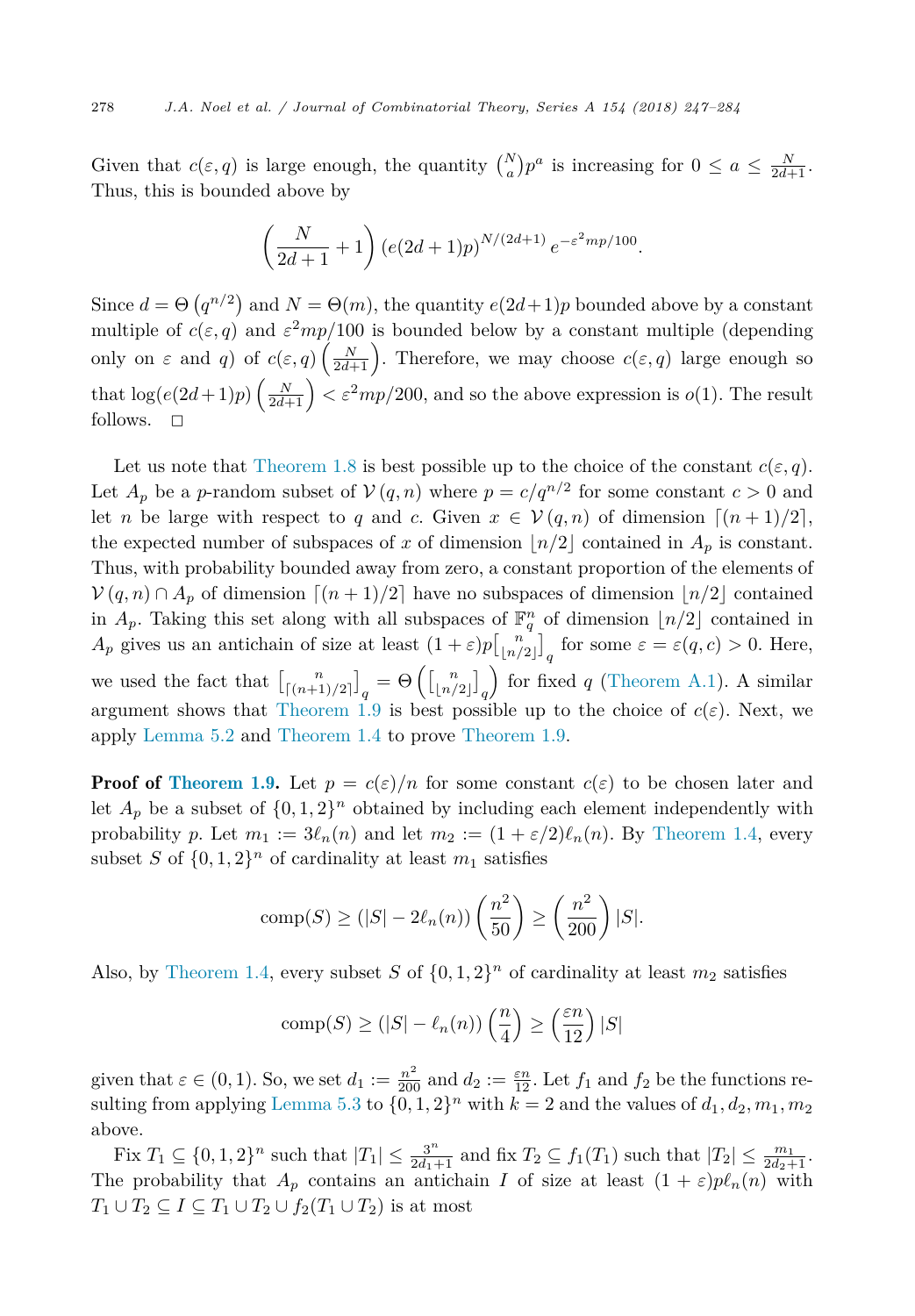$$
\mathbb{P}(T_1 \cup T_2 \subseteq A_p) \cdot \mathbb{P}(|A_p \cap f_2(T_1 \cup T_2)| \ge p(1+\varepsilon)\ell_n(n) - |T_1 \cup T_2|)
$$
(6.4)

since  $(T_1 \cup T_2) \cap f_2 (T_1 \cup T_2) = \emptyset$ . Note that  $|T_1 \cup T_2| \le \frac{100 \cdot 3^n}{n^2} + \frac{6\ell_n(n)}{\varepsilon n} \le \frac{10\ell_n(n)}{\varepsilon n}$  for large *n* by [Theorem A.2.](#page-34-0) Since  $p = c(\varepsilon)/n$ , we may choose  $c(\varepsilon)$  sufficiently large so that  $|T_1 \cup T_2| \leq (\frac{\varepsilon}{4}) p\ell_n(n)$ . Therefore, the expression in (6.4) is bounded above by

$$
p^{|T_1 \cup T_2|} \mathbb{P}(|A_p \cap f_2(T_1 \cup T_2)| \ge p(1+3\varepsilon/4)\ell_n(n)).
$$

Applying [Theorem 6.3](#page-29-0) with  $\delta = \frac{(1+3\varepsilon/4)\ell_n(n)-|f_2(T_1\cup T_2)|}{|f_2(T_1\cup T_2)|}$  we get that

$$
\mathbb{P}(|A_p \cap f_2(T_1 \cup T_2)| \ge p(1+3\varepsilon/4)\ell_n(n)) \le \begin{cases} e^{-\frac{\delta^2 |f_2(T_1 \cup T_2)|_p}{3}} & \text{if } 0 < \delta < 1, \\ e^{-\frac{\delta |f_2(T_1 \cup T_2)|_p}{3}} & \text{if } \delta > 1. \end{cases}
$$

Since  $|f_2(T_1 \cup T_2)| \leq (1 + \varepsilon/2)\ell_n(n)$ , the right side is bounded above by  $e^{-\varepsilon^2 \ell_n(n)p/100}$ . Therefore, the probability that  $A_p$  contains an antichain of size at least  $(1+\varepsilon)p\ell_n(n)$  is at most

$$
\sum_{a=0}^{\frac{3^n}{2d_1+1}} \sum_{b=0}^{\frac{m_1}{2d_2+1}} \binom{3^n}{a} \binom{m_1}{b} p^{a+b} e^{-\varepsilon^2 \ell_n(n)p/100}.
$$

For  $c(\varepsilon)$  sufficiently large, the quantity  $\binom{3^n}{a}\binom{m_1}{b}p^{a+b}$  is increasing in both *a* and *b* in the range  $0 \le a \le \frac{3^n}{2d_1+1}$  and  $0 \le b \le \frac{m_1}{2d_2+1}$ . Therefore, the above expression is at most

$$
\left(\frac{3^n}{2d_1+1}\right)\left(\frac{m_1}{2d_2+1}\right)\left(3ed_1p\right)^{\frac{3^n}{2d_1+1}}\left(3ed_2p\right)^{\frac{m_1}{2d_2+1}}e^{-\varepsilon^2\ell_n(n)p/100}.
$$

By definition of  $d_2$  and  $p$ , we have that  $3ed_2p$  is bounded above by a constant multiple of  $c(\varepsilon)$  and, since  $\ell_n(n) = \Theta(m_1)$ , we have that  $\varepsilon^2 \ell_n(n)p/100$  is bounded below by a constant multiple (depending only on  $\varepsilon$ ) of  $c(\varepsilon) \left( \frac{m_1}{2d_2+1} \right)$ . Therefore we may choose  $c(\varepsilon)$ large enough so that  $\log(3ed_2p)\left(\frac{m_1}{2d_2+1}\right) < \varepsilon^2\ell_n(n)p/200$  and so the above expression is  $o(1)$ . This completes the proof.

To close this section, we remark that none of the proofs in this section required asymptotically sharp supersaturation results. In applying the container method, it is often sufficient to have a supersaturation result which is best possible up to a constant factor (such as the graph supersaturation theorem of Erdős and Simonovits [\[19\]\)](#page-36-0).

## 7. Open problems

For general  $r \geq 1$  one can define a partial order on  $\{0, \ldots, r\}^n$  where  $x \leq y$  if and only if  $x_j \leq y_j$  for all *j*. For  $0 \leq i \leq rn$  let  $\ell_i(n,r)$  be the number of elements of  $\{0, \ldots, r\}^n$ with coordinate sum equal to *i*. We propose the following conjecture.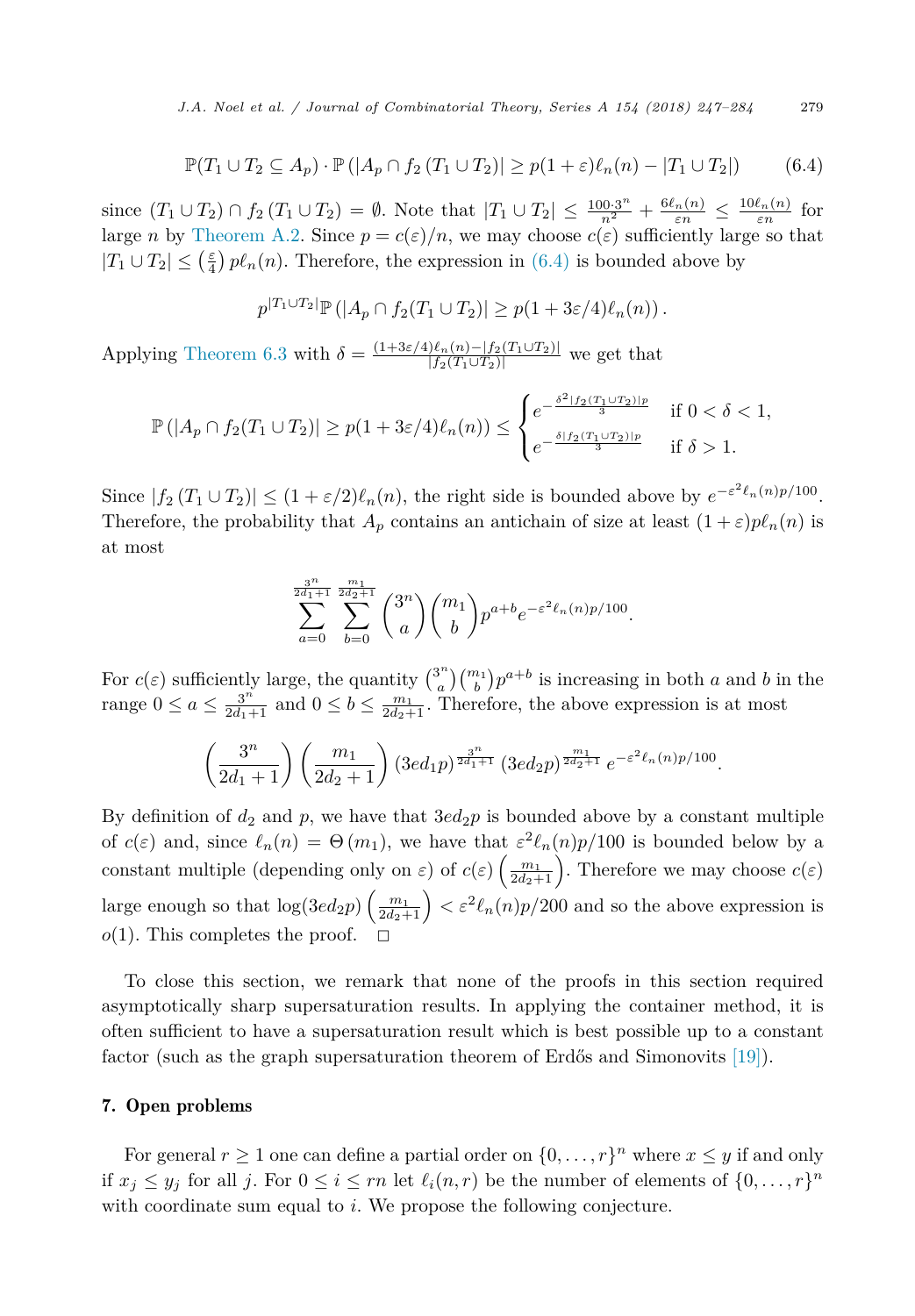Conjecture 7.1. *Let r, n be positive integers such that n is large with respect to r. Then, for*  $1 \leq m \leq (r+1)^n$ , the *number* of *comparable pairs in a subset* of  $\{0,\ldots,r\}^n$  of *cardinality m is minimised by a set whose elements have coordinate sum as close to rn/*2 *as possible.*

We remark that the same conjecture was made independently by Balogh and Wag-ner [\[10\].](#page-36-0) The case  $r = 1$  of Conjecture 7.1 follows from the theorem of Kleitman [\[22\]](#page-37-0) (without the requirement that *n* is large), but it is open for all other values of *r*. In particular, the case  $r = 2$  of Conjecture 7.1 is strictly stronger than [Theorem 1.4.](#page-2-0) The following weak form of Conjecture 7.1 would be good enough for certain applications.

Conjecture 7.2 *(Weak form of Conjecture 7.1). Let r, k be positive integers. There exist a positive constant*  $c(r, k)$  *such that for every*  $S \subseteq \{0, \ldots, r\}$ <sup>*n*</sup> *we have* 

comp(S) 
$$
\geq (|S| - k\ell_{\lceil rn/2 \rceil}(n, r)) c(r, k) n^{k}
$$
.

The poset  $\{0, \ldots, r\}^n$  can also be viewed as the poset of divisors of the *r*th power of a square-free integer with *n* prime factors. Another natural direction for future work could be to prove a non-trivial supersaturation theorem for the poset of divisors of a general integer (perhaps with the number of distinct prime factors sufficiently large with respect to the largest multiplicity of a prime factor). As mentioned earlier, Anderson [\[1\]](#page-36-0) proved that such posets have regular coverings by chains. It seems possible that one could prove a supersaturation theorem for such a poset by considering a chain chosen randomly according to a distribution based on a regular covering by chains and applying [Lemma 2.2.](#page-5-0) The devil, however, is in the details.

Also, one could consider supersaturation problems for other classical posets. In particular, it would also be interesting to prove supersaturation results for posets which do not have regular coverings by chains, or for posets which are not even ranked.

In another direction, one could try to improve our bounds on the number of antichains in  $V(q, n)$  and  $\{0, 1, 2\}$ <sup>n</sup> [\(Theorems 1.6 and 1.7\)](#page-3-0) and obtain similar bounds for other posets.

Note added in the proof. Following the submission of this paper, Balogh, Petříčová and Wagner [\[7\]](#page-36-0) disproved Conjecture 7.1 for all  $r \geq 2$  and Samotij [\[30\]](#page-37-0) proved the conjecture of Kleitman [\[22\]](#page-37-0) that, for any  $k \geq 2$  and  $1 \leq m \leq 2^n$ , the number of chains of length k in a subset of  $\mathcal{P}(n)$  of size *m* is minimised by a collection of subsets of [*n*] of size as close to  $n/2$  as possible.

# Appendix A. Rank numbers in  $V(q, n)$  and  $\{0, 1, 2\}^n$

We provide a number of results regarding the rank numbers in  $V(q, n)$  and  $\{0, 1, 2\}^n$ that we require in the paper. The first is a theorem of Wilf [\[36\]](#page-37-0) which is used in the proofs of [Theorems 1.6 and 1.8.](#page-3-0)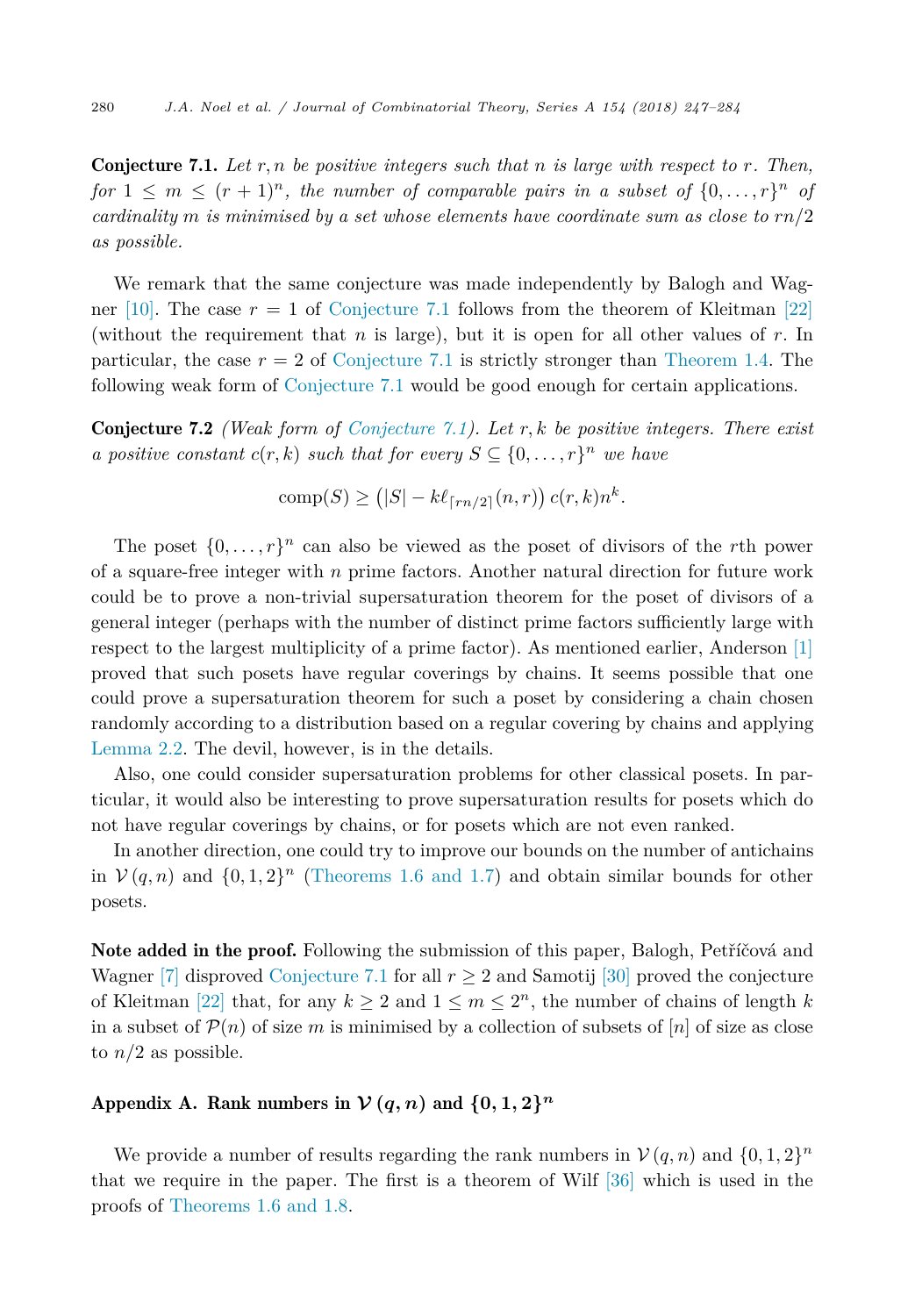<span id="page-34-0"></span>**Theorem A.1** *(Wilf [\[36\]\)](#page-37-0). For a fixed prime power q and*  $n \to \infty$ *, we have* 

$$
|\mathcal{V}(q,n)| = \Theta\left(q^{n^2/2}\right), \text{ and}
$$

$$
\begin{bmatrix} n \\ \lfloor n/2 \rfloor \end{bmatrix}_q = \Theta\left(q^{n^2/2}\right).
$$

*In particular,*  $|\mathcal{V}(q,n)| = \Theta\left(\begin{bmatrix}n \\ \lfloor n/2 \rfloor \end{bmatrix}_q\right)$ *.*

The following result of Anderson [\[2\]](#page-36-0) is used in the proofs of [Theorems 1.7 and 1.9.](#page-3-0)

**Theorem A.2** *(Anderson [\[2\]\)](#page-36-0).*  $\ell_n(n) = \Theta\left(\frac{3^n}{\sqrt{n}}\right)$ .

A sequence  $a_0, \ldots, a_N$  is said to be *log-concave* if  $\frac{a_{i+1}}{a_i} \leq \frac{a_i}{a_{i-1}}$  for  $1 \leq i \leq N-1$ . In the proof of [Theorem 1.4](#page-2-0) we use the following theorem, which has been proven in several different papers (see Chapter 4 of [\[3\]](#page-36-0) for references). To our knowledge, the earliest proof is due to Anderson [\[1\].](#page-36-0)

**Theorem A.3** *(Anderson [\[1\]\)](#page-36-0). The sequence*  $\ell_0(n), \ldots, \ell_{2n}(n)$  *is log-concave.* 

We now provide some quantitative upper and lower bounds on the ratios  $\ell_{i+1}(n)/\ell_i(n)$ which we used in Section [4.](#page-9-0) We obtain different bounds depending on whether  $1 \leq i \leq$ *n* − 3,  $i = n - 2$  or  $i = n - 1$ .

**Lemma A.4.** *For*  $n \geq 4$  *and*  $1 \leq i \leq n-3$ *,* 

$$
\frac{n+1}{i+1} \le \frac{\ell_{i+1}(n)}{\ell_i(n)} \le \frac{\lceil i/2 \rceil - \lfloor i/2 \rfloor}{\lceil i/2 \rceil} + \frac{n - \lceil i/2 \rceil}{\lceil (i+2)/2 \rceil}.
$$

**Proof.** Begin by giving each element *y* of  $L_{i+1}$  a 'weight' of 1 and then redistributing the weight of *y* evenly among the  $x \in L_i$  with  $x < y$ . For  $0 \le s \le \lfloor i/2 \rfloor$ , the weight received by  $x \in L_i^s$  is precisely

$$
f(s) := \frac{i - 2s}{i - s} + \frac{n - i + s}{i - s + 1}.
$$

Note that  $f(s)$  is well defined as  $i \geq 1$  and so  $s < i$ . We claim that  $f(s)$  is non-decreasing for *s* in the range  $0 \le s \le \lfloor i/2 \rfloor$ . Indeed, for  $i \ge 2$  and  $0 \le s \le \lfloor (i-2)/2 \rfloor$ , we have

$$
f(s+1) - f(s) = \left(\frac{i-2s-2}{i-s-1} + \frac{n-i+s+1}{i-s}\right) - \left(\frac{i-2s}{i-s} + \frac{n-i+s}{i-s+1}\right)
$$

$$
= \frac{s(-n+i-1) + ni - n - i^2 - 1}{(i-s+1)(i-s)(i-s-1)}.
$$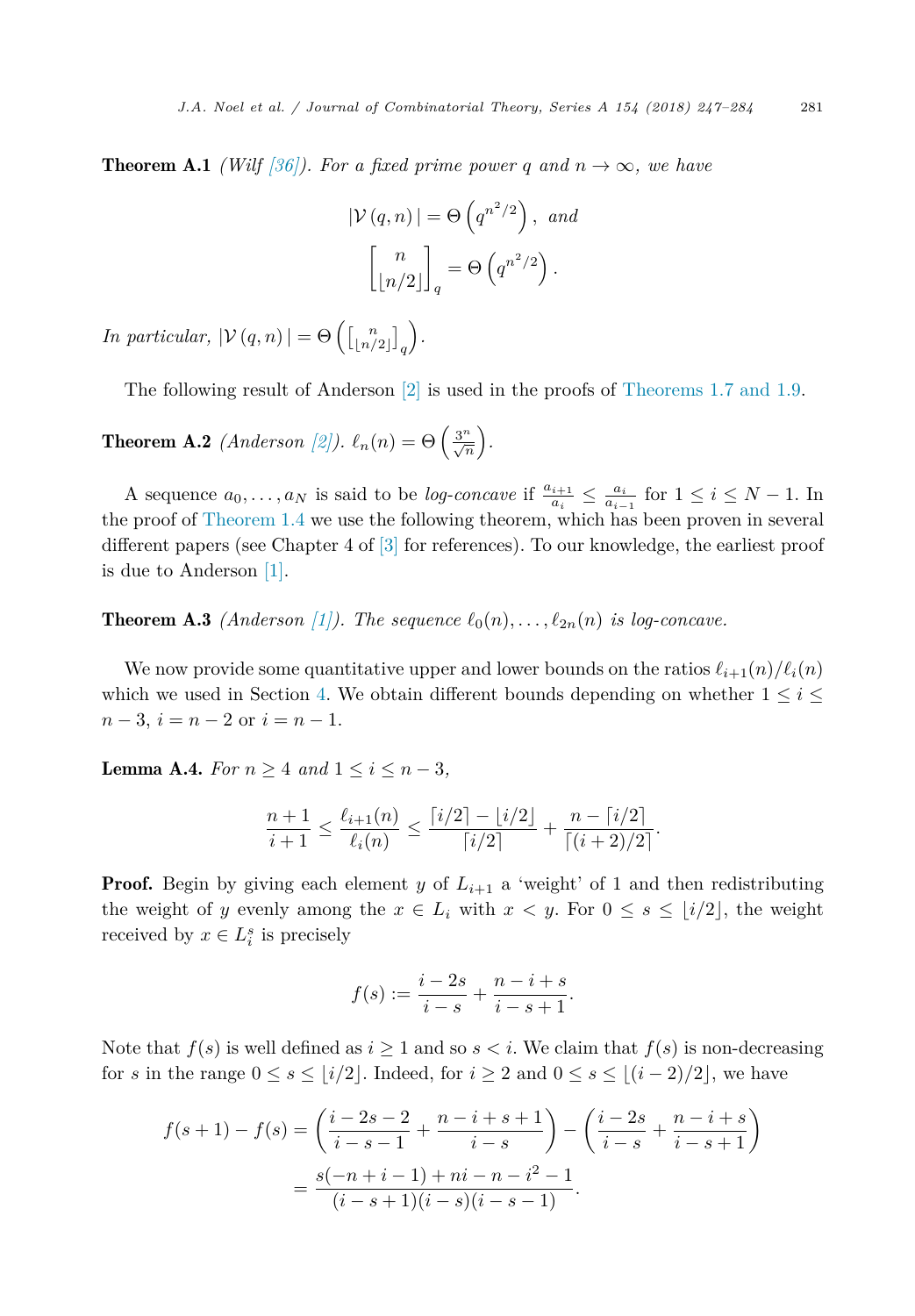Since  $n > i$  and  $s \leq \frac{i-2}{2}$ , this expression is bounded below by

$$
\frac{(i-2)(-n+i-1)+2ni-2n-2i^2-2}{2(i-s+1)(i-s)(i-s-1)} = \frac{i(n-i-3)}{2(i-s+1)(i-s)(i-s-1)}
$$

which is non-negative since  $i \leq n-3$ . Therefore, the total weight is bounded below by  $|L_i|$  multiplied by the weight received by an element of  $L_i^0$  and bounded above by  $|L_i|$ multiplied by the weight received by an element of  $L_i^{\lfloor i/2 \rfloor}$ . However, clearly, the total weight is precisely  $|L_{i+1}|$  and so we obtain

$$
\left(\frac{n+1}{i+1}\right)|L_i| \leq |L_{i+1}| \leq \left(\frac{\lceil i/2 \rceil - \lfloor i/2 \rfloor}{\lceil i/2 \rceil} + \frac{n - \lceil i/2 \rceil}{\lceil (i+2)/2 \rceil}\right)|L_i|
$$

as desired.  $\square$ 

**Lemma A.5.** *For*  $n \geq 5$  *we have* 

$$
\frac{n+2}{n} \le \frac{\ell_{n-1}(n)}{\ell_{n-2}(n)} \le \frac{4n+7}{4n-2}.
$$

**Proof.** Distribute weights to the elements of  $L_i$  in the same way as in the proof of [Lemma A.4](#page-34-0) and define  $f(s)$  in the same way as well, except that  $i = n - 2$ . As in that proof, for  $0 \le s \le \lfloor (n-4)/2 \rfloor$ , we have

$$
f(s+1) - f(s) = \frac{s(-n + (n-2) - 1) + n(n-2) - n - (n-2)^2 - 1}{((n-2) - s + 1)((n-2) - s)((n-2) - s - 1)}
$$

$$
= \frac{-3s + n - 5}{(n-1-s)(n-2-s)(n-3-s)}
$$

which is non-negative if and only if  $s \leq \frac{n-5}{3}$ . So, we have that  $f(s)$  is non-decreasing in the range  $0 \le s \le \lfloor \frac{n-2}{3} \rfloor$  and non-increasing in the range  $\lfloor \frac{n-2}{3} \rfloor \le s \le \frac{n-2}{2}$ . It follows that

$$
\min\left\{f(0), f\left(\frac{n-2}{2}\right)\right\} |L_i| \le |L_{i+1}| \le f\left(\frac{n-2}{3}\right)|L_i|
$$

and the result follows since  $f\left(\frac{n-2}{2}\right) = \frac{n+2}{n} < \frac{n+1}{n-1} = f(0)$  and  $f\left(\frac{n-2}{3}\right) = \frac{4n+7}{4n-2}$ .  $\Box$ 

**Lemma A.6.** *For*  $n \geq 5$  *we have* 

$$
\frac{\lceil (n-1)/2 \rceil - \lfloor (n-1)/2 \rfloor}{\lceil (n-1)/2 \rceil} + \frac{\lfloor (n+1)/2 \rfloor}{\lceil (n+1)/2 \rceil} \le \frac{\ell_n(n)}{\ell_{n-1}(n)} \le \frac{n+1}{n}.
$$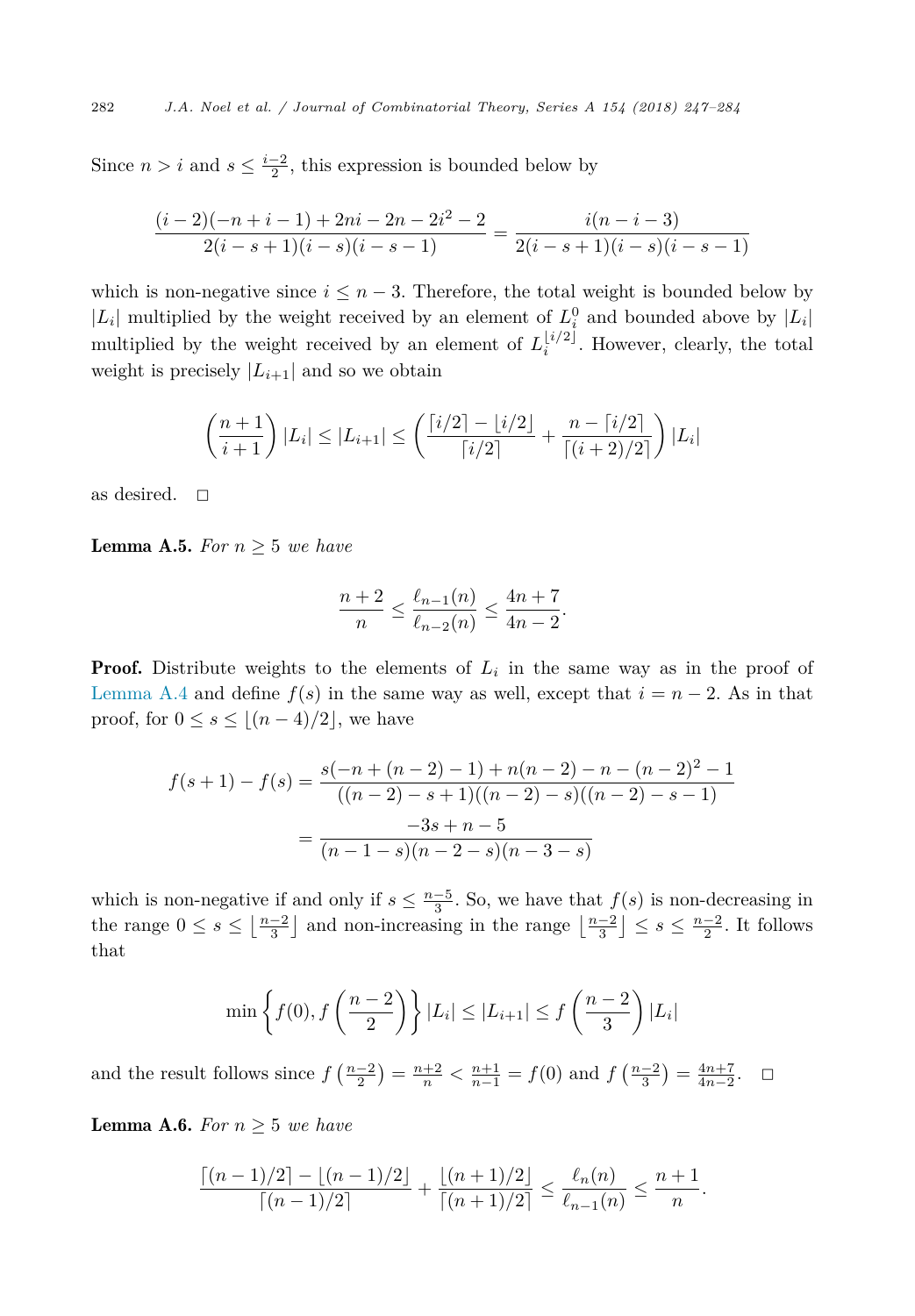<span id="page-36-0"></span>**Proof.** Proceed as in the previous two proofs. This time, we have

$$
f(s+1) - f(s) = \frac{s(-n + (n-1) - 1) + n(n-1) - n - (n-1)^2 - 1}{((n-1) - s + 1)((n-1) - s)((n-1) - s - 1)}
$$

$$
= \frac{-2(s+1)}{(n-s)(n-1-s)(n-2-s)}
$$

and so  $f(s)$  is decreasing in *s* for  $0 \le s \le \lfloor \frac{n-1}{2} \rfloor$ . Therefore,

$$
f\left(\left\lfloor \frac{n-1}{2} \right\rfloor\right)|L_i| \leq |L_{i+1}| \leq f(0)|L_i|
$$

and we are done since  $f\left(\left\lfloor \frac{n-1}{2} \right\rfloor\right) = \frac{\left\lfloor (n-1)/2 \right\rfloor - \left\lfloor (n-1)/2 \right\rfloor}{\left\lceil (n-1)/2 \right\rceil} + \frac{\left\lfloor (n+1)/2 \right\rfloor}{\left\lceil (n+1)/2 \right\rceil}$  and  $f(0) = \frac{n+1}{n}$ .  $\Box$ 

# References

- [1] I. [Anderson,](http://refhub.elsevier.com/S0097-3165(17)30125-5/bib416E646572736F6E64697669736F7273s1) On the divisors of a number, J. Lond. Math. Soc. 43 (1968) 410–418.
- [2] I. Anderson, A variance method in [combinatorial](http://refhub.elsevier.com/S0097-3165(17)30125-5/bib416E646572736F6E56617269616E6365s1) number theory, Glasg. Math. J. 10 (1969) 126–129.
- [3] I. Anderson, [Combinatorics](http://refhub.elsevier.com/S0097-3165(17)30125-5/bib416E646572736F6E426F6F6Bs1) of Finite Sets, Oxf. Sci. Publ., The Clarendon Press, Oxford University [Press,](http://refhub.elsevier.com/S0097-3165(17)30125-5/bib416E646572736F6E426F6F6Bs1) New York, 1987.
- [4] J. Balogh, H. Liu, M. [Sharifzadeh,](http://refhub.elsevier.com/S0097-3165(17)30125-5/bib486F6E674E6577s1) The number of subsets of integers with no *k*-term arithmetic [progression,](http://refhub.elsevier.com/S0097-3165(17)30125-5/bib486F6E674E6577s1) Int. Math. Res. Not. IMRN (00) (2016) 1–19.
- [5] J. Balogh, R. Morris, W. Samotij, Independent sets in [hypergraphs,](http://refhub.elsevier.com/S0097-3165(17)30125-5/bib436F6E7461696E6572734D6F72726973s1) J. Amer. Math. Soc. 28 (3) (2015) [669–709.](http://refhub.elsevier.com/S0097-3165(17)30125-5/bib436F6E7461696E6572734D6F72726973s1)
- [6] J. Balogh, R. Mycroft, A. Treglown, A random version of Sperner's theorem, [J. Combin.](http://refhub.elsevier.com/S0097-3165(17)30125-5/bib52616E646F6D537065726E6572s1) Theory Ser. A 128 (2014) [104–110.](http://refhub.elsevier.com/S0097-3165(17)30125-5/bib52616E646F6D537065726E6572s1)
- [7] J. Balogh, Š. Petříčová, A.Zs. Wagner, Families in posets minimizing the number of [comparable](http://refhub.elsevier.com/S0097-3165(17)30125-5/bib425057s1) pairs, preprint, [arXiv:1703.05427v1.](http://refhub.elsevier.com/S0097-3165(17)30125-5/bib425057s1)
- [8] J. Balogh, A. Treglown, A.Zs. Wagner, [Applications](http://refhub.elsevier.com/S0097-3165(17)30125-5/bib42616C6F67685761676E6572426F6F6C65616Es1) of graph containers in the boolean lattice, Random Structures [Algorithms](http://refhub.elsevier.com/S0097-3165(17)30125-5/bib42616C6F67685761676E6572426F6F6C65616Es1) 49 (4) (2016) 845–872.
- [9] J. Balogh, A.Zs. Wagner, Further [applications](http://refhub.elsevier.com/S0097-3165(17)30125-5/bib42616C6F67685761676E6572s1) of the container method, in: A. Beveridge, J.R. Griggs, G. Hogben, L. Musiker, P. Tetali (Eds.), Recent Trends in [Combinatorics,](http://refhub.elsevier.com/S0097-3165(17)30125-5/bib42616C6F67685761676E6572s1) in: IMA Vol. Math. Appl., vol. 159, Springer, Cham, 2016, [pp. 191–213.](http://refhub.elsevier.com/S0097-3165(17)30125-5/bib42616C6F67685761676E6572s1)
- [10] J. Balogh, A.Zs. Wagner, Kleitman's conjecture about families of given size [minimizing](http://refhub.elsevier.com/S0097-3165(17)30125-5/bib42616C6F67685761676E65724B6C6569746D616Es1) the number of *k*-chains, preprint, [arXiv:1609.02262v1,](http://refhub.elsevier.com/S0097-3165(17)30125-5/bib42616C6F67685761676E65724B6C6569746D616Es1) 2016.
- [11] M. Collares, R. Morris, [Maximum-size](http://refhub.elsevier.com/S0097-3165(17)30125-5/bib52616E646F6D4572646F73s1) antichains in random set-systems, Random Structures Algorithms 49 (2) (2016) [308–321.](http://refhub.elsevier.com/S0097-3165(17)30125-5/bib52616E646F6D4572646F73s1)
- [12] D. Conlon, T. Gowers, [Combinatorial](http://refhub.elsevier.com/S0097-3165(17)30125-5/bib436F6E6C6F6E476F77657273s1) theorems in sparse random sets, Ann. of Math. (2) 184 (2) (2016) [367–454.](http://refhub.elsevier.com/S0097-3165(17)30125-5/bib436F6E6C6F6E476F77657273s1)
- [13] S. Das, W. Gan, B. Sudakov, Sperner's theorem and a problem of Erdős, Katona and [Kleitman,](http://refhub.elsevier.com/S0097-3165(17)30125-5/bib444753s1) Combin. Probab. [Comput.](http://refhub.elsevier.com/S0097-3165(17)30125-5/bib444753s1) 24 (4) (2015) 585–608.
- [14] S. Das, W. Gan, B. Sudakov, The [minimum](http://refhub.elsevier.com/S0097-3165(17)30125-5/bib44475332s1) number of disjoint pairs in set systems and related problems, [Combinatorica](http://refhub.elsevier.com/S0097-3165(17)30125-5/bib44475332s1) 36 (6) (2016) 623–660.
- [15] N.G. de Bruijn, Ca. van Ebbenhorst [Tengbergen,](http://refhub.elsevier.com/S0097-3165(17)30125-5/bib6D756C7469537065726E6572s1) D. Kruyswijk, On the set of divisors of a number, Nieuw Arch. Wiskd. (2) 23 (1951) [191–193.](http://refhub.elsevier.com/S0097-3165(17)30125-5/bib6D756C7469537065726E6572s1)
- [16] A.P. Dove, J.R. Griggs, R.J. Kang, J.-S. Sereni, [Supersaturation](http://refhub.elsevier.com/S0097-3165(17)30125-5/bib44474B53s1) in the Boolean lattice, Integers [14A \(A4\)](http://refhub.elsevier.com/S0097-3165(17)30125-5/bib44474B53s1) (2014).
- [17] D.P. Dubhashi, A. Panconesi, [Concentration](http://refhub.elsevier.com/S0097-3165(17)30125-5/bib436F6E63656E74726174696F6E426F6F6Bs1) of Measure for the Analysis of Randomized Algorithms, Cambridge University Press, [Cambridge,](http://refhub.elsevier.com/S0097-3165(17)30125-5/bib436F6E63656E74726174696F6E426F6F6Bs1) 2009.
- [18] P. Erdős, On a theorem of [Rademacher–Turán,](http://refhub.elsevier.com/S0097-3165(17)30125-5/bib526164656D6163686572s1) Illinois J. Math. 6 (1962) 122–127.
- [19] P. Erdős, M. Simonovits, [Supersaturated](http://refhub.elsevier.com/S0097-3165(17)30125-5/bib4879706572s1) graphs and hypergraphs, Combinatorica 3 (2) (1983) [181–192.](http://refhub.elsevier.com/S0097-3165(17)30125-5/bib4879706572s1)
- [20] P. Hall, On [representatives](http://refhub.elsevier.com/S0097-3165(17)30125-5/bib48616C6Cs1) of subsets, J. Lond. Math. Soc. 10 (1) (1935) 26–30.